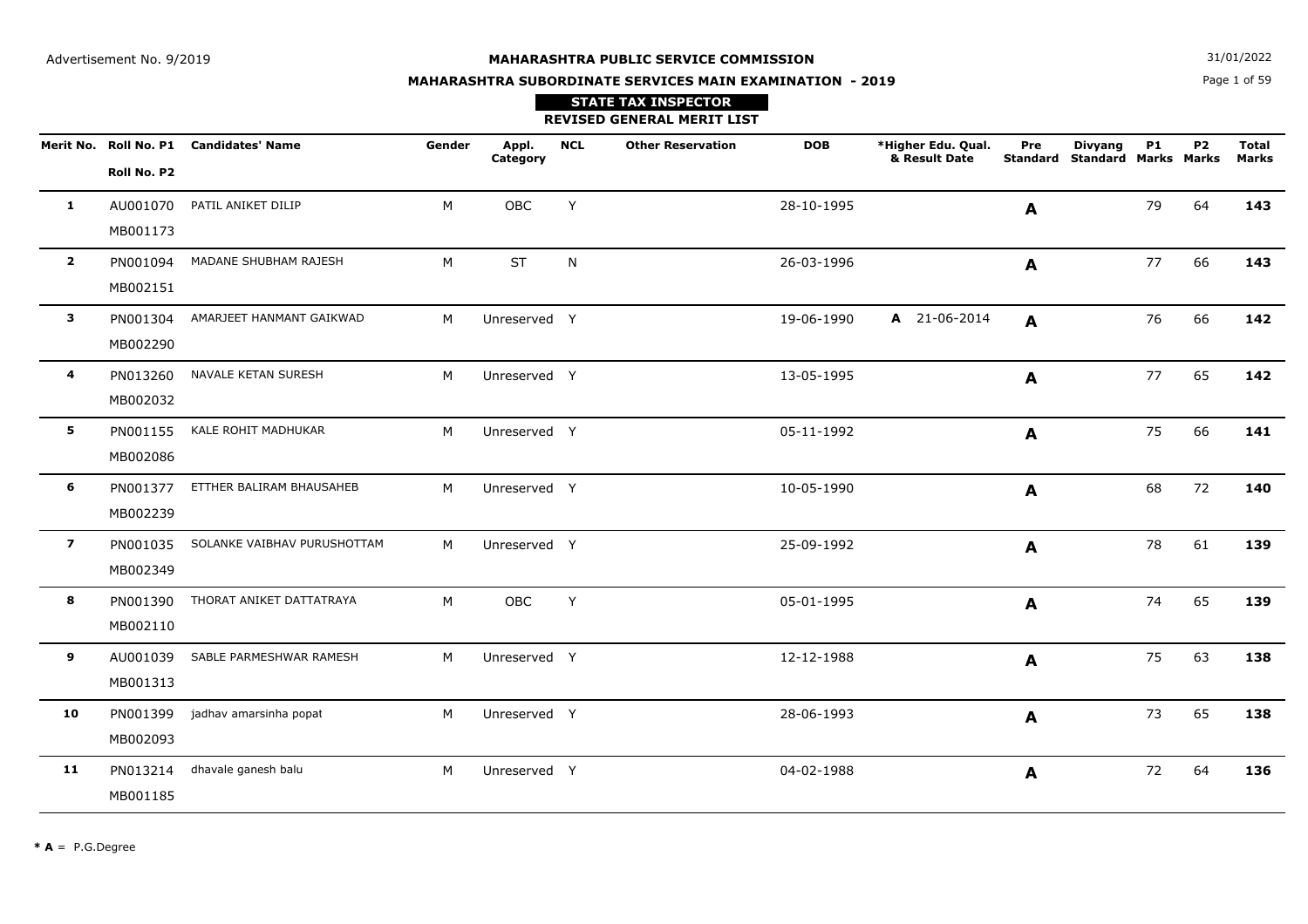Page 2 of 59**N**  $31/01/2022$ 

# **MAHARASHTRA SUBORDINATE SERVICES MAIN EXAMINATION - 2019**

|    |             | Merit No. Roll No. P1 Candidates' Name | Gender | Appl.<br>Category | <b>NCL</b> | <b>Other Reservation</b> | <b>DOB</b> | *Higher Edu. Qual.<br>& Result Date | Pre<br>Standard | <b>Divyang</b><br><b>Standard Marks Marks</b> | <b>P1</b> | P <sub>2</sub> | <b>Total</b><br><b>Marks</b> |
|----|-------------|----------------------------------------|--------|-------------------|------------|--------------------------|------------|-------------------------------------|-----------------|-----------------------------------------------|-----------|----------------|------------------------------|
|    | Roll No. P2 |                                        |        |                   |            |                          |            |                                     |                 |                                               |           |                |                              |
| 12 | PN001417    | KULKARNI ABHIJIT PRAKASH               | M      | Unreserved N      |            |                          | 26-06-1991 |                                     | A               |                                               | 73        | 63             | 136                          |
|    | MB002144    |                                        |        |                   |            |                          |            |                                     |                 |                                               |           |                |                              |
| 13 | PN013246    | KOKATE AJAY VILASRAO                   | M      | Unreserved Y      |            |                          | 03-01-1993 |                                     | A               |                                               | 77        | 59             | 136                          |
|    | MB002210    |                                        |        |                   |            |                          |            |                                     |                 |                                               |           |                |                              |
| 14 | PN001011    | HARALE VITTHAL GANPAT                  | M      | NT(C)             | Y          |                          | 25-11-1989 | A 19-07-2014                        | A               |                                               | 69        | 66             | 135                          |
|    | MB001137    |                                        |        |                   |            |                          |            |                                     |                 |                                               |           |                |                              |
| 15 | PN001034    | BURANGE VAIBHAV UTTAM                  | M      | Unreserved Y      |            |                          | 20-05-1992 | A 06-02-2018                        | A               |                                               | 73        | 62             | 135                          |
|    | MB002127    |                                        |        |                   |            |                          |            |                                     |                 |                                               |           |                |                              |
| 16 | AU001049    | ANANT DHONDU KATARE                    | M      | Unreserved Y      |            |                          | 11-06-1990 |                                     | A               |                                               | 76        | 59             | 135                          |
|    | MB002124    |                                        |        |                   |            |                          |            |                                     |                 |                                               |           |                |                              |
| 17 | MB002351    | GAIKWAD VIJAY SUDAM                    | M      | Unreserved Y      |            |                          | 05-02-1995 |                                     | A               |                                               | 75        | 60             | 135                          |
|    | MB001108    |                                        |        |                   |            |                          |            |                                     |                 |                                               |           |                |                              |
| 18 | AU001054    | HAMNE ABHIMANYU SUBHASHRAO             | M      | Unreserved Y      |            |                          | 18-08-1988 | A 08-05-2012                        | A               |                                               | 69        | 65             | 134                          |
|    | MB001297    |                                        |        |                   |            |                          |            |                                     |                 |                                               |           |                |                              |
| 19 | AU001013    | NIKAM SWAPNIL KACHARU                  | M      | Unreserved N      |            |                          | 27-10-1990 |                                     | A               |                                               | 67        | 67             | 134                          |
|    | MB001151    |                                        |        |                   |            |                          |            |                                     |                 |                                               |           |                |                              |
| 20 | PN001096    | KAD SHRIRAM JANARDHAN                  | M      | OBC               | Y          |                          | 17-01-1991 |                                     | A               |                                               | 72        | 62             | 134                          |
|    | MB002217    |                                        |        |                   |            |                          |            |                                     |                 |                                               |           |                |                              |
| 21 | AU004354    | RATHI PANKAJ BHAGIRATH                 | M      | Unreserved N      |            |                          | 20-03-1991 |                                     | A               |                                               | 68        | 66             | 134                          |
|    | MB001081    |                                        |        |                   |            |                          |            |                                     |                 |                                               |           |                |                              |
| 22 | PN001334    | FARKANDE RAM SHAHAJIRAO                | M      | Unreserved Y      |            |                          | 10-07-1993 |                                     | A               |                                               | 73        | 61             | 134                          |
|    | MB002014    |                                        |        |                   |            |                          |            |                                     |                 |                                               |           |                |                              |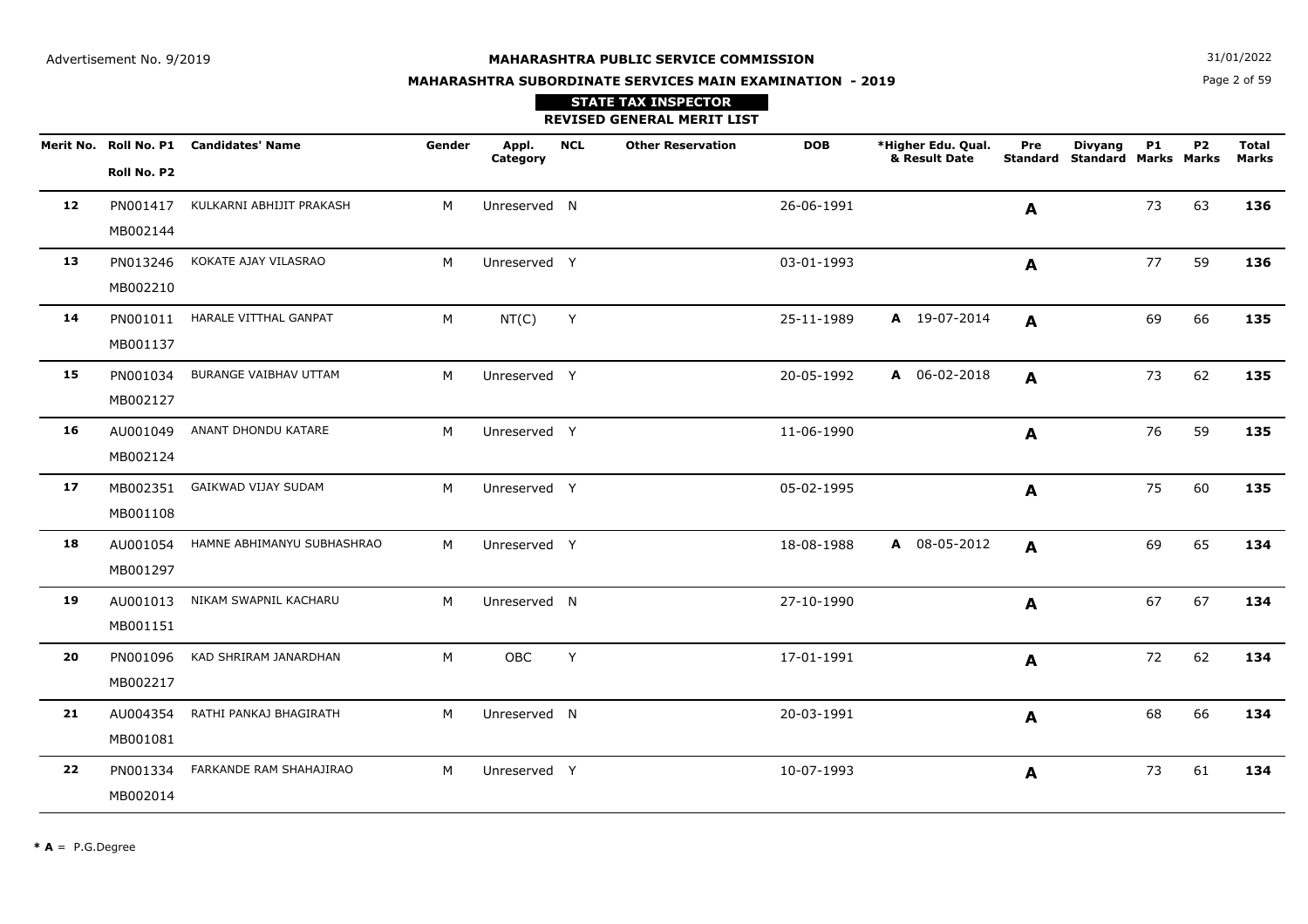Page 3 of 59**N**  $31/01/2022$ 

# **MAHARASHTRA SUBORDINATE SERVICES MAIN EXAMINATION - 2019**

|    |             | Merit No. Roll No. P1 Candidates' Name | Gender | Appl.<br>Category | <b>NCL</b> | <b>Other Reservation</b> | <b>DOB</b> | *Higher Edu. Qual.<br>& Result Date | Pre              | <b>Divyang</b><br>Standard Standard Marks Marks | <b>P1</b> | P <sub>2</sub> | <b>Total</b><br>Marks |
|----|-------------|----------------------------------------|--------|-------------------|------------|--------------------------|------------|-------------------------------------|------------------|-------------------------------------------------|-----------|----------------|-----------------------|
|    | Roll No. P2 |                                        |        |                   |            |                          |            |                                     |                  |                                                 |           |                |                       |
| 23 | PN001027    | LAD VIJAY POPAT                        | M      | Unreserved Y      |            |                          | 29-07-1993 |                                     | $\mathbf{A}$     |                                                 | 73        | 61             | 134                   |
|    | MB002020    |                                        |        |                   |            |                          |            |                                     |                  |                                                 |           |                |                       |
| 24 | PN013258    | KALE SHUBHAM SANJAY                    | M      | $\sf SC$          | N          |                          | 28-12-1994 |                                     | J                |                                                 | 75        | 59             | 134                   |
|    | MB002164    |                                        |        |                   |            |                          |            |                                     |                  |                                                 |           |                |                       |
| 25 | PN001424    | DHAVALE ASHISH DILIP                   | М      | Unreserved Y      |            |                          | 19-10-1995 |                                     | A                |                                                 | 71        | 63             | 134                   |
|    | MB001015    |                                        |        |                   |            |                          |            |                                     |                  |                                                 |           |                |                       |
| 26 | PN001392    | MUKUL MUKUNDRAO VITEKAR                | М      | Unreserved N      |            |                          | 22-11-1995 |                                     | A                |                                                 | 76        | 58             | 134                   |
|    | MB002170    |                                        |        |                   |            |                          |            |                                     |                  |                                                 |           |                |                       |
| 27 | PN001384    | NAWALE ARUN SHIVAJI                    | М      | Unreserved N      |            |                          | 22-11-1985 | A 02-08-2011                        | A                |                                                 | 72        | 61             | 133                   |
|    | MB001257    |                                        |        |                   |            |                          |            |                                     |                  |                                                 |           |                |                       |
| 28 | PN001029    | KALE VIJAY ASHOK                       | M      | OBC               | Y          |                          | 19-06-1991 |                                     | A                |                                                 | 69        | 64             | 133                   |
|    | MB001156    |                                        |        |                   |            |                          |            |                                     |                  |                                                 |           |                |                       |
| 29 | PN013239    | Baheti Amol Omprakash                  | M      | Unreserved N      |            |                          | 23-05-1992 |                                     | A                |                                                 | 62        | 71             | 133                   |
|    | MB002222    |                                        |        |                   |            |                          |            |                                     |                  |                                                 |           |                |                       |
| 30 |             | PN001133 SHAIKH SAMEER NABAB           | M      | Unreserved N      |            |                          | 25-05-1993 |                                     | A                |                                                 | 74        | 59             | 133                   |
|    | MB002005    |                                        |        |                   |            |                          |            |                                     |                  |                                                 |           |                |                       |
| 31 |             | PN001192 THORAT PRATIK CHANDRAKANT     | M      | Unreserved Y      |            |                          | 30-07-1994 |                                     | $\blacktriangle$ |                                                 | 72        | 61             | 133                   |
|    | MB001211    |                                        |        |                   |            |                          |            |                                     |                  |                                                 |           |                |                       |
| 32 | PN001277    | DESHMUKH MAHESH SANTOSH                | M      | Unreserved N      |            |                          | 10-03-1997 |                                     | A                |                                                 | 74        | 59             | 133                   |
|    | MB002064    |                                        |        |                   |            |                          |            |                                     |                  |                                                 |           |                |                       |
| 33 | PN001418    | PAKHARE ABHIJIT GAHININATH             | М      | NT(D)             | Y          |                          | 30-06-1997 |                                     | A                |                                                 | 69        | 64             | 133                   |
|    | MB002328    |                                        |        |                   |            |                          |            |                                     |                  |                                                 |           |                |                       |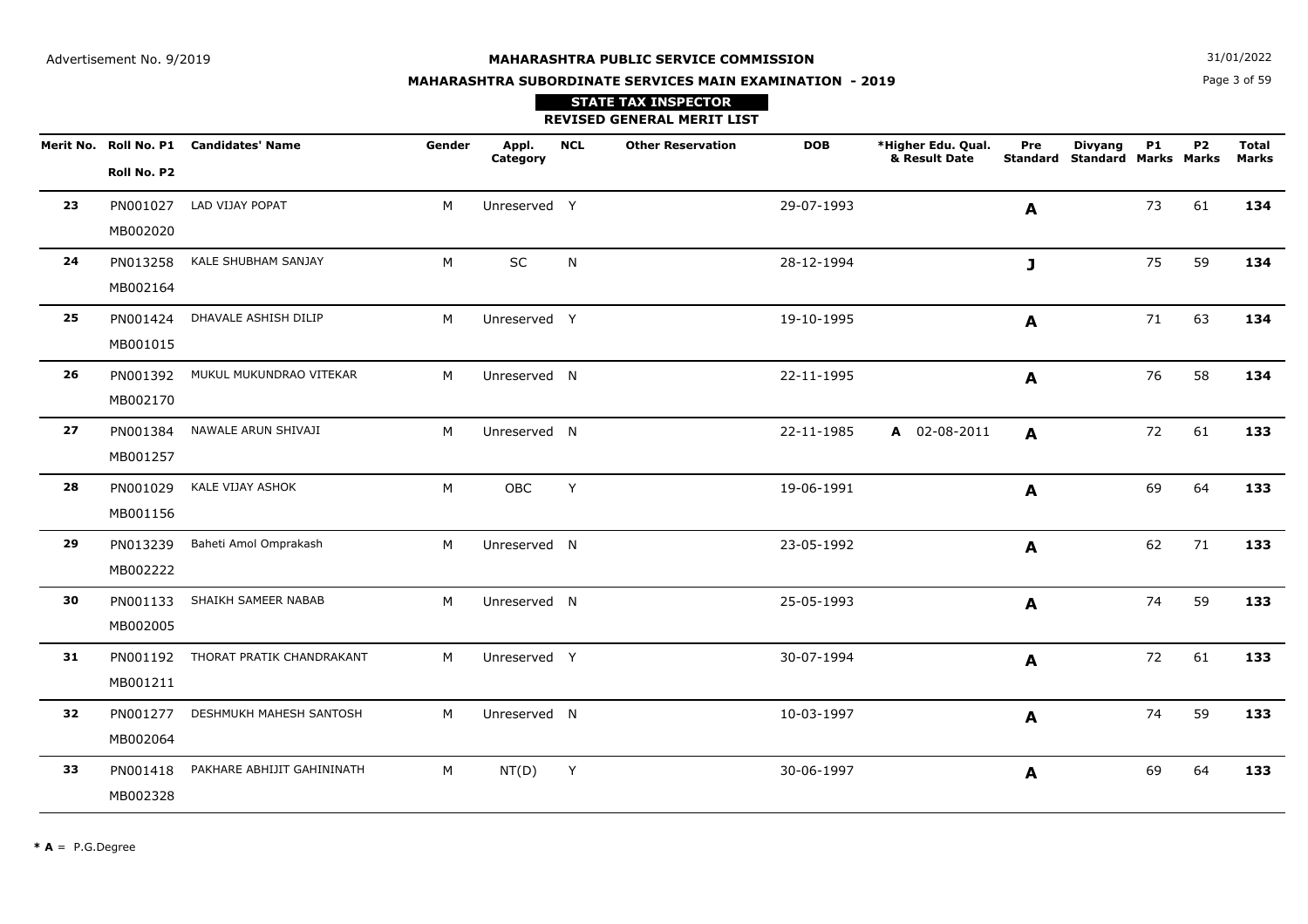Page 4 of 59**N**  $31/01/2022$ 

# **MAHARASHTRA SUBORDINATE SERVICES MAIN EXAMINATION - 2019**

| <b>STATE TAX INSPECTOR</b>        |
|-----------------------------------|
| <b>REVISED GENERAL MERIT LIST</b> |

|    |             | Merit No. Roll No. P1 Candidates' Name | Gender | Appl.<br>Category | <b>NCL</b> | <b>Other Reservation</b> | <b>DOB</b> | *Higher Edu. Qual.<br>& Result Date | Pre          | <b>Divyang</b><br><b>Standard Standard Marks Marks</b> | <b>P1</b> | P <sub>2</sub> | Total<br><b>Marks</b> |
|----|-------------|----------------------------------------|--------|-------------------|------------|--------------------------|------------|-------------------------------------|--------------|--------------------------------------------------------|-----------|----------------|-----------------------|
|    | Roll No. P2 |                                        |        |                   |            |                          |            |                                     |              |                                                        |           |                |                       |
| 34 | PN001361    | CHINDHE AMOL LAXMAN                    | M      | NT(C)             | Y          |                          | 03-07-1991 |                                     | A            |                                                        | 75        | 57             | 132                   |
|    | MB002077    |                                        |        |                   |            |                          |            |                                     |              |                                                        |           |                |                       |
| 35 | PN001291    | KANDHARKAR OMKAR SUDHIRRAO             | M      | Unreserved N      |            |                          | 13-10-1993 |                                     | $\mathbf{A}$ |                                                        | 77        | 55             | 132                   |
|    | MB002268    |                                        |        |                   |            |                          |            |                                     |              |                                                        |           |                |                       |
| 36 | AU001042    | SABLE MANGESH DASHARATH                | M      | Unreserved Y      |            |                          | 07-05-1995 |                                     | A            |                                                        | 67        | 65             | 132                   |
|    | MB001312    |                                        |        |                   |            |                          |            |                                     |              |                                                        |           |                |                       |
| 37 | PN001131    | Sandip Sukhadev Kadam                  | M      | Unreserved Y      |            |                          | 02-06-1988 | A 09-09-2016                        | A            |                                                        | 79        | 52             | 131                   |
|    | MB002062    |                                        |        |                   |            |                          |            |                                     |              |                                                        |           |                |                       |
| 38 | PN001108    | KORATKAR SHASHANK SHIVAJIRAO           | M      | Unreserved Y      |            |                          | 05-12-1985 |                                     | A            |                                                        | 70        | 61             | 131                   |
|    | MB002148    |                                        |        |                   |            |                          |            |                                     |              |                                                        |           |                |                       |
| 39 | PN001012    | Patil Vishwajeet Vijay                 | M      | Unreserved Y      |            |                          | 28-10-1992 |                                     | A            |                                                        | 67        | 64             | 131                   |
|    | MB001024    |                                        |        |                   |            |                          |            |                                     |              |                                                        |           |                |                       |
| 40 | AU001048    | KAWDE RAVI HANUMANT                    | М      | Unreserved Y      |            |                          | 20-05-1995 |                                     | A            |                                                        | 74        | 57             | 131                   |
|    | MB002335    |                                        |        |                   |            |                          |            |                                     |              |                                                        |           |                |                       |
| 41 | PN001265    | MASKE ONKAR BALKRISHNA                 | M      | Unreserved Y      |            |                          | 20-10-1996 |                                     | A            |                                                        | 74        | 57             | 131                   |
|    | MB001219    |                                        |        |                   |            |                          |            |                                     |              |                                                        |           |                |                       |
| 42 | PN001053    | chavan swapnil pandurang               | M      | Unreserved Y      |            |                          | 05-07-1989 |                                     | A            |                                                        | 65        | 65             | 130                   |
|    | MB001175    |                                        |        |                   |            |                          |            |                                     |              |                                                        |           |                |                       |
| 43 | PN013219    | KALDATE KALYAN ASARAM                  | M      | Unreserved Y      |            |                          | 11-12-1989 |                                     | A            |                                                        | 72        | 58             | 130                   |
|    | MB001274    |                                        |        |                   |            |                          |            |                                     |              |                                                        |           |                |                       |
| 44 | PN001253    | NALAWADE JYOTIRAM LAHU                 | M      | Unreserved Y      |            |                          | 02-10-1990 |                                     | A            |                                                        | 65        | 65             | 130                   |
|    | MB001282    |                                        |        |                   |            |                          |            |                                     |              |                                                        |           |                |                       |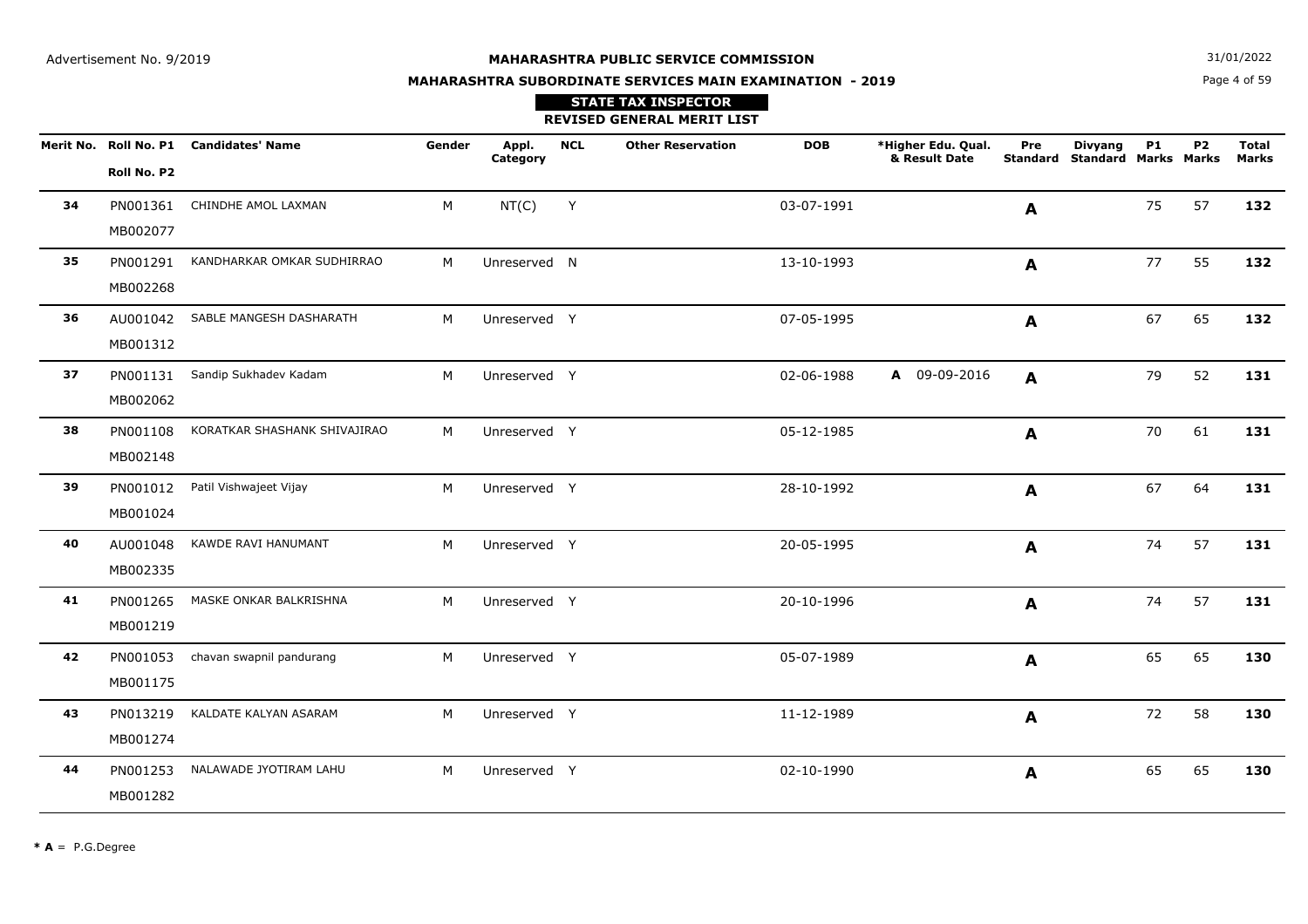Page 5 of 59**N**  $31/01/2022$ 

# **MAHARASHTRA SUBORDINATE SERVICES MAIN EXAMINATION - 2019**

|    |             | Merit No. Roll No. P1 Candidates' Name | Gender | Appl.<br>Category | <b>NCL</b> | <b>Other Reservation</b> | <b>DOB</b> | *Higher Edu. Qual.<br>& Result Date | Pre          | <b>Divyang</b><br><b>Standard Standard Marks Marks</b> | <b>P1</b> | P <sub>2</sub> | <b>Total</b><br><b>Marks</b> |
|----|-------------|----------------------------------------|--------|-------------------|------------|--------------------------|------------|-------------------------------------|--------------|--------------------------------------------------------|-----------|----------------|------------------------------|
|    | Roll No. P2 |                                        |        |                   |            |                          |            |                                     |              |                                                        |           |                |                              |
| 45 | PN001194    | JAGTAP PRASHANT POPATRAO               | M      | Unreserved Y      |            |                          | 24-10-1992 |                                     | A            |                                                        | 67        | 63             | 130                          |
|    | MB002065    |                                        |        |                   |            |                          |            |                                     |              |                                                        |           |                |                              |
| 46 | PN001196    | DHORE PRASHANT SHRIKRISHNA             | M      | <b>OBC</b>        | Y          |                          | 07-07-1993 |                                     | A            |                                                        | 69        | 61             | 130                          |
|    | MB001026    |                                        |        |                   |            |                          |            |                                     |              |                                                        |           |                |                              |
| 47 | PN001201    | JADHAV PRAMOD BAPURAO                  | M      | OBC               | Y          |                          | 27-09-1994 |                                     | $\mathbf{A}$ |                                                        | 73        | 57             | 130                          |
|    | MB001201    |                                        |        |                   |            |                          |            |                                     |              |                                                        |           |                |                              |
| 48 | PN001203    | SAVANT PRAMOD NIVRUTTI                 | M      | OBC               | Y          |                          | 19-07-1988 | A 20-08-2013                        | $\mathbf{A}$ |                                                        | 60        | 69             | 129                          |
|    | MB002163    |                                        |        |                   |            |                          |            |                                     |              |                                                        |           |                |                              |
| 49 |             | AU001016 SHINDE KRISHNA LAXMANRAO      | М      | OBC               | Y          |                          | 25-06-1986 | A 14-08-2014                        | A            |                                                        | 67        | 62             | 129                          |
|    | MB002229    |                                        |        |                   |            |                          |            |                                     |              |                                                        |           |                |                              |
| 50 | AU004347    | Lande Amol Chandrabhan                 | M      | Unreserved N      |            |                          | 08-02-1988 | A 26-11-2015                        | $\mathbf{A}$ |                                                        | 70        | 59             | 129                          |
|    | MB001068    |                                        |        |                   |            |                          |            |                                     |              |                                                        |           |                |                              |
| 51 | PN001071    | Patil Suhas Anand                      | M      | Unreserved Y      |            |                          | 25-05-1990 |                                     | A            |                                                        | 73        | 56             | 129                          |
|    | MB002056    |                                        |        |                   |            |                          |            |                                     |              |                                                        |           |                |                              |
| 52 | PN001177    | Dhamdhere Rahul Kailas                 | M      | Unreserved Y      |            |                          | 21-04-1991 |                                     | A            |                                                        | 62        | 67             | 129                          |
|    | MB002041    |                                        |        |                   |            |                          |            |                                     |              |                                                        |           |                |                              |
| 53 | PN001321    | GHULE ASHA DADABHAU                    | F      | OBC               | Y          | Female                   | 23-03-1992 |                                     | B            |                                                        | 65        | 64             | 129                          |
|    | MB001089    |                                        |        |                   |            |                          |            |                                     |              |                                                        |           |                |                              |
| 54 | PN001292    | KOLEKAR ISHWAR BABAN                   | M      | NT(C)             | Y          |                          | 20-04-1992 |                                     | A            |                                                        | 68        | 61             | 129                          |
|    | MB001174    |                                        |        |                   |            |                          |            |                                     |              |                                                        |           |                |                              |
| 55 | PN001198    | SANKPAL PRASAD TUKARAM                 | M      | Unreserved Y      |            |                          | 27-03-1993 |                                     | $\mathbf{A}$ |                                                        | 68        | 61             | 129                          |
|    | MB002069    |                                        |        |                   |            |                          |            |                                     |              |                                                        |           |                |                              |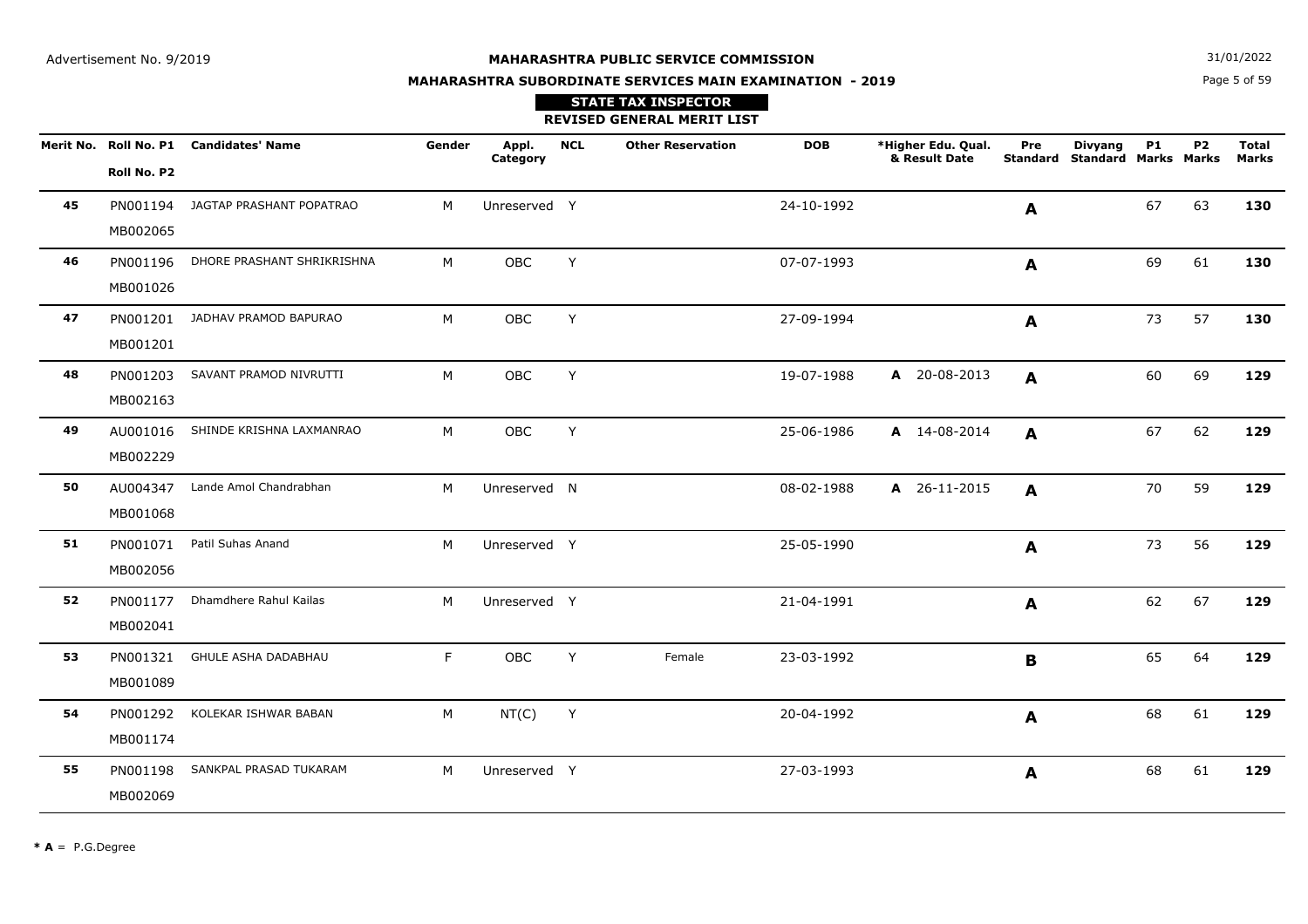Page 6 of 59**N**  $31/01/2022$ 

# **MAHARASHTRA SUBORDINATE SERVICES MAIN EXAMINATION - 2019**

|    |             | Merit No. Roll No. P1 Candidates' Name | Gender | Appl.<br>Category | <b>NCL</b> | <b>Other Reservation</b>                    | <b>DOB</b> | *Higher Edu. Qual.<br>& Result Date | Pre<br><b>Standard</b> | <b>Divyang</b><br><b>Standard Marks Marks</b> | <b>P1</b> | P <sub>2</sub> | <b>Total</b><br><b>Marks</b> |
|----|-------------|----------------------------------------|--------|-------------------|------------|---------------------------------------------|------------|-------------------------------------|------------------------|-----------------------------------------------|-----------|----------------|------------------------------|
|    | Roll No. P2 |                                        |        |                   |            |                                             |            |                                     |                        |                                               |           |                |                              |
| 56 | PN013250    | patil nutan namdev                     | F      | Unreserved Y      |            | Female                                      | 15-06-1993 |                                     | $\mathbf B$            |                                               | 75        | 54             | 129                          |
|    | MB002271    |                                        |        |                   |            |                                             |            |                                     |                        |                                               |           |                |                              |
| 57 | PN001158    | BHABAD RAVINDRA BALASAHEB              | М      | NT(D)             | Y          |                                             | 26-02-1995 |                                     | A                      |                                               | 67        | 62             | 129                          |
|    | MB002226    |                                        |        |                   |            |                                             |            |                                     |                        |                                               |           |                |                              |
| 58 | PN001095    | BAHAKAR SHUBHAM SHANKARRAO             | M      | OBC               | Y          |                                             | 30-06-1995 |                                     | A                      |                                               | 69        | 60             | 129                          |
|    | MB001111    |                                        |        |                   |            |                                             |            |                                     |                        |                                               |           |                |                              |
| 59 | PN001357    | DEBADWAR AMOL GOVIND                   | M      | Unreserved N      |            |                                             | 05-05-1988 | A 15-07-2014                        | A                      |                                               | 68        | 60             | 128                          |
|    | MB002316    |                                        |        |                   |            |                                             |            |                                     |                        |                                               |           |                |                              |
| 60 | PN001241    | <b>NILESH</b>                          | M      | Unreserved Y      |            |                                             | 21-11-1992 |                                     | A                      |                                               | 69        | 59             | 128                          |
|    | MB002018    |                                        |        |                   |            |                                             |            |                                     |                        |                                               |           |                |                              |
| 61 | PN001146    | khutwad sachin shankar                 | M      | Unreserved Y      |            |                                             | 17-02-1993 |                                     | A                      |                                               | 72        | 56             | 128                          |
|    | MB001197    |                                        |        |                   |            |                                             |            |                                     |                        |                                               |           |                |                              |
| 62 |             | MB001010 ANUSE SHAMA GANPAT            | F      | NT(C)             | Y          | Female                                      | 19-08-1995 |                                     | $\mathbf B$            |                                               | 74        | 54             | 128                          |
|    | MB002278    |                                        |        |                   |            |                                             |            |                                     |                        |                                               |           |                |                              |
| 63 | PN001373    | BHADANE PRATIK SANJAY                  | M      | OBC               | Y          |                                             | 13-01-1996 |                                     | $\mathbf{A}$           |                                               | 74        | 54             | 128                          |
|    | MB001192    |                                        |        |                   |            |                                             |            |                                     |                        |                                               |           |                |                              |
| 64 | MB001001    | SHINDE YOGRAJ VISHWAS                  | M      | Unreserved Y      |            |                                             | 22-01-1996 |                                     | A                      |                                               | 65        | 63             | 128                          |
|    | MB002357    |                                        |        |                   |            |                                             |            |                                     |                        |                                               |           |                |                              |
| 65 | PN013011    | MORE BIPIN BABANRAO                    | M      | Unreserved N      |            | Divyang Locomotor<br>Disability or Cerebral | 21-05-1988 |                                     | N                      | QUALIFY                                       | 72        | 55             | 127                          |
|    | MB002406    |                                        |        |                   |            | Palsy                                       |            |                                     |                        |                                               |           |                |                              |
| 66 | PN001237    | NETAJI PURUSHOTTAM RAYAJI              | M      | Unreserved Y      |            |                                             | 15-09-1989 |                                     | A                      |                                               | 77        | 50             | 127                          |
|    | MB001056    |                                        |        |                   |            |                                             |            |                                     |                        |                                               |           |                |                              |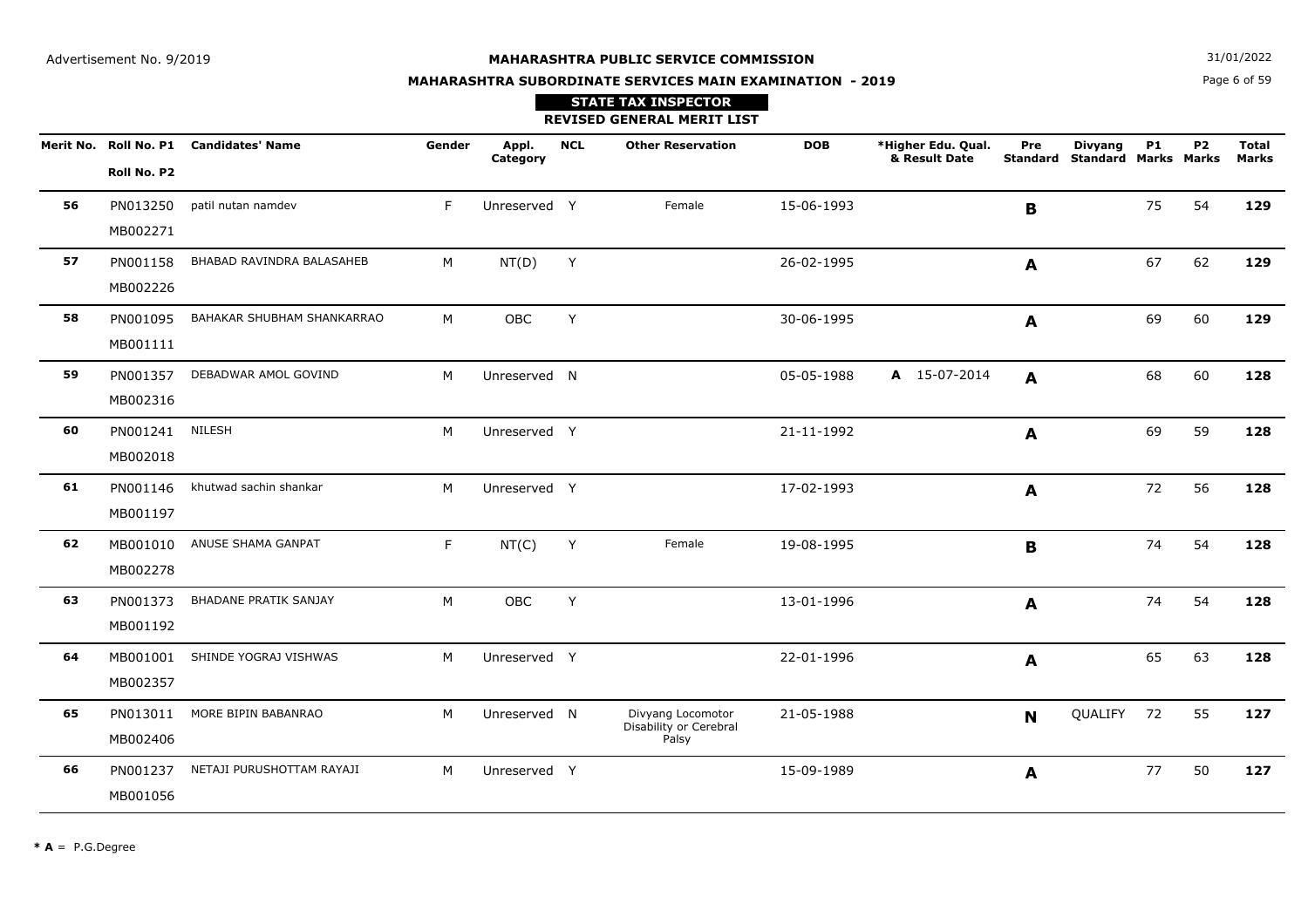Page 7 of 59**N**  $31/01/2022$ 

# **MAHARASHTRA SUBORDINATE SERVICES MAIN EXAMINATION - 2019**

|    |             | Merit No. Roll No. P1 Candidates' Name      | Gender | Appl.<br>Category | <b>NCL</b> | <b>Other Reservation</b> | <b>DOB</b> | *Higher Edu. Qual.<br>& Result Date | Pre<br>Standard | <b>Divyang</b><br><b>Standard Marks Marks</b> | <b>P1</b> | P <sub>2</sub> | <b>Total</b><br>Marks |
|----|-------------|---------------------------------------------|--------|-------------------|------------|--------------------------|------------|-------------------------------------|-----------------|-----------------------------------------------|-----------|----------------|-----------------------|
|    | Roll No. P2 |                                             |        |                   |            |                          |            |                                     |                 |                                               |           |                |                       |
| 67 | MB001052    | KAWARE PRASHANT PRAKASHAPPA                 | М      | OBC               | Y          |                          | 06-12-1991 |                                     | A               |                                               | 72        | 55             | 127                   |
|    | MB002264    |                                             |        |                   |            |                          |            |                                     |                 |                                               |           |                |                       |
| 68 | MB002342    | RAUT AJAY SHANKAR                           | М      | OBC               | Y          |                          | 10-04-1992 |                                     | A               |                                               | 65        | 62             | 127                   |
|    | MB002066    |                                             |        |                   |            |                          |            |                                     |                 |                                               |           |                |                       |
| 69 | AU004356    | TATIKONDALWAR NANDESHWAR<br><b>ASHOKRAO</b> | M      | <b>SBC</b>        | Y          |                          | 28-08-1992 |                                     | J               |                                               | 73        | 54             | 127                   |
|    | MB002214    |                                             |        |                   |            |                          |            |                                     |                 |                                               |           |                |                       |
| 70 | PN001052    | Ghadage Swapnil Prakash                     | M      | Unreserved Y      |            |                          | 04-07-1993 |                                     | A               |                                               | 73        | 54             | 127                   |
|    | MB002001    |                                             |        |                   |            |                          |            |                                     |                 |                                               |           |                |                       |
| 71 | PN001107    | BHILARE SHEKHAR SHAMRAO                     | M      | Unreserved Y      |            |                          | 26-05-1994 |                                     | A               |                                               | 69        | 58             | 127                   |
|    | MB002245    |                                             |        |                   |            |                          |            |                                     |                 |                                               |           |                |                       |
| 72 |             | PN001118 SATVAN RAVI INDALSING              | М      | DT(A)             | Y          |                          | 03-05-1995 |                                     | A               |                                               | 73        | 54             | 127                   |
|    | MB002371    |                                             |        |                   |            |                          |            |                                     |                 |                                               |           |                |                       |
| 73 |             | PN001028 JADHAV VIJAY DATTATRAY             | M      | Unreserved Y      |            |                          | 19-01-1996 |                                     | A               |                                               | 73        | 54             | 127                   |
|    | MB002187    |                                             |        |                   |            |                          |            |                                     |                 |                                               |           |                |                       |
| 74 | PN013212    | PRAVIN SHIVAYOGI WALI                       | M      | Unreserved N      |            |                          | 23-06-1986 | A 14-02-2012                        | $\mathbf{A}$    |                                               | 65        | 61             | 126                   |
|    | MB002106    |                                             |        |                   |            |                          |            |                                     |                 |                                               |           |                |                       |
| 75 | MB002329    | PRASHANT GORAKSH KHEDKAR                    | M      | <b>SBC</b>        | Y          |                          | 17-02-1982 |                                     | J               |                                               | 68        | 58             | 126                   |
|    | MB002312    |                                             |        |                   |            |                          |            |                                     |                 |                                               |           |                |                       |
| 76 | MB001028    | BAGAL MANGESH KISAN                         | M      | Unreserved Y      |            |                          | 10-03-1984 |                                     | A               |                                               | 65        | 61             | 126                   |
|    | MB001170    |                                             |        |                   |            |                          |            |                                     |                 |                                               |           |                |                       |
| 77 |             | NG002267 JANJAL ACHAL PRAKASH               | M      | SC                | N          |                          | 17-08-1985 |                                     | J               |                                               | 75        | 51             | 126                   |
|    | MB001149    |                                             |        |                   |            |                          |            |                                     |                 |                                               |           |                |                       |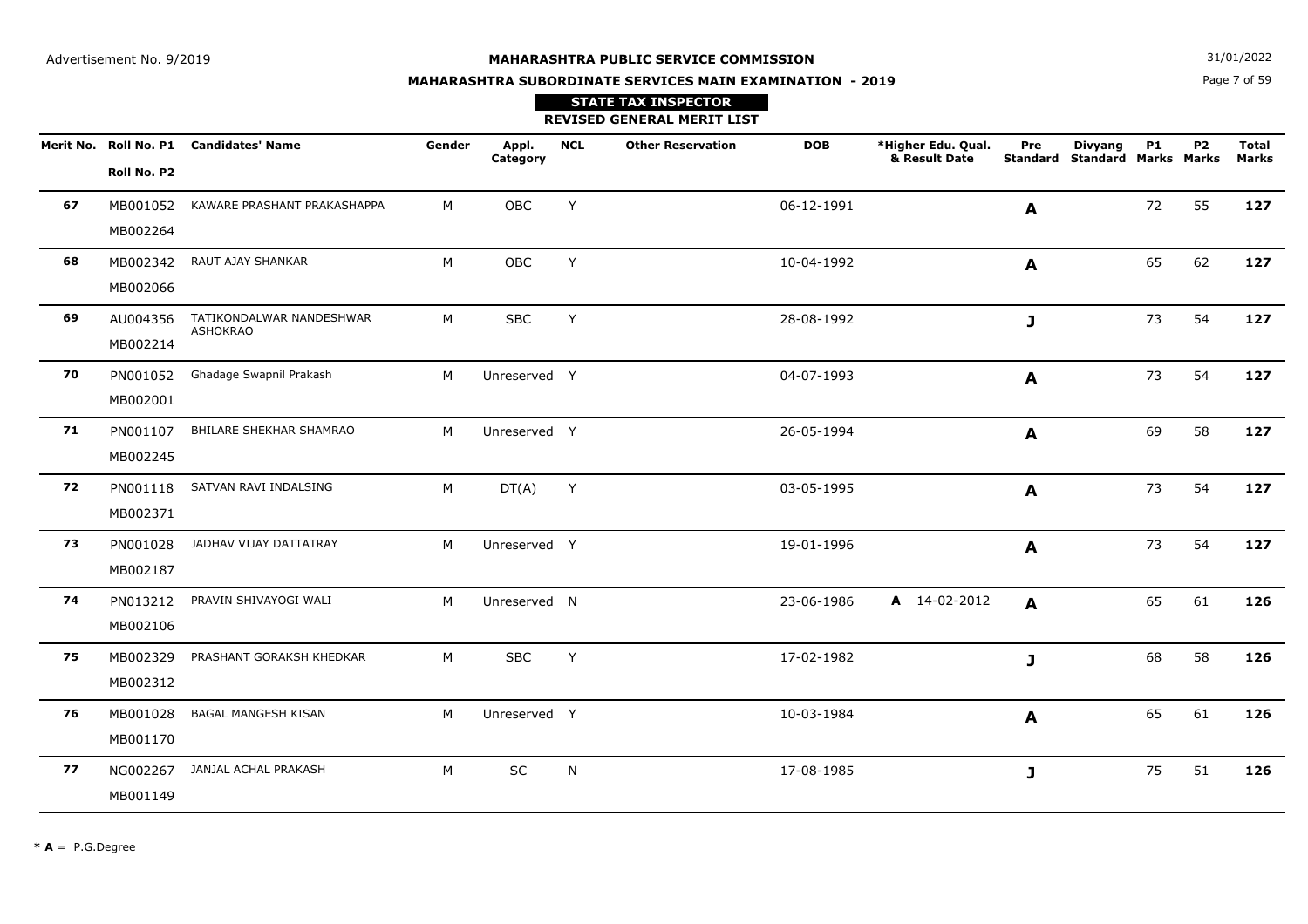Page 8 of 59**N**  $31/01/2022$ 

# **MAHARASHTRA SUBORDINATE SERVICES MAIN EXAMINATION - 2019**

|    |             | Merit No. Roll No. P1 Candidates' Name | Gender | Appl.<br>Category | <b>NCL</b>   | <b>Other Reservation</b> | <b>DOB</b> | *Higher Edu. Qual.<br>& Result Date | Pre          | <b>Divyang</b><br><b>Standard Standard Marks Marks</b> | <b>P1</b> | P <sub>2</sub> | <b>Total</b><br><b>Marks</b> |
|----|-------------|----------------------------------------|--------|-------------------|--------------|--------------------------|------------|-------------------------------------|--------------|--------------------------------------------------------|-----------|----------------|------------------------------|
|    | Roll No. P2 |                                        |        |                   |              |                          |            |                                     |              |                                                        |           |                |                              |
| 78 | PN001104    | SAWANT SHITAL SANTAJIRAO               | F.     | Unreserved Y      |              | Female                   | 23-10-1988 |                                     | B            |                                                        | 72        | 54             | 126                          |
|    | MB002263    |                                        |        |                   |              |                          |            |                                     |              |                                                        |           |                |                              |
| 79 |             | PN001275 TAKALE MAHESH MAHADEO         | M      | Unreserved Y      |              |                          | 17-04-1991 |                                     | $\mathbf{A}$ |                                                        | 72        | 54             | 126                          |
|    | MB001191    |                                        |        |                   |              |                          |            |                                     |              |                                                        |           |                |                              |
| 80 | PN013232    | DHUMAL RAHUL ANNASAHEB                 | M      | Unreserved Y      |              |                          | 24-06-1991 |                                     | A            |                                                        | 69        | 57             | 126                          |
|    | MB002010    |                                        |        |                   |              |                          |            |                                     |              |                                                        |           |                |                              |
| 81 | PN001358    | Darade Dipak Jagannath                 | M      | NT(D)             | Y            |                          | 02-10-1991 |                                     | $\mathbf{A}$ |                                                        | 67        | 59             | 126                          |
|    | MB001168    |                                        |        |                   |              |                          |            |                                     |              |                                                        |           |                |                              |
| 82 |             | PN001258 THORAVE MAHESH SHAMRAO        | M      | Unreserved Y      |              |                          | 17-01-1992 |                                     | A            |                                                        | 64        | 62             | 126                          |
|    | MB002076    |                                        |        |                   |              |                          |            |                                     |              |                                                        |           |                |                              |
| 83 | PN013238    | KAKADE NILESH MARUTI                   | M      | NT(C)             | Y            |                          | 24-04-1992 |                                     | A            |                                                        | 61        | 65             | 126                          |
|    | MB001186    |                                        |        |                   |              |                          |            |                                     |              |                                                        |           |                |                              |
| 84 | PN001404    | SALUNKHE AKSHAY RAMESH                 | M      | Unreserved Y      |              |                          | 09-07-1992 |                                     | A            |                                                        | 69        | 57             | 126                          |
|    | MB002017    |                                        |        |                   |              |                          |            |                                     |              |                                                        |           |                |                              |
| 85 | PN001300    | KAKAD VIJAY DADARAO                    | M      | NT(D)             | $\mathsf{Y}$ |                          | 01-01-1993 |                                     | $\mathbf{A}$ |                                                        | 72        | 54             | 126                          |
|    | MB002380    |                                        |        |                   |              |                          |            |                                     |              |                                                        |           |                |                              |
| 86 | PN001262    | PATIL MAYUR DHANRAJ                    | M      | OBC               | Y            |                          | 12-10-1993 |                                     | A            |                                                        | 72        | 54             | 126                          |
|    | MB002249    |                                        |        |                   |              |                          |            |                                     |              |                                                        |           |                |                              |
| 87 | PN001140    | KADAM SAGAR YASHWANT                   | M      | OBC               | $\mathsf{Y}$ |                          | 28-01-1994 |                                     | $\mathbf{A}$ |                                                        | 65        | 61             | 126                          |
|    | MB002236    |                                        |        |                   |              |                          |            |                                     |              |                                                        |           |                |                              |
| 88 |             | PN013254 SHINDE PALLAVI SIDRAM         | F.     | Unreserved Y      |              | Female                   | 17-06-1994 |                                     | B            |                                                        | 74        | 52             | 126                          |
|    | MB001246    |                                        |        |                   |              |                          |            |                                     |              |                                                        |           |                |                              |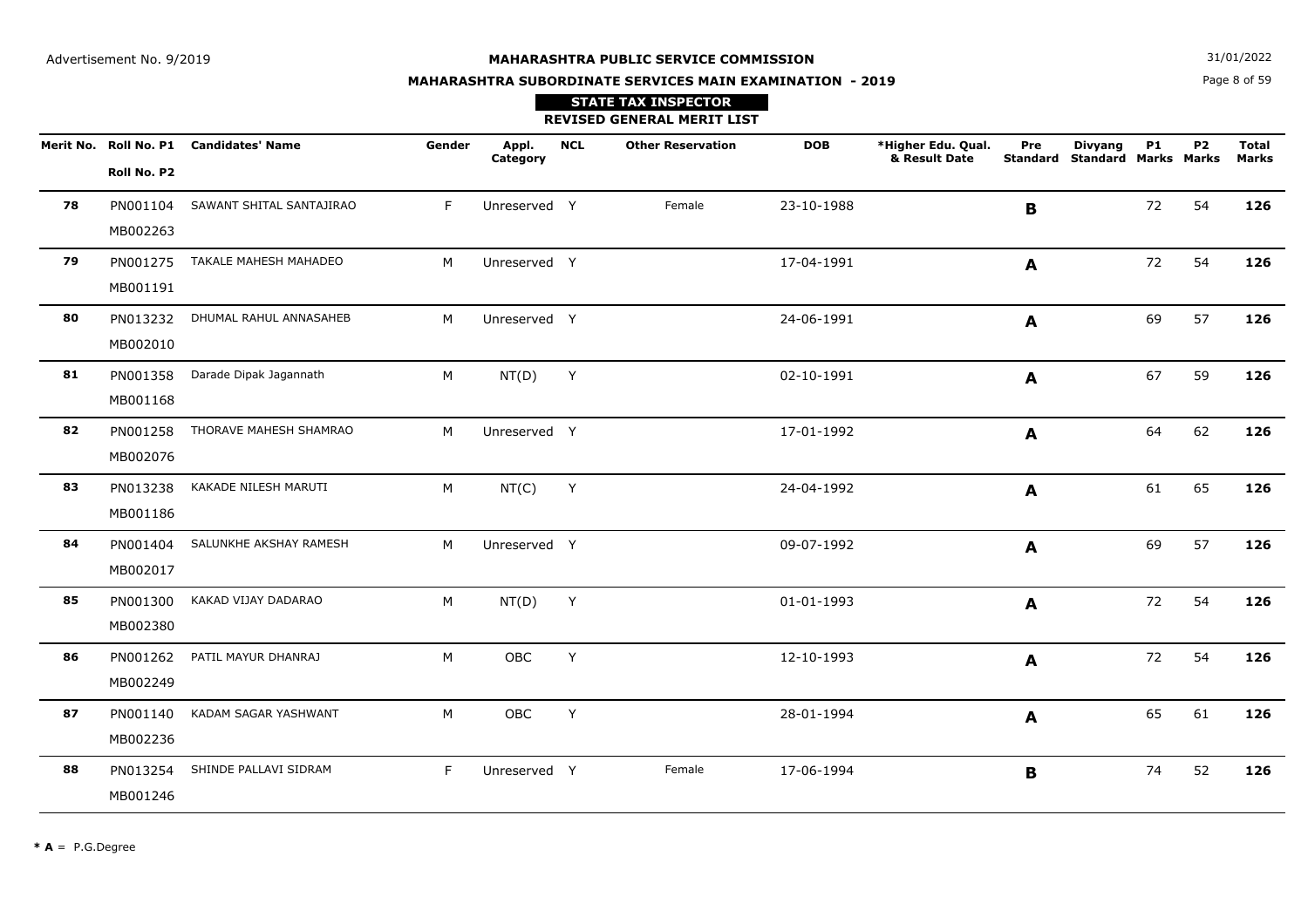**N**  $31/01/2022$ 

# **MAHARASHTRA SUBORDINATE SERVICES MAIN EXAMINATION - 2019STATE TAX INSPECTOR**

# Page 9 of 59

|    |                      |                                        |        |                   |            | <b>REVISED GENERAL MERIT LIST</b> |            |                                     |              |                                                 |           |                |                       |
|----|----------------------|----------------------------------------|--------|-------------------|------------|-----------------------------------|------------|-------------------------------------|--------------|-------------------------------------------------|-----------|----------------|-----------------------|
|    | Roll No. P2          | Merit No. Roll No. P1 Candidates' Name | Gender | Appl.<br>Category | <b>NCL</b> | <b>Other Reservation</b>          | <b>DOB</b> | *Higher Edu. Qual.<br>& Result Date | Pre          | <b>Divyang</b><br>Standard Standard Marks Marks | <b>P1</b> | P <sub>2</sub> | <b>Total</b><br>Marks |
| 89 | PN001187<br>MB002282 | RANDIVE PRAVIN UMAKANT                 | M      | Unreserved Y      |            |                                   | 11-10-1994 |                                     | A            |                                                 | 69        | 57             | 126                   |
| 90 | PN013213<br>MB002173 | BHALKE AMOL RAGHUNATHRAO               | M      | Unreserved Y      |            |                                   | 15-05-1987 | A 26-02-2014                        | A            |                                                 | 62        | 63             | 125                   |
| 91 | PN001116<br>MB002178 | Holkar Sayali Mugutrao                 | F      | OBC               | Y          | Female                            | 19-09-1989 |                                     | B            |                                                 | 70        | 55             | 125                   |
| 92 | MB001019<br>MB001120 | Phatangare Prashant Tukaram            | M      | Unreserved N      |            |                                   | 22-04-1990 |                                     | A            |                                                 | 72        | 53             | 125                   |
| 93 | PN001112<br>MB001037 | Jangde Gaurav Ashok                    | M      | <b>OBC</b>        | Y          |                                   | 10-06-1990 |                                     | A            |                                                 | 73        | 52             | 125                   |
| 94 | PN001242<br>MB002128 | BARGE NILESH RAMCHANDRA                | M      | Unreserved Y      |            |                                   | 14-03-1991 |                                     | A            |                                                 | 70        | 55             | 125                   |
| 95 | NG001017<br>MB001043 | RAJE SAKET SHRIKANT                    | M      | Unreserved N      |            |                                   | 27-10-1992 |                                     | A            |                                                 | 68        | 57             | 125                   |
| 96 | PN001422<br>MB001301 | <b>GHORPADE ABHAY ASHOK</b>            | M      | Unreserved Y      |            |                                   | 15-03-1993 |                                     | $\mathbf{A}$ |                                                 | 67        | 58             | 125                   |
| 97 | PN013249<br>MB001165 | KHADE MANISHA DHANAJI                  | F.     | NT(D)             | Y          | Female                            | 04-06-1993 |                                     | B            |                                                 | 68        | 57             | 125                   |
| 98 | PN013251<br>MB001292 | VAISHNAVI DILIP PUJARI                 | F.     | OBC               | Y          | Female                            | 03-07-1993 |                                     | B            |                                                 | 69        | 56             | 125                   |
| 99 | PN001036<br>MB001184 | NAVGHARE VAIBHAV PANDURANG             | М      | OBC               | Y          |                                   | 26-03-1997 |                                     | A            |                                                 | 69        | 56             | 125                   |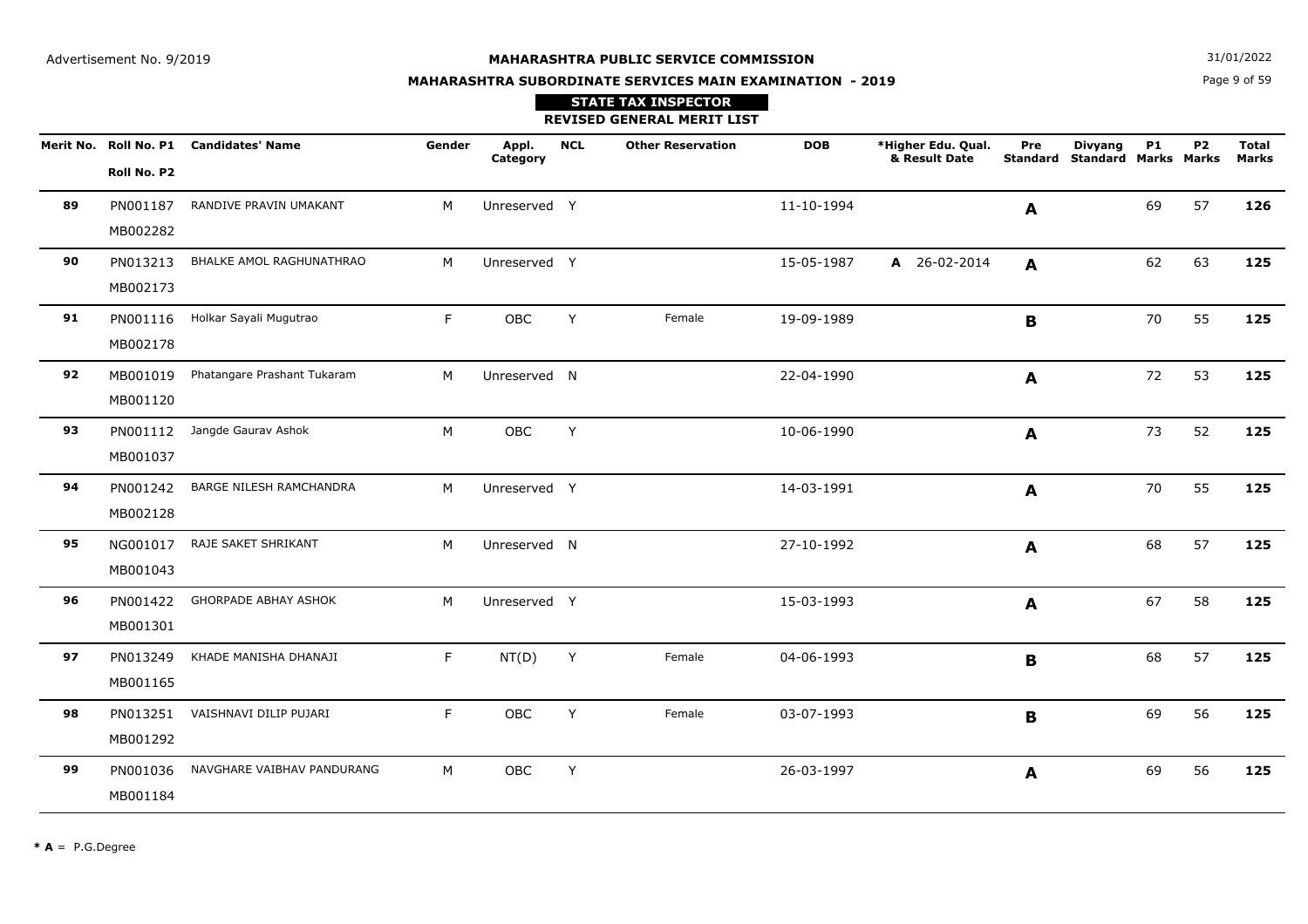**N**  $31/01/2022$ 

# **MAHARASHTRA SUBORDINATE SERVICES MAIN EXAMINATION - 2019**

## Page 10 of 59

|     |                      |                                        |        |                   |            | <b>STATE TAX INSPECTOR</b><br><b>REVISED GENERAL MERIT LIST</b> |            |                                     |     |                                                 |           |                |                              |
|-----|----------------------|----------------------------------------|--------|-------------------|------------|-----------------------------------------------------------------|------------|-------------------------------------|-----|-------------------------------------------------|-----------|----------------|------------------------------|
|     | Roll No. P2          | Merit No. Roll No. P1 Candidates' Name | Gender | Appl.<br>Category | <b>NCL</b> | <b>Other Reservation</b>                                        | <b>DOB</b> | *Higher Edu. Qual.<br>& Result Date | Pre | <b>Divyang</b><br>Standard Standard Marks Marks | <b>P1</b> | P <sub>2</sub> | <b>Total</b><br><b>Marks</b> |
| 100 | MB002374             | PN001060 SHANKARE SURESH NAGNATH       | M      | Unreserved N      |            |                                                                 | 03-05-1986 | A 06-07-2009                        | A   |                                                 | 73        | 51             | 124                          |
| 101 | PN001202<br>MB002089 | BHAPKAR PRAMOD JAYWANT                 | M      | Unreserved Y      |            |                                                                 | 30-11-1988 | A 01-07-2016                        | A   |                                                 | 65        | 59             | 124                          |
| 102 | MB002403             | PN013007 SALUNKHE JAGDISH BABAN        | M      | Unreserved Y      |            | Divyang Blindness or<br>Low Vision                              | 11-12-1981 |                                     | A   | QUALIFY 64                                      |           | 60             | 124                          |
| 103 | MB002258             | MB001004 godse vaibhav kisan           | M      | Unreserved Y      |            |                                                                 | 09-08-1986 |                                     | A   |                                                 | 69        | 55             | 124                          |
| 104 | AU004348<br>MB002123 | dhekale uma sadashiv                   | F.     | NT(C)             | Y          | Female                                                          | 11-05-1988 |                                     | B   |                                                 | 66        | 58             | 124                          |
| 105 | MB001097             | PN001022 KOLEKAR VILAS SHIVAJI         | M      | NT(C)             | Y          |                                                                 | 21-05-1990 |                                     | A   |                                                 | 68        | 56             | 124                          |
| 106 | MB002119             | AU001043 KHANDAGALE KRISHNA SUBHASH    | M      | Unreserved Y      |            |                                                                 | 09-05-1991 |                                     | A   |                                                 | 71        | 53             | 124                          |
| 107 | PN001285<br>MB001315 | GONDCHAWAR KUNAL SUBHASH               | M      | OBC               | Y          |                                                                 | 04-05-1993 |                                     | A   |                                                 | 65        | 59             | 124                          |
| 108 | PN013008<br>MB002409 | PATIL AJAY SANJAY                      | M      | Unreserved Y      |            | Divyang Blindness or<br>Low Vision                              | 02-01-1994 |                                     | A   | QUALIFY 67                                      |           | 57             | 124                          |
| 109 | PN001386<br>MB002100 | ARDAK RAHUL RAMESHWAR                  | M      | <b>SBC</b>        | Y          |                                                                 | 08-06-1994 |                                     | A   |                                                 | 59        | 65             | 124                          |
| 110 | PN001156<br>MB001040 | TAVARE ROHAN RAJENDRA                  | M      | <b>SBC</b>        | Y          |                                                                 | 13-06-1995 |                                     | J   |                                                 | 67        | 57             | 124                          |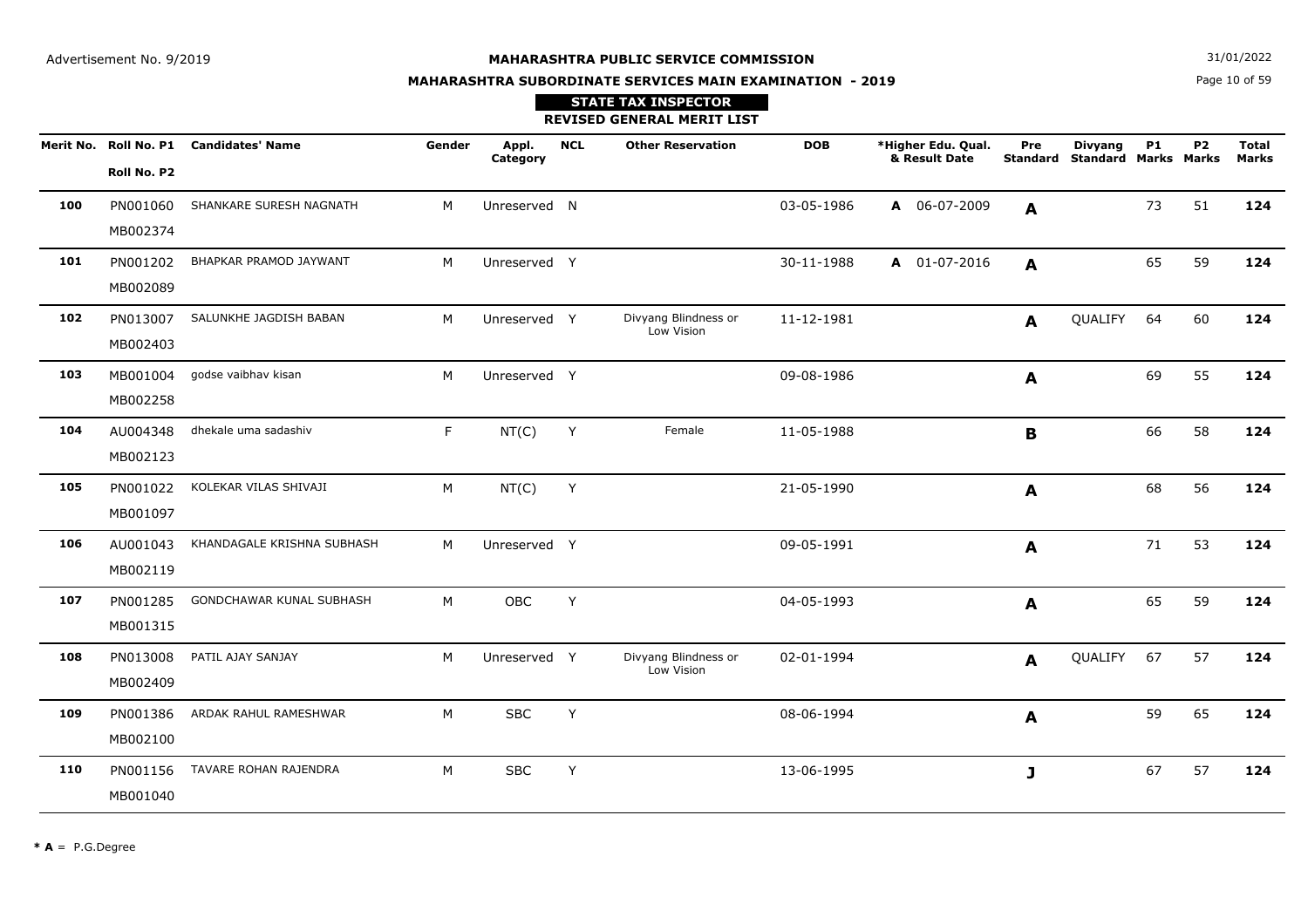**N**  $31/01/2022$ 

# **MAHARASHTRA SUBORDINATE SERVICES MAIN EXAMINATION - 2019STATE TAX INSPECTOR**

## Page 11 of 59

|     |                      |                                        |        |                   |              | REVISED GENERAL MERIT LIST |            |                                     |     |                                                        |           |    |                       |
|-----|----------------------|----------------------------------------|--------|-------------------|--------------|----------------------------|------------|-------------------------------------|-----|--------------------------------------------------------|-----------|----|-----------------------|
|     | Roll No. P2          | Merit No. Roll No. P1 Candidates' Name | Gender | Appl.<br>Category | <b>NCL</b>   | <b>Other Reservation</b>   | <b>DOB</b> | *Higher Edu. Qual.<br>& Result Date | Pre | <b>Divyang</b><br><b>Standard Standard Marks Marks</b> | <b>P1</b> | P2 | <b>Total</b><br>Marks |
| 111 | MB002370             | MB002355 DHUMAL YEMAJI GOVIND          | M      | Unreserved Y      |              |                            | 01-10-1995 |                                     | A   |                                                        | 67        | 57 | 124                   |
| 112 | NG001027<br>MB002373 | WAGH NIKHIL DILIP                      | M      | OBC               | Y            |                            | 25-12-1995 |                                     | A   |                                                        | 69        | 55 | 124                   |
| 113 | PN001065<br>MB002085 | KALE SUNIL SHESHRAO                    | M      | OBC               | Y            |                            | 04-11-1996 |                                     | A   |                                                        | 60        | 64 | 124                   |
| 114 | PN001393<br>MB001062 | Narhe Amol Dilip                       | M      | OBC               | Y            |                            | 24-03-1988 | A 29-06-2010                        | A   |                                                        | 69        | 54 | 123                   |
| 115 | PN001353<br>MB001115 | Janardan Motiram Deore                 | M      | OBC               | Y            |                            | 31-03-1987 | A 29-11-2011                        | A   |                                                        | 70        | 53 | 123                   |
| 116 | PN001163<br>MB001121 | WAGHMODE RAOSAHEB SHIVAJI              | M      | NT(C)             | $\mathsf{Y}$ |                            | 08-09-1989 | A 05-07-2014                        | A   |                                                        | 68        | 55 | 123                   |
| 117 | MB001050<br>MB001249 | MHASKE AAKASH NARAYAN                  | M      | OBC               | Y            |                            | 29-07-1990 | A 19-07-2014                        | A   |                                                        | 68        | 55 | 123                   |
| 118 | PN001128<br>MB001212 | <b>GANDALE SANIKET DEEPAK</b>          | M      | Unreserved N      |              |                            | 13-08-1990 |                                     | A   |                                                        | 64        | 59 | 123                   |
| 119 | PN001127<br>MB001127 | JADHAV SANJAY DEEPAK                   | M      | Unreserved Y      |              |                            | 01-10-1991 |                                     | A   |                                                        | 64        | 59 | 123                   |
| 120 | PN001101<br>MB002261 | PANAGE SHIVAJI AJINATH                 | M      | NT(C)             | Y            |                            | 01-06-1992 |                                     | A   |                                                        | 67        | 56 | 123                   |
| 121 | PN001121<br>MB001123 | Patil Satish Sukumar                   | M      | Unreserved N      |              |                            | 04-06-1992 |                                     | A   |                                                        | 68        | 55 | 123                   |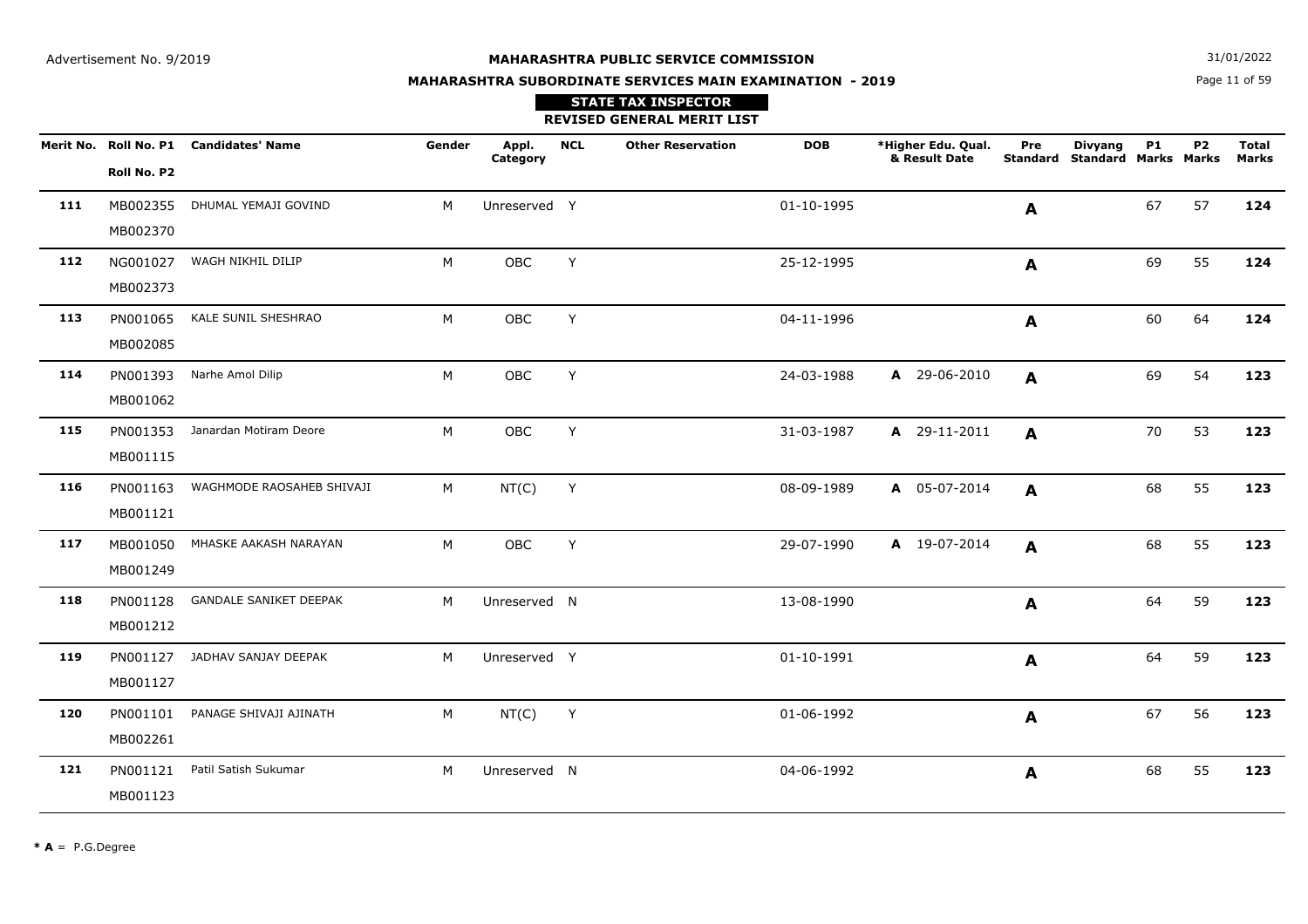**N**  $31/01/2022$ 

# **MAHARASHTRA SUBORDINATE SERVICES MAIN EXAMINATION - 2019STATE TAX INSPECTOR**

Page 12 of 59

|     |                      |                                        |        |                   |            | <b>REVISED GENERAL MERIT LIST</b> |            |                                     |              |                                                 |           |                |                       |
|-----|----------------------|----------------------------------------|--------|-------------------|------------|-----------------------------------|------------|-------------------------------------|--------------|-------------------------------------------------|-----------|----------------|-----------------------|
|     | Roll No. P2          | Merit No. Roll No. P1 Candidates' Name | Gender | Appl.<br>Category | <b>NCL</b> | <b>Other Reservation</b>          | <b>DOB</b> | *Higher Edu. Qual.<br>& Result Date | Pre          | <b>Divyang</b><br>Standard Standard Marks Marks | <b>P1</b> | P <sub>2</sub> | <b>Total</b><br>Marks |
| 122 | PN001180<br>MB002224 | LANDE PALLAVI NANDKUMAR                | F      | Unreserved Y      |            | Female                            | 20-08-1992 |                                     | B            |                                                 | 73        | 50             | 123                   |
| 123 | PN001204<br>MB001159 | ROMAN PRAMILA BHUJANG                  | F.     | Unreserved Y      |            | Female                            | 03-03-1993 |                                     | $\mathbf{A}$ |                                                 | 68        | 55             | 123                   |
| 124 | PN001359<br>MB001235 | DARADE DNYANESHWAR SHIVAJI             | M      | NT(D)             | Y          |                                   | 11-01-1994 |                                     | A            |                                                 | 67        | 56             | 123                   |
| 125 | MB002349<br>MB002358 | Gaikwad Shubham Bhagawan               | M      | OBC               | Y          |                                   | 20-10-1994 |                                     | A            |                                                 | 62        | 61             | 123                   |
| 126 | PN001429<br>MB002309 | SALVE PAVAN BABAN                      | M      | NT(C)             | Y          |                                   | 25-09-1995 |                                     | A            |                                                 | 62        | 61             | 123                   |
| 127 | PN001325<br>MB002336 | GAVHANE POOJA PRADHAN                  | F.     | Unreserved Y      |            | Female                            | 02-07-1996 |                                     | B            |                                                 | 68        | 55             | 123                   |
| 128 | PN001287<br>MB001055 | PATIL KSHITIJ MAHADEV                  | M      | Unreserved N      |            |                                   | 07-03-1989 | A 23-05-2011                        | A            |                                                 | 70        | 52             | 122                   |
| 129 | PN001019<br>MB002191 | <b>GANDHALE VIPUL ARUN</b>             | M      | NT(C)             | Y          |                                   | 18-05-1985 |                                     | A            |                                                 | 72        | 50             | 122                   |
| 130 | PN001025<br>MB002281 | SHINDE VIJAY ANANDA                    | M      | SC                | N          |                                   | 12-08-1988 |                                     | A            |                                                 | 72        | 50             | 122                   |
| 131 | PN001396<br>MB001003 | lugade amol bajirao                    | M      | Unreserved Y      |            |                                   | 23-10-1989 |                                     | A            |                                                 | 68        | 54             | 122                   |
| 132 | AU001004<br>MB002279 | DAHIPHALE YASHWANT BALIRAM             | M      | NT(D)             | Y          |                                   | 07-06-1991 |                                     | A            |                                                 | 60        | 62             | 122                   |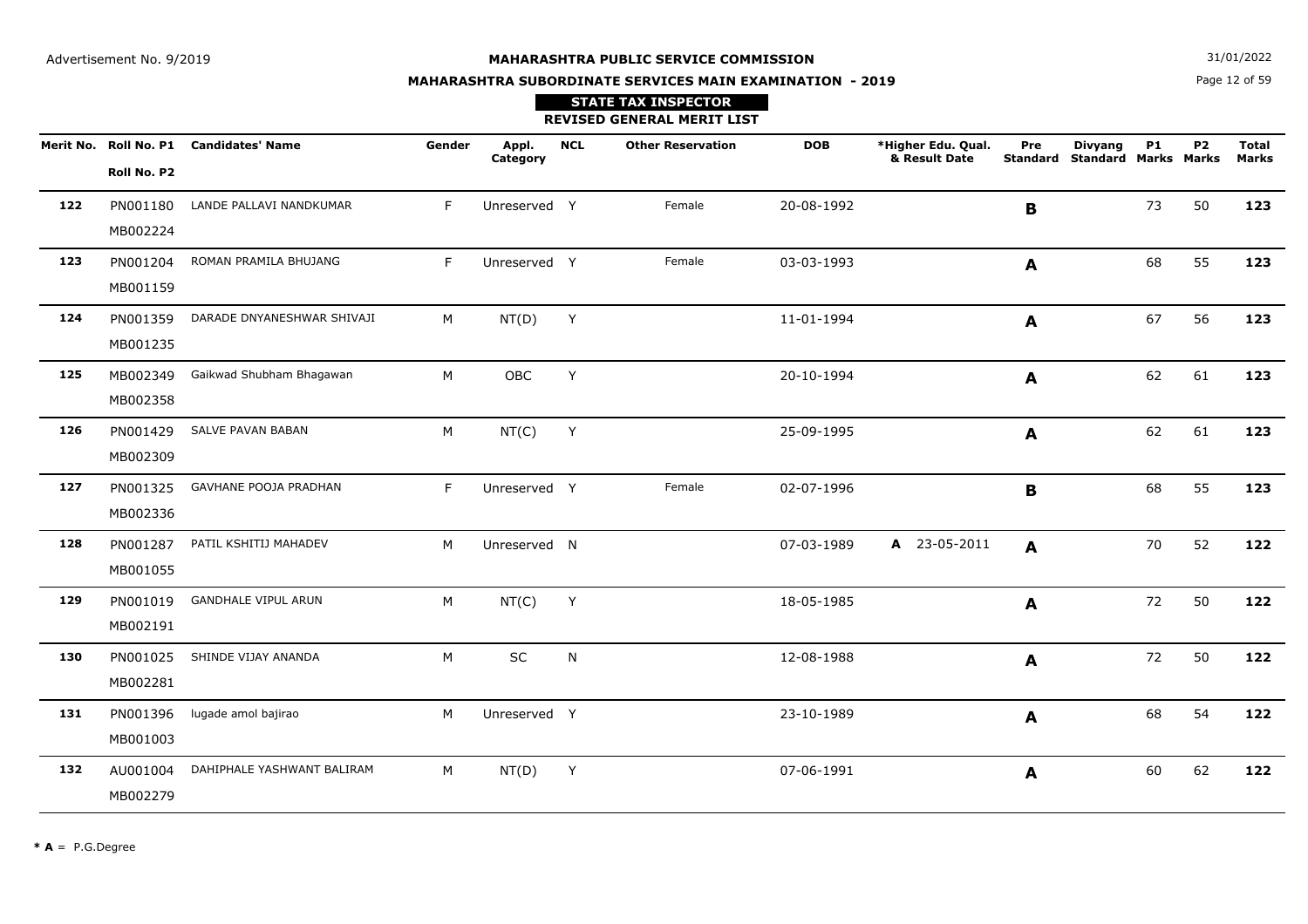Page 13 of 59**N**  $31/01/2022$ 

# **MAHARASHTRA SUBORDINATE SERVICES MAIN EXAMINATION - 2019**

|     |             | Merit No. Roll No. P1 Candidates' Name | Gender | Appl.<br>Category | <b>NCL</b> | <b>Other Reservation</b> | <b>DOB</b> | *Higher Edu. Qual.<br>& Result Date | Pre          | <b>Divyang</b><br>Standard Standard Marks Marks | <b>P1</b> | <b>P2</b> | <b>Total</b><br><b>Marks</b> |
|-----|-------------|----------------------------------------|--------|-------------------|------------|--------------------------|------------|-------------------------------------|--------------|-------------------------------------------------|-----------|-----------|------------------------------|
|     | Roll No. P2 |                                        |        |                   |            |                          |            |                                     |              |                                                 |           |           |                              |
| 133 | PN013235    | CHAVAN NIKET SURENDRANATH              | M      | SC                | N          |                          | 26-12-1991 |                                     | J            |                                                 | 68        | 54        | 122                          |
|     | MB002365    |                                        |        |                   |            |                          |            |                                     |              |                                                 |           |           |                              |
| 134 | PN001324    | <b>GAVHANE TUSHAR NANDARAM</b>         | M      | OBC               | Y          |                          | 30-11-1992 |                                     | $\mathbf{A}$ |                                                 | 62        | 60        | 122                          |
|     | MB002153    |                                        |        |                   |            |                          |            |                                     |              |                                                 |           |           |                              |
| 135 | PN001154    | PATIL ROHIT MAHAVIR                    | M      | Unreserved N      |            |                          | 13-04-1993 |                                     | A            |                                                 | 69        | 53        | 122                          |
|     | MB001051    |                                        |        |                   |            |                          |            |                                     |              |                                                 |           |           |                              |
| 136 | PN001419    | BHAGAT ABHIJIT BALASAHEB               | M      | Unreserved N      |            |                          | 17-07-1993 |                                     | A            |                                                 | 69        | 53        | 122                          |
|     | MB001236    |                                        |        |                   |            |                          |            |                                     |              |                                                 |           |           |                              |
| 137 | PN001273    | BHOSALE MALOJI SHANKAR                 | M      | Unreserved Y      |            |                          | 14-09-1993 |                                     | A            |                                                 | 72        | 50        | 122                          |
|     | MB001013    |                                        |        |                   |            |                          |            |                                     |              |                                                 |           |           |                              |
| 138 |             | PN001018 HULAWALE VIPUL NIVRUTTI       | M      | Unreserved Y      |            |                          | 23-12-1993 |                                     | A            |                                                 | 69        | 53        | 122                          |
|     | MB002273    |                                        |        |                   |            |                          |            |                                     |              |                                                 |           |           |                              |
| 139 | PN001185    | WAGH PRIMESH RAMESH                    | M      | Unreserved Y      |            |                          | 26-06-1994 |                                     | A            |                                                 | 59        | 63        | 122                          |
|     | MB001332    |                                        |        |                   |            |                          |            |                                     |              |                                                 |           |           |                              |
| 140 | PN013257    | JADHAV ROHIT RAJENDRA                  | M      | OBC               | Y          |                          | 13-09-1994 |                                     | A            |                                                 | 64        | 58        | 122                          |
|     | MB002081    |                                        |        |                   |            |                          |            |                                     |              |                                                 |           |           |                              |
| 141 | PN001389    | YEWALE ANITA ANANDA                    | F      | Unreserved Y      |            | Female                   | 17-04-1995 |                                     | $\mathbf{B}$ |                                                 | 65        | 57        | 122                          |
|     | MB002160    |                                        |        |                   |            |                          |            |                                     |              |                                                 |           |           |                              |
| 142 | PN001055    | SAWANT VILAS RAGHUNATH                 | M      | Unreserved Y      |            |                          | 10-07-1983 | A 28-06-2011                        | A            |                                                 | 63        | 58        | 121                          |
|     | MB002201    |                                        |        |                   |            |                          |            |                                     |              |                                                 |           |           |                              |
| 143 | PN001174    | RAJESH DNYANESHWAR INDORE              | M      | Unreserved Y      |            |                          | 01-08-1991 | A 27-01-2015                        | A            |                                                 | 63        | 58        | 121                          |
|     | MB002254    |                                        |        |                   |            |                          |            |                                     |              |                                                 |           |           |                              |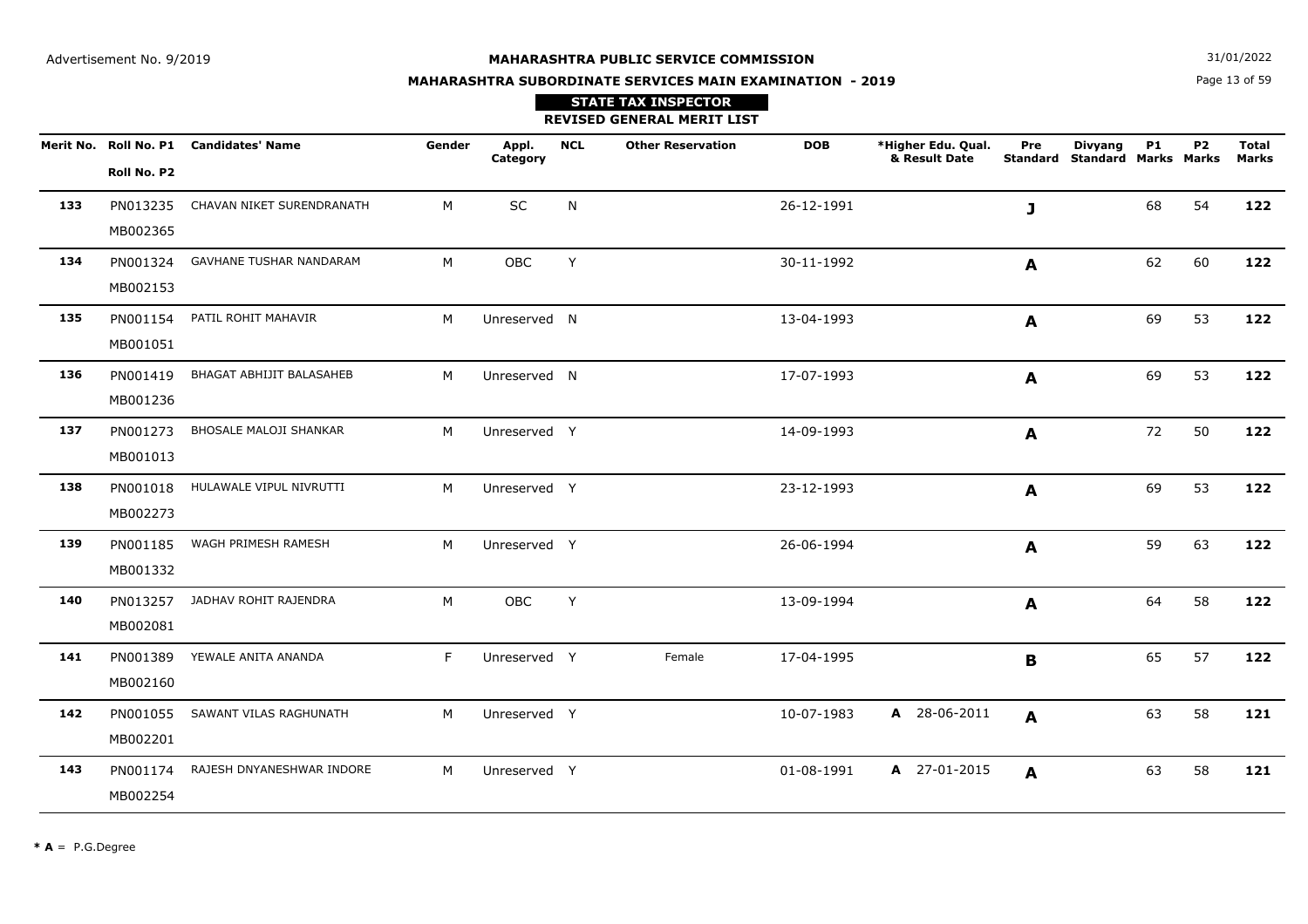**N**  $31/01/2022$ 

# **MAHARASHTRA SUBORDINATE SERVICES MAIN EXAMINATION - 2019**

Page 14 of 59

|     |                      |                                               |        |                   |            | <b>STATE TAX INSPECTOR</b><br><b>REVISED GENERAL MERIT LIST</b> |            |                                     |                  |                                                        |           |           |                       |
|-----|----------------------|-----------------------------------------------|--------|-------------------|------------|-----------------------------------------------------------------|------------|-------------------------------------|------------------|--------------------------------------------------------|-----------|-----------|-----------------------|
|     | Roll No. P2          | Merit No. Roll No. P1 Candidates' Name        | Gender | Appl.<br>Category | <b>NCL</b> | <b>Other Reservation</b>                                        | <b>DOB</b> | *Higher Edu. Qual.<br>& Result Date | Pre              | <b>Divyang</b><br><b>Standard Standard Marks Marks</b> | <b>P1</b> | <b>P2</b> | <b>Total</b><br>Marks |
| 144 | MB002181             | PN001316 SARODE HARILAL SAKHARAM              | M      | Unreserved Y      |            |                                                                 | 13-07-1991 | A 17-11-2015                        | A                |                                                        | 69        | 52        | 121                   |
| 145 | MB002088             | PN013252 LAMKANE SANAM ARJUN                  | M      | Unreserved Y      |            |                                                                 | 11-02-1994 | A 11-07-2016                        | A                |                                                        | 65        | 56        | 121                   |
| 146 | MB001047             | MB001009 bharsakhale shashank yashawant vimal | M      | SC                | N          |                                                                 | 13-12-1983 |                                     | J                |                                                        | 72        | 49        | 121                   |
| 147 | PN013208<br>MB002059 | ALGULE VIKRAM TUKARAM                         | M      | OBC               | Y          |                                                                 | 19-03-1984 |                                     | A                |                                                        | 66        | 55        | 121                   |
| 148 | MB002098             | AU001032 SHELKE RAMESHWAR KOUTIK              | M      | Unreserved Y      |            |                                                                 | 01-05-1984 |                                     | A                |                                                        | 59        | 62        | 121                   |
| 149 | MB002384             | AU001057 JIVANE GANGADHAR SANTOBA             | M      | OBC               | Y          |                                                                 | 10-05-1988 |                                     | A                |                                                        | 59        | 62        | 121                   |
| 150 | PN001423<br>MB002377 | ABASAHEB BALCHAND MANAL                       | M      | Unreserved Y      |            |                                                                 | 02-01-1990 |                                     | A                |                                                        | 68        | 53        | 121                   |
| 151 | MB002345             | PN001207 DHENGALE PRADIPKUMAR ANKUSH          | M      | Unreserved Y      |            |                                                                 | 04-08-1990 |                                     | A                |                                                        | 72        | 49        | 121                   |
| 152 | MB002195             | AU004357 PATIL VRUNDAVAN MADHUKAR             | M      | OBC               | Y          |                                                                 | 12-11-1992 |                                     | A                |                                                        | 64        | 57        | 121                   |
| 153 | MB001025             | PN001088 SHINDE SIDDHARTH SHEKHAR             | M      | Unreserved Y      |            |                                                                 | 15-12-1992 |                                     | A                |                                                        | 66        | 55        | 121                   |
| 154 | PN001385<br>MB001147 | MANERI ARIF JAINUDDIN                         | M      | <b>OBC</b>        | Y          |                                                                 | 01-06-1993 |                                     | $\boldsymbol{A}$ |                                                        | 64        | 57        | 121                   |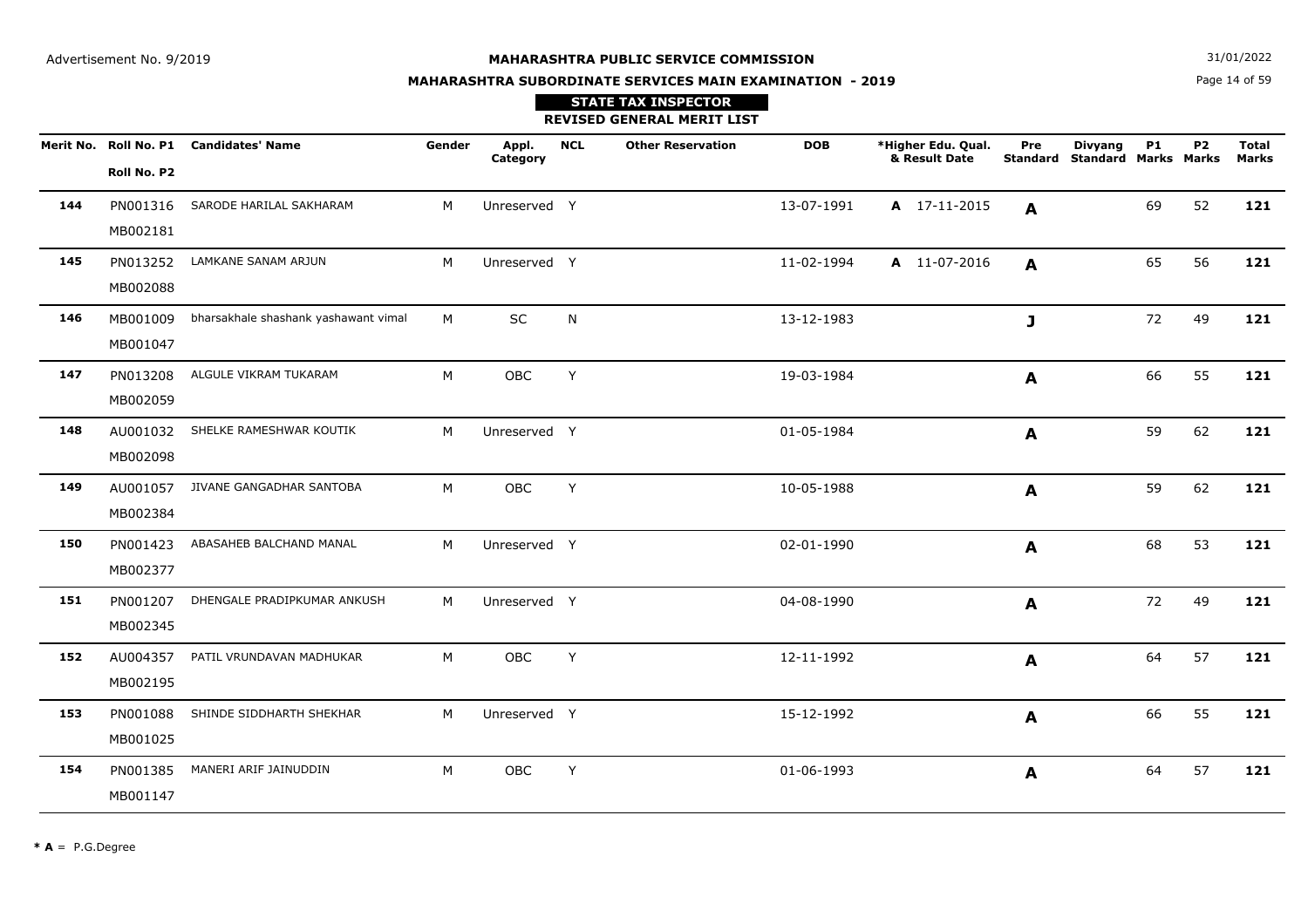**N**  $31/01/2022$ 

# **MAHARASHTRA SUBORDINATE SERVICES MAIN EXAMINATION - 2019STATE TAX INSPECTOR**

Page 15 of 59

|     |                      |                                        |        |                   |            | <b>REVISED GENERAL MERIT LIST</b> |            |                                     |                  |                                                 |    |                |                       |
|-----|----------------------|----------------------------------------|--------|-------------------|------------|-----------------------------------|------------|-------------------------------------|------------------|-------------------------------------------------|----|----------------|-----------------------|
|     | Roll No. P2          | Merit No. Roll No. P1 Candidates' Name | Gender | Appl.<br>Category | <b>NCL</b> | <b>Other Reservation</b>          | <b>DOB</b> | *Higher Edu. Qual.<br>& Result Date | Pre              | <b>Divyang</b><br>Standard Standard Marks Marks | P1 | P <sub>2</sub> | <b>Total</b><br>Marks |
| 155 | PN001379<br>MB002199 | MAHADIK AVICHAL MARUTI                 | M      | Unreserved Y      |            |                                   | 02-12-1993 |                                     | $\mathbf{A}$     |                                                 | 64 | 57             | 121                   |
| 156 | PN001272<br>MB002366 | PATIL MANASI SUBHASH                   | F.     | Unreserved Y      |            | Female                            | 16-02-1994 |                                     | B                |                                                 | 69 | 52             | 121                   |
| 157 | PN001090<br>MB001042 | JADHAV ROSHAN GOVIND                   | M      | Unreserved Y      |            |                                   | 19-03-1994 |                                     | A                |                                                 | 67 | 54             | 121                   |
| 158 | PN001223<br>MB002042 | PATIL MAKARAND SAYAJIRAO               | M      | Unreserved Y      |            |                                   | 02-06-1994 |                                     | $\boldsymbol{A}$ |                                                 | 69 | 52             | 121                   |
| 159 | AU001055<br>MB001030 | <b>GAWALI GOVIND BHAGWAT</b>           | M      | Unreserved Y      |            |                                   | 12-03-1996 |                                     | A                |                                                 | 64 | 57             | 121                   |
| 160 | PN013240<br>MB002145 | NANAWARE RAGINEE SURESH                | F.     | Unreserved Y      |            | Female                            | 16-06-1992 | A 15-07-2015                        | B                |                                                 | 65 | 55             | 120                   |
| 161 | PN001335<br>MB001182 | UNDE DHANANJAY SHANKARRAO              | M      | Unreserved Y      |            |                                   | 01-06-1987 |                                     | A                |                                                 | 59 | 61             | 120                   |
| 162 | PN001030<br>MB002168 | GHAGARE VIDYA SUBARAV                  | F.     | NT(C)             | Y          | Female                            | 10-05-1991 |                                     | B                |                                                 | 68 | 52             | 120                   |
| 163 | MB001037<br>MB001206 | KEDAR PRAMOD TRYAMBAK                  | M      | NT(D)             | Y          |                                   | 29-06-1991 |                                     | A                |                                                 | 74 | 46             | 120                   |
| 164 | PN001135<br>MB001109 | Jadhav Saish Babasaheb                 | M      | Unreserved Y      |            |                                   | 01-08-1991 |                                     | A                |                                                 | 67 | 53             | 120                   |
| 165 | PN001338<br>MB001029 | DOLAS NARAYAN KALYAN                   | M      | Unreserved Y      |            |                                   | 01-12-1991 |                                     | A                |                                                 | 64 | 56             | 120                   |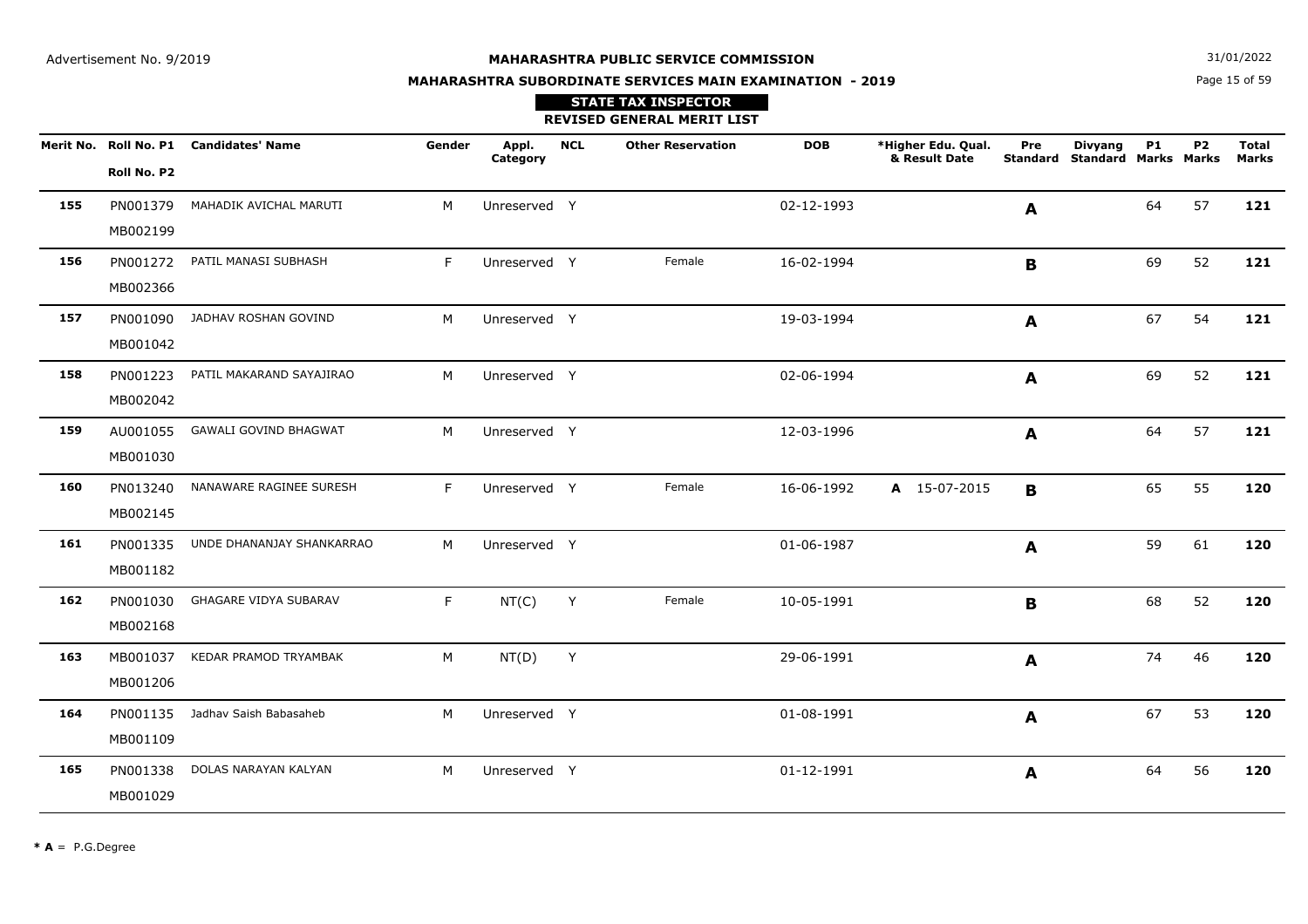Page 16 of 59**N**  $31/01/2022$ 

# **MAHARASHTRA SUBORDINATE SERVICES MAIN EXAMINATION - 2019STATE TAX INSPECTOR**

|     |                      |                                        |        |                   |            | <b>REVISED GENERAL MERIT LIST</b> |            |                                     |                        |                                               |           |           |                              |
|-----|----------------------|----------------------------------------|--------|-------------------|------------|-----------------------------------|------------|-------------------------------------|------------------------|-----------------------------------------------|-----------|-----------|------------------------------|
|     | Roll No. P2          | Merit No. Roll No. P1 Candidates' Name | Gender | Appl.<br>Category | <b>NCL</b> | <b>Other Reservation</b>          | <b>DOB</b> | *Higher Edu. Qual.<br>& Result Date | Pre<br><b>Standard</b> | <b>Divyang</b><br><b>Standard Marks Marks</b> | <b>P1</b> | <b>P2</b> | <b>Total</b><br><b>Marks</b> |
| 166 | PN001048<br>MB001090 | KARNE TEJAS SURESH                     | M      | OBC               | Y          |                                   | 21-03-1992 |                                     | A                      |                                               | 70        | 50        | 120                          |
| 167 | PN001254<br>MB001302 | POLEKAR NAKUL SHANKAR                  | M      | Unreserved Y      |            |                                   | 03-06-1992 |                                     | $\mathbf{A}$           |                                               | 63        | 57        | 120                          |
| 168 | PN001214<br>MB001139 | KENDRE PRASHANT BALAJI                 | M      | NT(D)             | Y          |                                   | 18-06-1993 |                                     | A                      |                                               | 72        | 48        | 120                          |
| 169 | PN001402<br>MB002121 | <b>BHAGAT AKSHAY RAMESH</b>            | M      | Unreserved Y      |            |                                   | 20-06-1993 |                                     | $\mathbf{A}$           |                                               | 65        | 55        | 120                          |
| 170 | PN001352<br>MB001078 | PISE DHANAJI BHIMARAO                  | M      | OBC               | Y          |                                   | 25-08-1993 |                                     | $\mathbf{A}$           |                                               | 73        | 47        | 120                          |
| 171 | PN001038<br>MB001270 | shinde vaibhav bhaurao                 | M      | Unreserved Y      |            |                                   | 13-11-1993 |                                     | A                      |                                               | 65        | 55        | 120                          |
| 172 | PN001039<br>MB002314 | AWACHAR VAIBHAV TUKARAM                | M      | OBC               | Y          |                                   | 30-05-1994 |                                     | A                      |                                               | 72        | 48        | 120                          |
| 173 | PN001190<br>MB002126 | AKOLKAR PRAVIN GORKSHANATH             | M      | Unreserved Y      |            |                                   | 24-02-1995 |                                     | $\mathbf{A}$           |                                               | 65        | 55        | 120                          |
| 174 | PN001016<br>MB002382 | BALKAWADE VISHAKHA AVINASH             | F      | Unreserved Y      |            | Female                            | 04-04-1996 |                                     | B                      |                                               | 67        | 53        | 120                          |
| 175 | MB002335<br>MB002291 | Bangar Varsha Vasant                   | F.     | NT(D)             | Y          | Female                            | 03-10-1987 | A 23-07-2012                        | $\mathbf{B}$           |                                               | 69        | 50        | 119                          |
| 176 | AU001001<br>MB002207 | Nalte Yogesh Kamlakar                  | М      | OBC               | Y          |                                   | 26-05-1992 | A 04-05-2016                        | A                      |                                               | 68        | 51        | 119                          |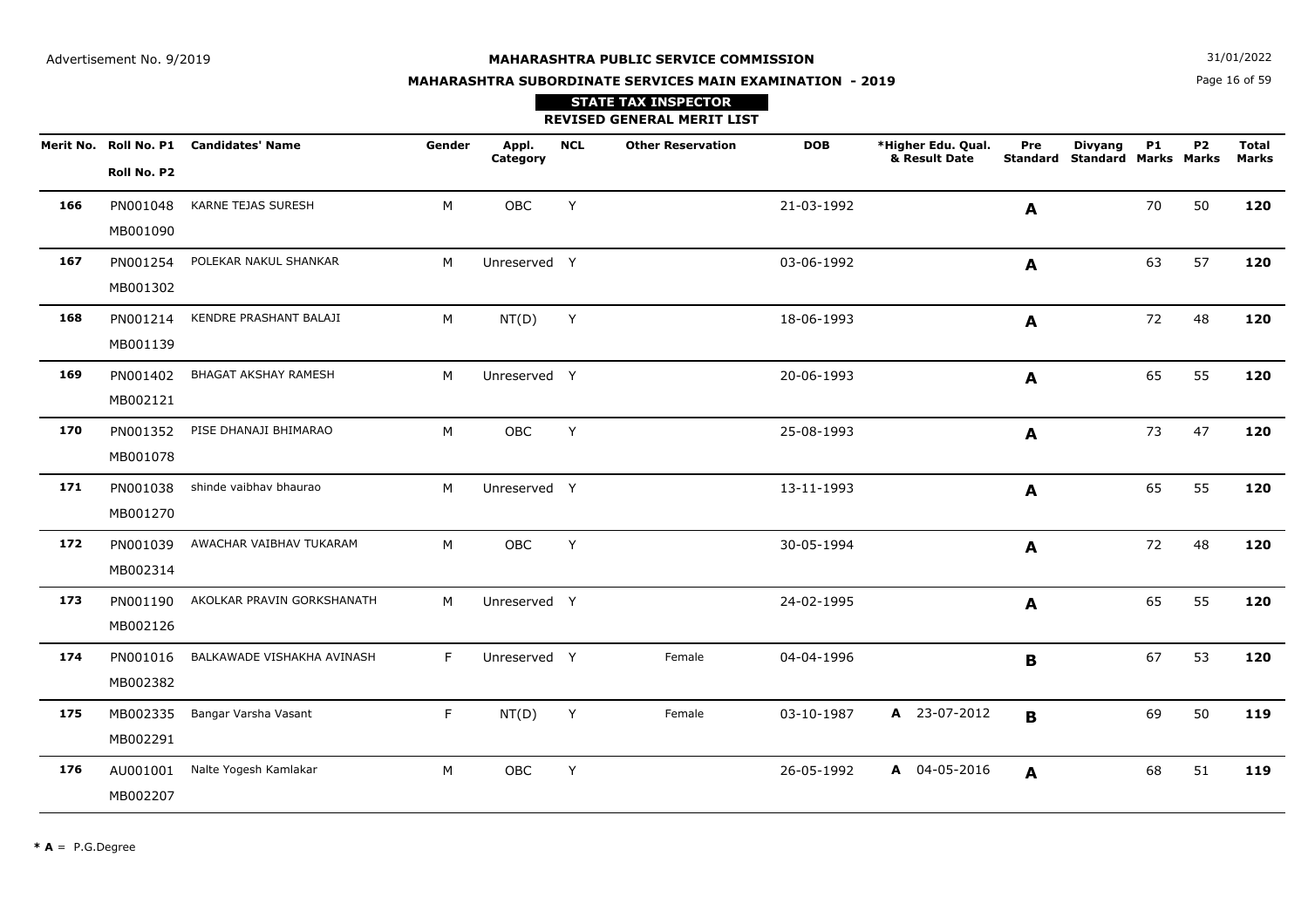**N**  $31/01/2022$ 

# **MAHARASHTRA SUBORDINATE SERVICES MAIN EXAMINATION - 2019STATE TAX INSPECTOR**

Page 17 of 59

|     |                      |                                        |        |                   |            | <b>REVISED GENERAL MERIT LIST</b> |            |                                     |              |                                                        |           |           |                              |
|-----|----------------------|----------------------------------------|--------|-------------------|------------|-----------------------------------|------------|-------------------------------------|--------------|--------------------------------------------------------|-----------|-----------|------------------------------|
|     | Roll No. P2          | Merit No. Roll No. P1 Candidates' Name | Gender | Appl.<br>Category | <b>NCL</b> | <b>Other Reservation</b>          | <b>DOB</b> | *Higher Edu. Qual.<br>& Result Date | Pre          | <b>Divyang</b><br><b>Standard Standard Marks Marks</b> | <b>P1</b> | <b>P2</b> | <b>Total</b><br><b>Marks</b> |
| 177 | PN013217<br>MB001232 | pawar amol vilas                       | M      | Unreserved Y      |            |                                   | 01-06-1989 | A 25-09-2017                        | A            |                                                        | 63        | 56        | 119                          |
| 178 | PN001286<br>MB001262 | POWAR KULDEEP SURESH                   | M      | Unreserved Y      |            |                                   | 05-07-1989 |                                     | $\mathbf{A}$ |                                                        | 64        | 55        | 119                          |
| 179 | PN013218<br>MB002063 | <b>GAWARE MAYUR SHIVAJI</b>            | M      | Unreserved Y      |            |                                   | 08-11-1989 |                                     | A            |                                                        | 67        | 52        | 119                          |
| 180 | AU001065<br>MB001076 | KARWANDE ATUL SURESH                   | M      | OBC               | Y          |                                   | 18-05-1990 |                                     | A            |                                                        | 66        | 53        | 119                          |
| 181 | MB001024<br>MB001218 | Piyush Govinda Patil                   | M      | OBC               | Y          |                                   | 04-02-1991 |                                     | A            |                                                        | 67        | 52        | 119                          |
| 182 | PN001333<br>MB001324 | Gadhe Gajanan Madhavrao                | M      | OBC               | Y          |                                   | 05-06-1991 |                                     | A            |                                                        | 58        | 61        | 119                          |
| 183 | AU001023<br>MB002026 | SANANSE DNYANESHWAR RAMBHAU            | M      | OBC               | Y          |                                   | 15-06-1991 |                                     | A            |                                                        | 67        | 52        | 119                          |
| 184 | PN013248<br>MB001181 | GADAVE ABHISHEK RAJENDRA               | M      | Unreserved Y      |            |                                   | 02-04-1993 |                                     | A            |                                                        | 70        | 49        | 119                          |
| 185 | PN001405<br>MB001290 | MADANE AKASH TANAJI                    | M      | NT(C)             | Y          |                                   | 06-06-1993 |                                     | A            |                                                        | 68        | 51        | 119                          |
| 186 | PN001426<br>MB002115 | BHOSALE NILESH APPASAHEB               | M      | Unreserved Y      |            |                                   | 23-07-1993 |                                     | A            |                                                        | 68        | 51        | 119                          |
| 187 | PN001103<br>MB002198 | AIWALE SHITAL VITTHAL                  | F.     | SC                | N          | Female                            | 15-05-1994 |                                     | K            |                                                        | 62        | 57        | 119                          |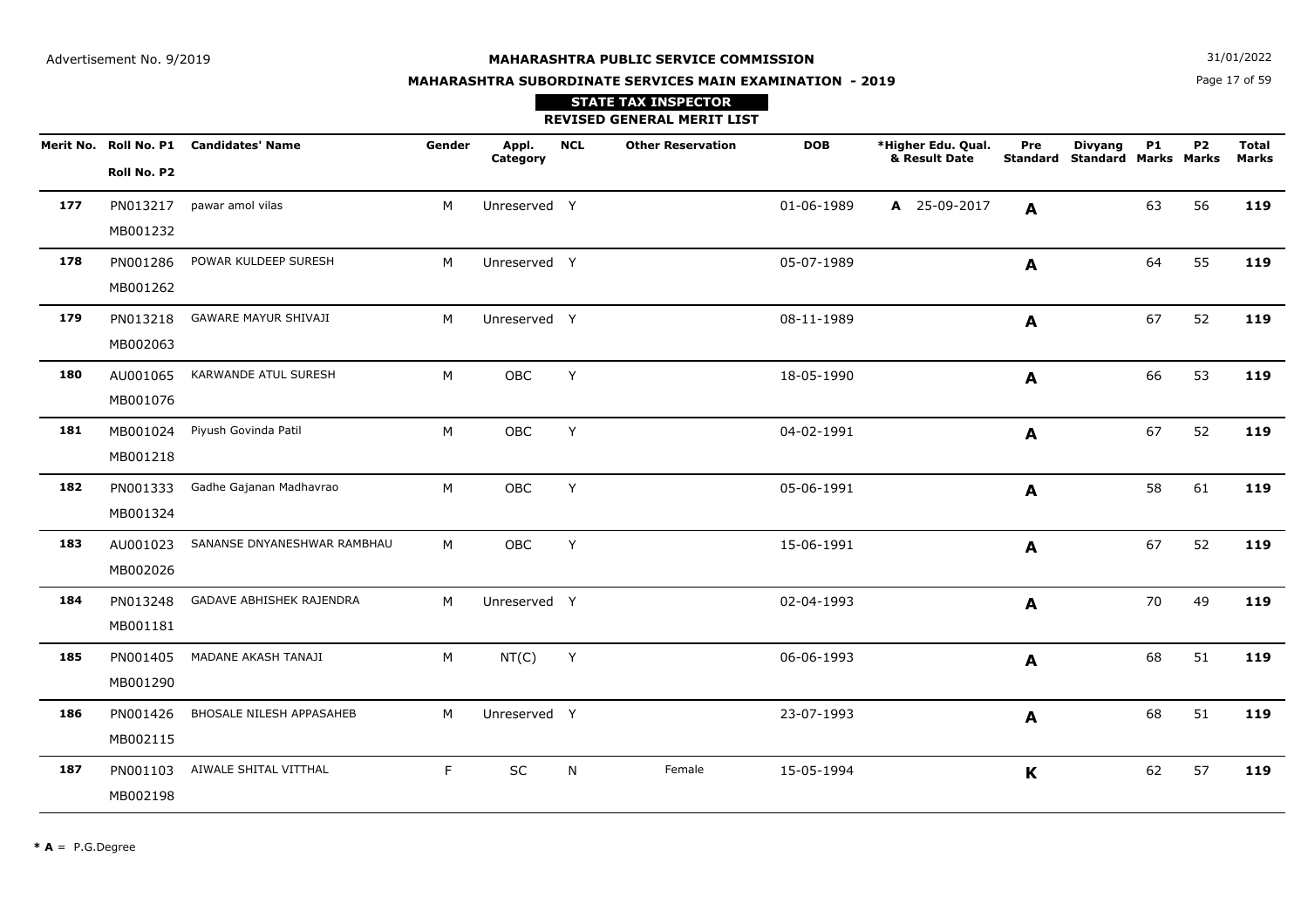**N**  $31/01/2022$ 

# **MAHARASHTRA SUBORDINATE SERVICES MAIN EXAMINATION - 2019**

## Page 18 of 59

|     |                      |                                        |        |                   |            | <b>STATE TAX INSPECTOR</b><br><b>REVISED GENERAL MERIT LIST</b> |            |                                     |              |                                                        |           |                |                              |
|-----|----------------------|----------------------------------------|--------|-------------------|------------|-----------------------------------------------------------------|------------|-------------------------------------|--------------|--------------------------------------------------------|-----------|----------------|------------------------------|
|     | Roll No. P2          | Merit No. Roll No. P1 Candidates' Name | Gender | Appl.<br>Category | <b>NCL</b> | <b>Other Reservation</b>                                        | <b>DOB</b> | *Higher Edu. Qual.<br>& Result Date | Pre          | <b>Divyang</b><br><b>Standard Standard Marks Marks</b> | <b>P1</b> | P <sub>2</sub> | <b>Total</b><br><b>Marks</b> |
| 188 | PN001369<br>MB001264 | SHINDE BALKRISHNA RAVINDRA             | М      | Unreserved N      |            |                                                                 | 31-05-1994 |                                     | A            |                                                        | 65        | 54             | 119                          |
| 189 | PN001010<br>MB001130 | TAYDE VYANKATPRASAD ASHOKRAO           | M      | Unreserved Y      |            |                                                                 | 26-06-1994 |                                     | A            |                                                        | 67        | 52             | 119                          |
| 190 | MB001248             | PN001315 THOMBARE HIMALAYA GOVIND      | M      | NT(C)             | Y          |                                                                 | 22-12-1994 |                                     | $\mathbf{A}$ |                                                        | 68        | 51             | 119                          |
| 191 | PN001212<br>MB001067 | KARLEKAR PRADHUMNA BALBHIM             | M      | Unreserved N      |            |                                                                 | 08-06-1998 |                                     | A            |                                                        | 62        | 57             | 119                          |
| 192 | AU001005<br>MB002146 | JADHAV YAMUNA SHRIMANTRAO              | F      | Unreserved Y      |            | Female                                                          | 11-06-1989 | A 31-07-2012                        | $\mathbf{B}$ |                                                        | 64        | 54             | 118                          |
| 193 | PN001416<br>MB001039 | KHARADE ABHIMANYU DATTATRAY            | M      | Unreserved Y      |            |                                                                 | 13-05-1993 | A 03-07-2018                        | A            |                                                        | 60        | 58             | 118                          |
| 194 | PN001306<br>MB001038 | Dange Jayashri Madhukar                | F      | SC                | N          | Female                                                          | 30-04-1987 |                                     | $\mathbf{K}$ |                                                        | 65        | 53             | 118                          |
| 195 | PN013220<br>MB002024 | PATIL TUKARAM BHAGWAN                  | M      | Unreserved Y      |            |                                                                 | 13-01-1990 |                                     | A            |                                                        | 69        | 49             | 118                          |
| 196 | PN013221<br>MB001001 | Kumbhar Maroti Vishwanath              | M      | OBC               | Y          |                                                                 | 20-01-1990 |                                     | A            |                                                        | 63        | 55             | 118                          |
| 197 | PN001347<br>MB002348 | DIGHE GANESH DATTATRAYA                | M      | OBC               | Y          |                                                                 | 04-03-1991 |                                     | A            |                                                        | 67        | 51             | 118                          |
| 198 | PN001013<br>MB001294 | TALI VISHAL DEVKISAN                   | М      | <b>SBC</b>        | Y          |                                                                 | 24-04-1991 |                                     | J            |                                                        | 59        | 59             | 118                          |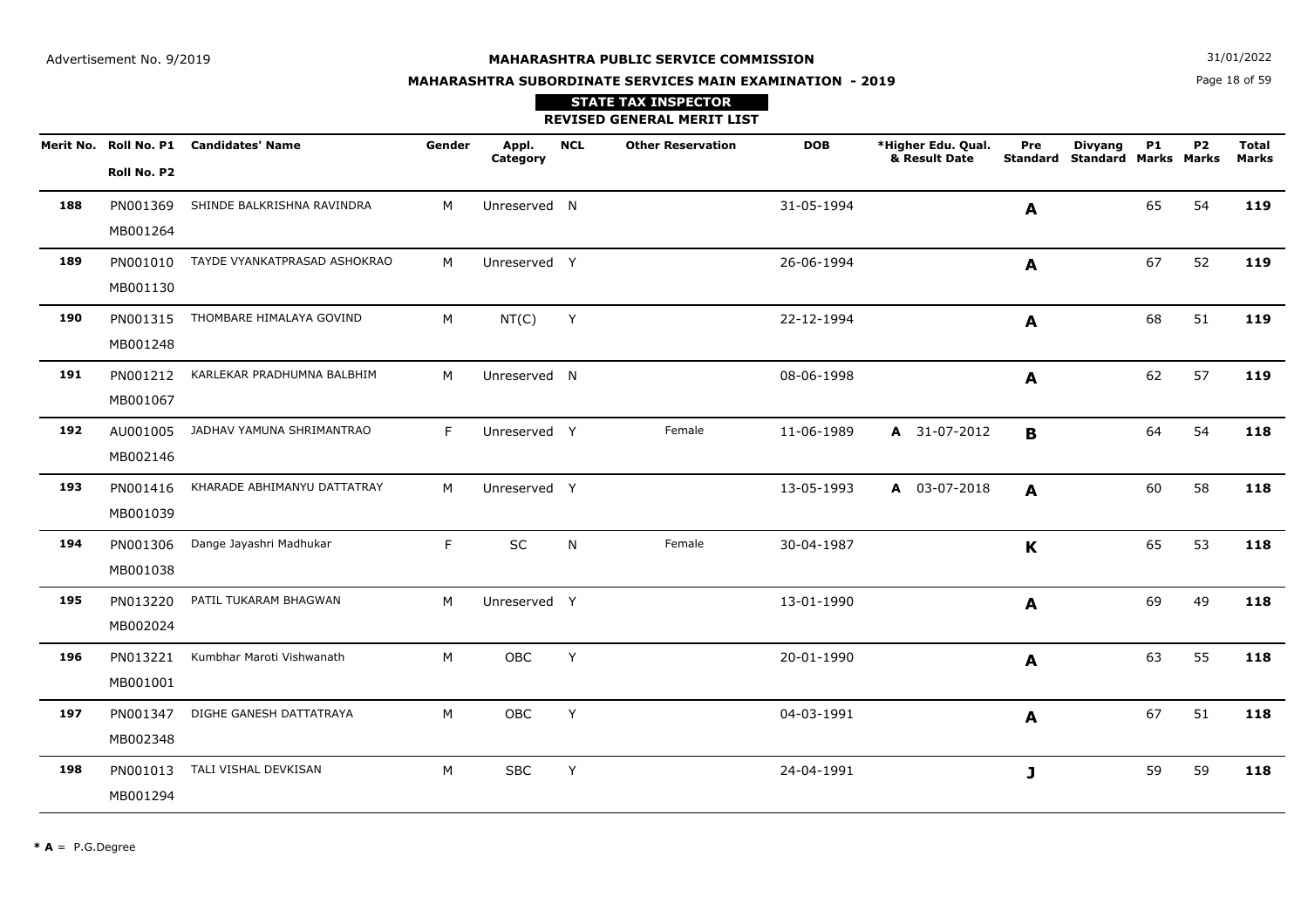**N**  $31/01/2022$ 

# **MAHARASHTRA SUBORDINATE SERVICES MAIN EXAMINATION - 2019STATE TAX INSPECTOR**

## Page 19 of 59

|     |                      |                                        |        |                   |            | <b>REVISED GENERAL MERIT LIST</b> |            |                                     |                  |                                               |           |                |                       |
|-----|----------------------|----------------------------------------|--------|-------------------|------------|-----------------------------------|------------|-------------------------------------|------------------|-----------------------------------------------|-----------|----------------|-----------------------|
|     | Roll No. P2          | Merit No. Roll No. P1 Candidates' Name | Gender | Appl.<br>Category | <b>NCL</b> | <b>Other Reservation</b>          | <b>DOB</b> | *Higher Edu. Qual.<br>& Result Date | Pre<br>Standard  | <b>Divyang</b><br><b>Standard Marks Marks</b> | <b>P1</b> | P <sub>2</sub> | <b>Total</b><br>Marks |
| 199 | PN001341<br>MB002301 | SOLANKE DNYANESHWAR<br>SHATRUGHNA      | M      | Unreserved Y      |            |                                   | 12-06-1991 |                                     | A                |                                               | 66        | 52             | 118                   |
| 200 | MB001254             | PN001097 jambhale shrinivas balvantrao | M      | Unreserved Y      |            |                                   | 21-06-1991 |                                     | A                |                                               | 67        | 51             | 118                   |
| 201 | NG001007<br>MB002104 | Diwan Vaibhav Uddhavrao                | M      | OBC               | Y          |                                   | 02-10-1991 |                                     | $\blacktriangle$ |                                               | 63        | 55             | 118                   |
| 202 | PN001061<br>MB002307 | KAWALE SURAJ KALYAN                    | M      | Unreserved Y      |            |                                   | 20-01-1992 |                                     | $\mathbf{A}$     |                                               | 72        | 46             | 118                   |
| 203 | PN013243<br>MB001112 | GAIKWAD UMESH SURESH                   | M      | Unreserved Y      |            |                                   | 25-09-1992 |                                     | A                |                                               | 58        | 60             | 118                   |
| 204 | MB001041<br>MB002049 | KOTWAL ASHWINI VIJAY                   | F      | OBC               | Y          | Female                            | 19-10-1992 |                                     | A                |                                               | 67        | 51             | 118                   |
| 205 | NG002269<br>MB002248 | SARASKAR BHAGWAT LAXMAN                | M      | OBC               | Y          |                                   | 02-03-1993 |                                     | A                |                                               | 65        | 53             | 118                   |
| 206 | AU001022<br>MB001245 | JADHAV SATISH RAMRAO                   | M      | Unreserved Y      |            |                                   | 04-06-1993 |                                     | A                |                                               | 66        | 52             | 118                   |
| 207 | MB001007<br>MB001309 | TORASKAR SHITAL RAMESH                 | F      | Unreserved Y      |            | Female                            | 11-02-1994 |                                     | $\mathbf B$      |                                               | 64        | 54             | 118                   |
| 208 | PN001427<br>MB002274 | SALGAR AKSHAYKUMAR MACHHINDRA          | M      | NT(C)             | Y          |                                   | 02-06-1994 |                                     | A                |                                               | 63        | 55             | 118                   |
| 209 | PN001166<br>MB001330 | MUNDHE RAMAKANT JAGANNATH              | M      | NT(D)             | Y          |                                   | 07-07-1994 |                                     | A                |                                               | 62        | 56             | 118                   |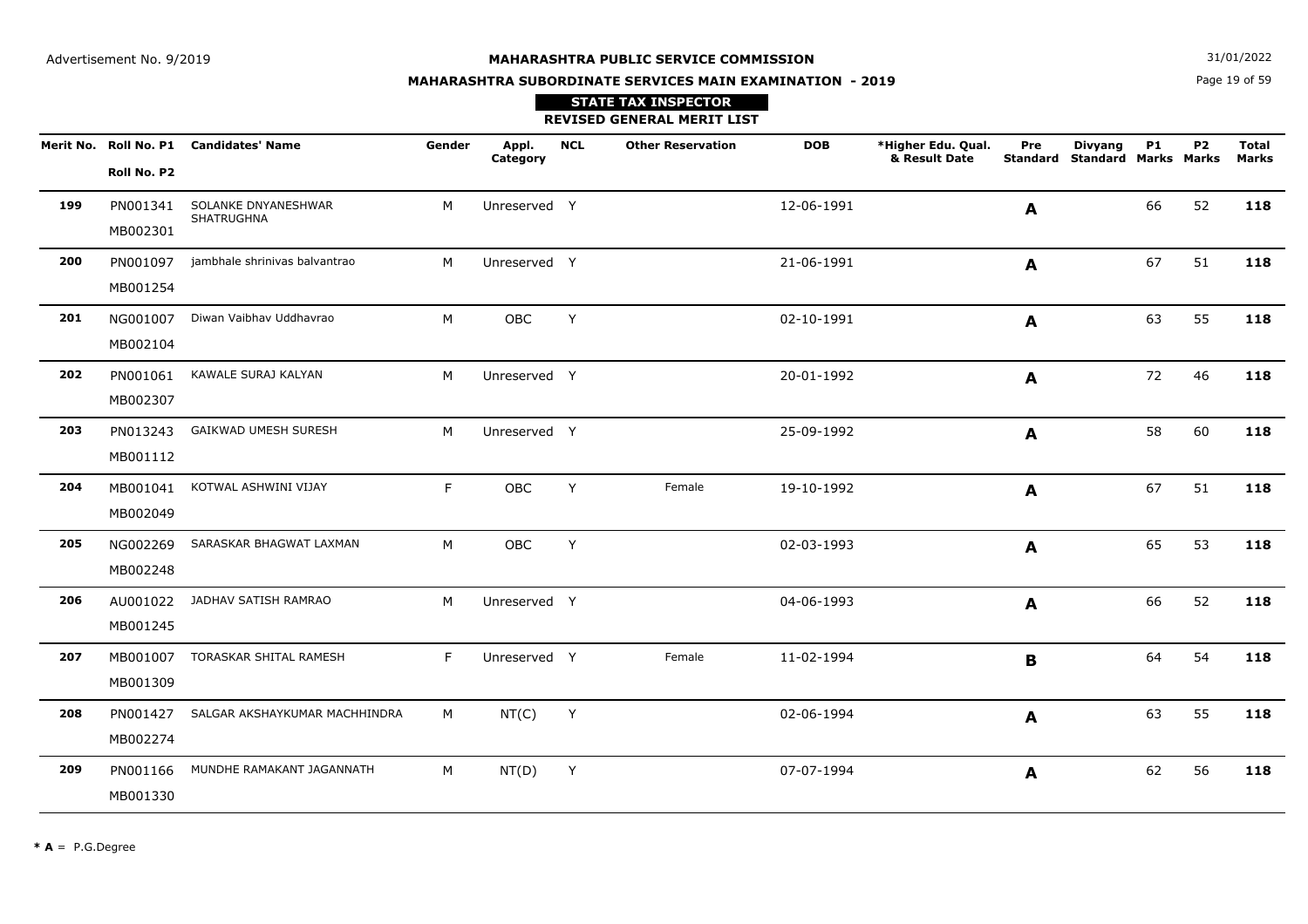**N**  $31/01/2022$ 

# **MAHARASHTRA SUBORDINATE SERVICES MAIN EXAMINATION - 2019STATE TAX INSPECTOR**

Page 20 of 59

|     |                      |                                        |        |                   |            | <b>REVISED GENERAL MERIT LIST</b> |            |                                     |              |                                                 |           |                |                       |
|-----|----------------------|----------------------------------------|--------|-------------------|------------|-----------------------------------|------------|-------------------------------------|--------------|-------------------------------------------------|-----------|----------------|-----------------------|
|     | Roll No. P2          | Merit No. Roll No. P1 Candidates' Name | Gender | Appl.<br>Category | <b>NCL</b> | <b>Other Reservation</b>          | <b>DOB</b> | *Higher Edu. Qual.<br>& Result Date | Pre          | <b>Divyang</b><br>Standard Standard Marks Marks | <b>P1</b> | P <sub>2</sub> | <b>Total</b><br>Marks |
| 210 | AU001080<br>MB002338 | UGHADE NITIN KALYAN                    | M      | Unreserved Y      |            |                                   | 17-06-1996 |                                     | $\mathbf{A}$ |                                                 | 64        | 54             | 118                   |
| 211 | PN001374<br>MB001091 | BARBADE VISHAL TANAJI                  | M      | Unreserved Y      |            |                                   | 01-06-1997 |                                     | A            |                                                 | 71        | 47             | 118                   |
| 212 | MB002202             | PN001041 yuvaraj shrirang sonavane     | M      | Unreserved Y      |            |                                   | 07-03-1990 | A 15-02-2016                        | $\mathbf{A}$ |                                                 | 66        | 51             | 117                   |
| 213 | PN001279<br>MB002087 | Choure Mahesh Ashok                    | M      | SC                | ${\sf N}$  |                                   | 27-10-1986 |                                     | J            |                                                 | 65        | 52             | 117                   |
| 214 | PN013222<br>MB001328 | JAGTAP PRATIK RAJENDRA                 | M      | OBC               | Y          |                                   | 16-05-1990 |                                     | A            |                                                 | 60        | 57             | 117                   |
| 215 | PN001247<br>MB001209 | Wagh Navnath Vishnu                    | M      | OBC               | Y          |                                   | 07-12-1990 |                                     | $\mathbf{A}$ |                                                 | 62        | 55             | 117                   |
| 216 | PN001261<br>MB001285 | misal prasad prakash                   | M      | Unreserved Y      |            |                                   | 04-05-1991 |                                     | A            |                                                 | 65        | 52             | 117                   |
| 217 | PN013227<br>MB001327 | KAMBLE PRAMOD SHIVAJI                  | M      | SC                | N          |                                   | 07-05-1991 |                                     | J            |                                                 | 63        | 54             | 117                   |
| 218 | PN001074<br>MB001243 | SHARAD RAMESH ADHAV                    | M      | SC                | ${\sf N}$  |                                   | 14-12-1991 |                                     | $\mathbf{J}$ |                                                 | 68        | 49             | 117                   |
| 219 | PN001299<br>MB001035 | kanade akash baburao                   | M      | OBC               | Y          |                                   | 15-12-1991 |                                     | A            |                                                 | 67        | 50             | 117                   |
| 220 | PN013237<br>MB001250 | Pandit Sopan Bhausaheb                 | M      | NT(C)             | Y          |                                   | 23-02-1992 |                                     | A            |                                                 | 65        | 52             | 117                   |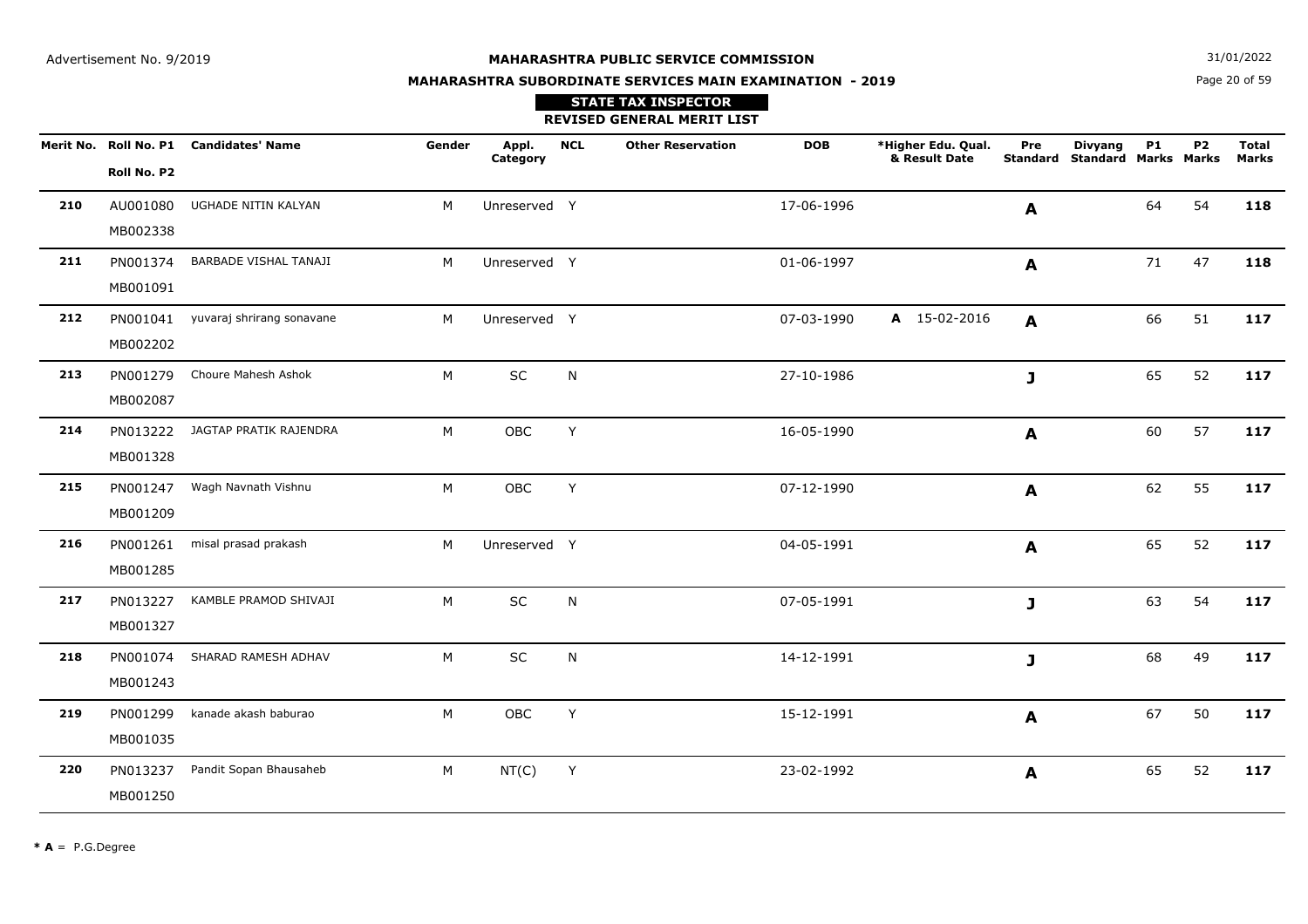**N**  $31/01/2022$ 

# **MAHARASHTRA SUBORDINATE SERVICES MAIN EXAMINATION - 2019**

## Page 21 of 59

|     |                      |                                        |        |                   |            | <b>STATE TAX INSPECTOR</b><br><b>REVISED GENERAL MERIT LIST</b> |            |                                     |              |                                                 |           |           |                              |
|-----|----------------------|----------------------------------------|--------|-------------------|------------|-----------------------------------------------------------------|------------|-------------------------------------|--------------|-------------------------------------------------|-----------|-----------|------------------------------|
|     | Roll No. P2          | Merit No. Roll No. P1 Candidates' Name | Gender | Appl.<br>Category | <b>NCL</b> | <b>Other Reservation</b>                                        | <b>DOB</b> | *Higher Edu. Qual.<br>& Result Date | Pre          | Divyang<br><b>Standard Standard Marks Marks</b> | <b>P1</b> | <b>P2</b> | <b>Total</b><br><b>Marks</b> |
| 221 | MB002298             | AU001064 Rajput Chetansing Prakashsing | M      | Unreserved N      |            |                                                                 | 28-06-1992 |                                     | A            |                                                 | 67        | 50        | 117                          |
| 222 | PN001400<br>MB002383 | BANDAGAR AMARSINH SITARAM              | M      | NT(C)             | Y          |                                                                 | 07-12-1993 |                                     | A            |                                                 | 66        | 51        | 117                          |
| 223 | MB002275             | PN013256 GHOTKAR SHWETA ASHOK          | F.     | OBC               | Y          | Female                                                          | 29-07-1994 |                                     | B            |                                                 | 63        | 54        | 117                          |
| 224 | MB002294             | NG001031 THORAT DIVYASHREE MUKUND      | F      | <b>SC</b>         | N          | Female                                                          | 03-09-1994 |                                     | $\mathbf K$  |                                                 | 69        | 48        | 117                          |
| 225 | PN001252<br>MB002190 | MUNDADA NAMRATA VIJAYKUMAR             | F      | Unreserved Y      |            | Female                                                          | 29-11-1994 |                                     | B            |                                                 | 65        | 52        | 117                          |
| 226 | MB001291             | PN001082 PURI SOMNATH ANKUSH           | M      | NT(B)             | Y          |                                                                 | 02-07-1995 |                                     | $\mathbf{A}$ |                                                 | 69        | 48        | 117                          |
| 227 | MB002322             | PN013262 SHUBHANGI SUBHASH PATIL       | F.     | Unreserved Y      |            | Female                                                          | 29-09-1996 |                                     | B            |                                                 | 67        | 50        | 117                          |
| 228 | MB001169             | PN001057 PATIL SUSHANT VIJAY           | M      | Unreserved N      |            |                                                                 | 27-10-1993 | A 13-06-2016                        | A            |                                                 | 60        | 56        | 116                          |
| 229 | MB001306             | MB001032 JADHAV NILIMA BHAGWAT         | F      | SC                | N          | Female                                                          | 10-02-1985 |                                     | E            |                                                 | 63        | 53        | 116                          |
| 230 | MB001298             | NG001011 WASNIK SUNNY KISHOR           | M      | SC                | N          |                                                                 | 22-03-1986 |                                     | J            |                                                 | 64        | 52        | 116                          |
| 231 | MB001064             | NG001025 PRAVIN UTTAMRAO JADHAV        | M      | DT(A)             | Y          |                                                                 | 14-11-1986 |                                     | J            |                                                 | 61        | 55        | 116                          |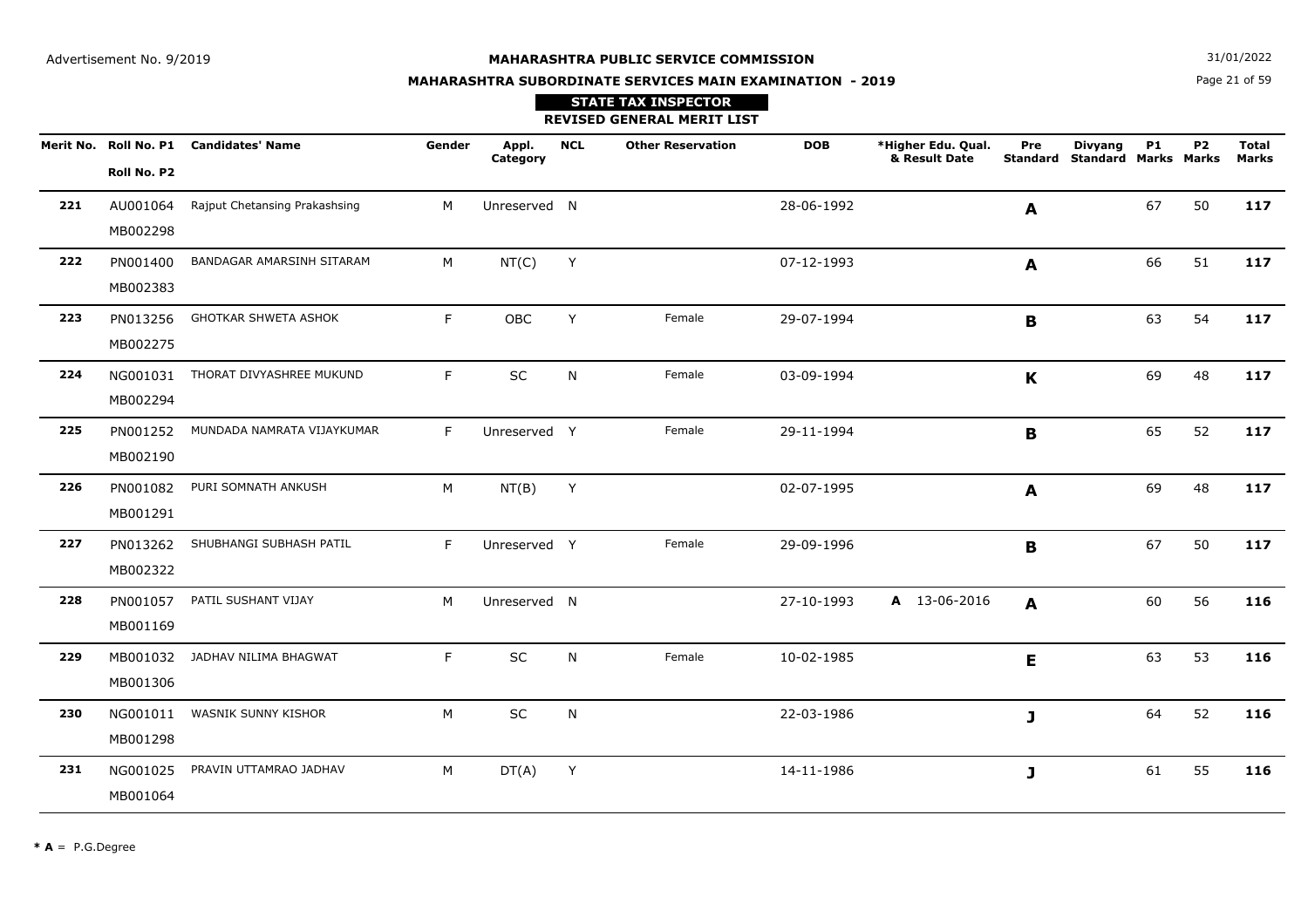**N**  $31/01/2022$ 

# **MAHARASHTRA SUBORDINATE SERVICES MAIN EXAMINATION - 2019**

Page 22 of 59

|     |             |                                        |        |                   |            | <b>STATE TAX INSPECTOR</b><br><b>REVISED GENERAL MERIT LIST</b> |            |                                     |     |                                                        |           |           |                       |
|-----|-------------|----------------------------------------|--------|-------------------|------------|-----------------------------------------------------------------|------------|-------------------------------------|-----|--------------------------------------------------------|-----------|-----------|-----------------------|
|     | Roll No. P2 | Merit No. Roll No. P1 Candidates' Name | Gender | Appl.<br>Category | <b>NCL</b> | <b>Other Reservation</b>                                        | <b>DOB</b> | *Higher Edu. Qual.<br>& Result Date | Pre | <b>Divyang</b><br><b>Standard Standard Marks Marks</b> | <b>P1</b> | <b>P2</b> | <b>Total</b><br>Marks |
| 232 | MB001092    | PN001109 SHARAD BHARAT BANASODE        | M      | <b>SC</b>         | N          |                                                                 | 01-06-1987 |                                     | A   |                                                        | 60        | 56        | 116                   |
| 233 | MB001158    | PN001098 DEOKAR SHRIKANT SUBHASH       | M      | Unreserved Y      |            |                                                                 | 19-09-1987 |                                     | A   |                                                        | 69        | 47        | 116                   |
| 234 | MB001048    | MB002338 PAWAR SACHIN SHANKAR          | M      | Unreserved Y      |            |                                                                 | 11-02-1988 |                                     | A   |                                                        | 61        | 55        | 116                   |
| 235 | MB001266    | PN013225 PATIL PRASAD RAMCHANDRA       | M      | OBC               | Y          |                                                                 | 11-08-1990 |                                     | A   |                                                        | 61        | 55        | 116                   |
| 236 | MB001283    | PN001235 NIVRATTI VANKETRAO JAMGE      | М      | Unreserved Y      |            |                                                                 | 06-05-1991 |                                     | A   |                                                        | 64        | 52        | 116                   |
| 237 | MB002132    | PN001218 PAWAR DHARMARAJ VISHWANATH    | M      | Unreserved Y      |            |                                                                 | 05-06-1991 |                                     | A   |                                                        | 67        | 49        | 116                   |
| 238 | MB001225    | PN001340 KALE DNYANDEO RAGHUNATH       | M      | OBC               | Y          |                                                                 | 22-06-1991 |                                     | A   |                                                        | 72        | 44        | 116                   |
| 239 | MB001119    | PN001251 THOMBARE PRITAM ASHOK         | М      | NT(C)             | Y          |                                                                 | 04-10-1991 |                                     | A   |                                                        | 65        | 51        | 116                   |
| 240 | MB001178    | PN001365 CHAVARE DADARAO DAGADU        | M      | Unreserved Y      |            |                                                                 | 10-10-1991 |                                     | A   |                                                        | 59        | 57        | 116                   |
| 241 | MB002193    | PN001339 BADE DNYANDEV KALIDAS         | М      | $NT(D)$ Y         |            |                                                                 | 13-05-1992 |                                     | A   |                                                        | 60        | 56        | 116                   |
| 242 | MB002047    | PN001069 PATIL SUHAS PRAKASH           | M      | Unreserved Y      |            |                                                                 | 26-10-1992 |                                     | A   |                                                        | 62        | 54        | 116                   |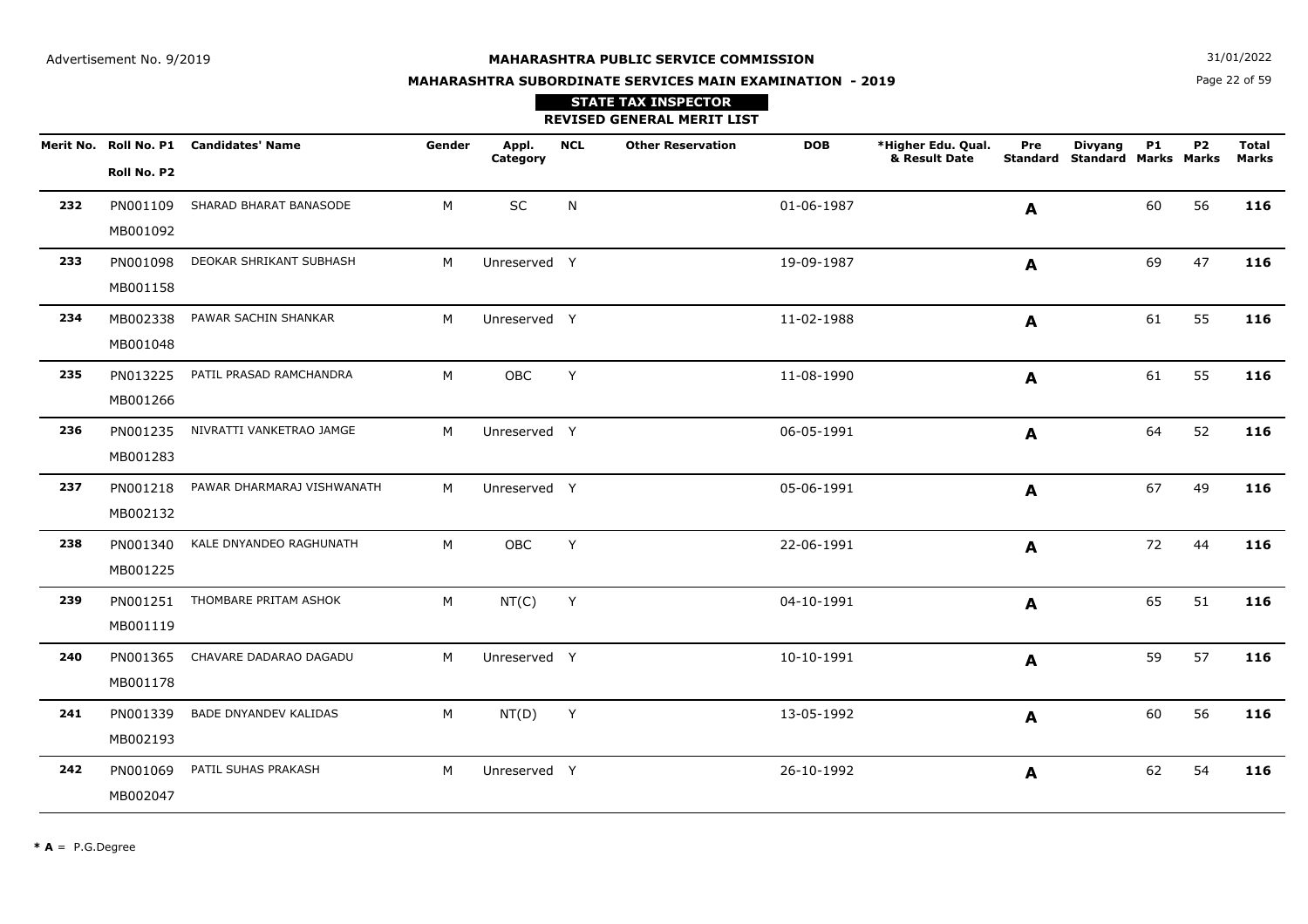**N**  $31/01/2022$ 

# **MAHARASHTRA SUBORDINATE SERVICES MAIN EXAMINATION - 2019STATE TAX INSPECTOR**

Page 23 of 59

|     |                      |                                        |        |                   |            | <b>REVISED GENERAL MERIT LIST</b> |            |                                     |             |                                                 |    |                |                       |
|-----|----------------------|----------------------------------------|--------|-------------------|------------|-----------------------------------|------------|-------------------------------------|-------------|-------------------------------------------------|----|----------------|-----------------------|
|     | Roll No. P2          | Merit No. Roll No. P1 Candidates' Name | Gender | Appl.<br>Category | <b>NCL</b> | <b>Other Reservation</b>          | <b>DOB</b> | *Higher Edu. Qual.<br>& Result Date | Pre         | <b>Divyang</b><br>Standard Standard Marks Marks | P1 | P <sub>2</sub> | <b>Total</b><br>Marks |
| 243 | PN013247<br>MB002120 | ROHINI AUDUMBAR GURAV                  | F.     | OBC               | Y          | Female                            | 03-02-1993 |                                     | B           |                                                 | 73 | 43             | 116                   |
| 244 | PN001430<br>MB001094 | CHIKALKAR SANTOSH BAPURAO              | M      | NT(C)             | Y          |                                   | 24-02-1993 |                                     | A           |                                                 | 60 | 56             | 116                   |
| 245 | PN001026<br>MB002130 | SAID VIJAY RANGNATH                    | M      | OBC               | Y          |                                   | 15-06-1993 |                                     | A           |                                                 | 74 | 42             | 116                   |
| 246 | PN001294<br>MB001234 | KHADE SURAJ MARUTI                     | M      | NT(D)             | Y          |                                   | 14-12-1993 |                                     | A           |                                                 | 65 | 51             | 116                   |
| 247 | PN013255<br>MB002311 | NAGARGOJE ANGAD ARJUNRAO               | M      | NT(D)             | Y          |                                   | 27-06-1994 |                                     | A           |                                                 | 57 | 59             | 116                   |
| 248 | PN001215<br>MB002266 | Phule Kiran Balaji                     | F      | OBC               | Y          | Female                            | 12-07-1994 |                                     | A           |                                                 | 65 | 51             | 116                   |
| 249 | NG001022<br>MB002218 | BANSOD RATNADIP BHOJRAJ                | M      | SC                | N          |                                   | 30-07-1994 |                                     | J           |                                                 | 52 | 64             | 116                   |
| 250 | PN001412<br>MB002223 | NAIKWADE RUTUJA ARUN                   | F      | Unreserved Y      |            | Female                            | 17-03-1995 |                                     | B           |                                                 | 67 | 49             | 116                   |
| 251 | PN001367<br>MB001319 | RAJPUT CHARANSING GANESH               | M      | Unreserved N      |            |                                   | 07-11-1995 |                                     | A           |                                                 | 65 | 51             | 116                   |
| 252 | PN001267<br>MB002050 | NARSALE MANISHA SHAHAJI                | F      | Unreserved Y      |            | Female                            | 21-12-1995 |                                     | $\mathbf B$ |                                                 | 63 | 53             | 116                   |
| 253 | PN001051<br>MB001193 | hake suvarna tanaji                    | F      | NT(C)             | Y          | Female                            | 01-06-1984 | A 19-05-2007                        | B           |                                                 | 62 | 53             | 115                   |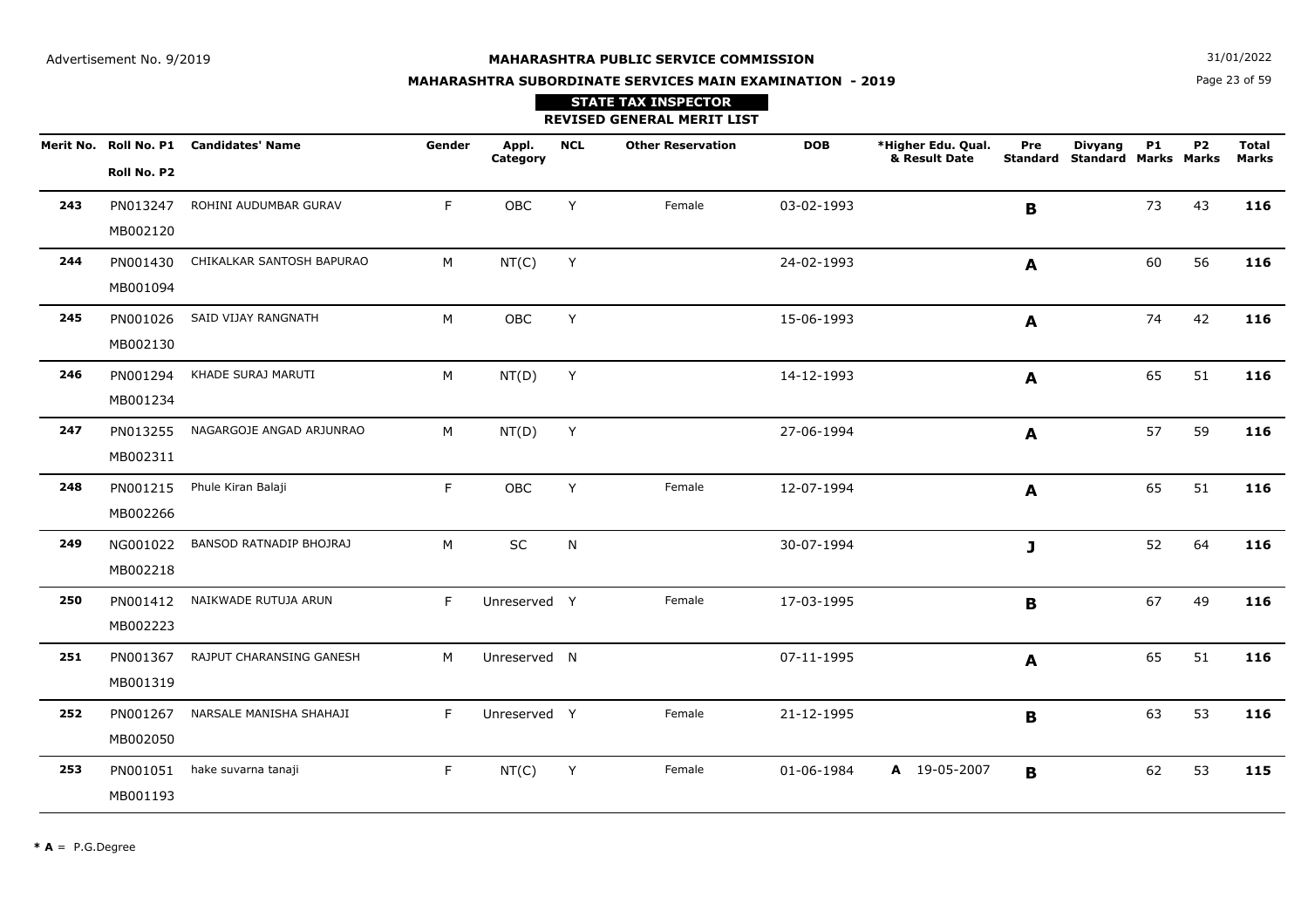**N**  $31/01/2022$ 

# **MAHARASHTRA SUBORDINATE SERVICES MAIN EXAMINATION - 2019**

# Page 24 of 59

|     |                      |                                        |        |                   |            | <b>STATE TAX INSPECTOR</b><br><b>REVISED GENERAL MERIT LIST</b> |            |                                     |              |                                                        |           |           |                              |
|-----|----------------------|----------------------------------------|--------|-------------------|------------|-----------------------------------------------------------------|------------|-------------------------------------|--------------|--------------------------------------------------------|-----------|-----------|------------------------------|
|     | Roll No. P2          | Merit No. Roll No. P1 Candidates' Name | Gender | Appl.<br>Category | <b>NCL</b> | <b>Other Reservation</b>                                        | <b>DOB</b> | *Higher Edu. Qual.<br>& Result Date | Pre          | <b>Divyang</b><br><b>Standard Standard Marks Marks</b> | <b>P1</b> | <b>P2</b> | <b>Total</b><br><b>Marks</b> |
| 254 | MB001063             | AU001021 SHERE SATISH RAJEBHAU         | M      | Unreserved Y      |            |                                                                 | 07-04-1993 | A 27-06-2017                        | A            |                                                        | 66        | 49        | 115                          |
| 255 | MB001256             | MB002330 Kumbhar Sudarshan Suresh      | M      | <b>OBC</b>        | Y          |                                                                 | 17-10-1983 |                                     | A            |                                                        | 69        | 46        | 115                          |
| 256 | MB001323             | PN013209 DHIMATE SUNITA PANDURANG      | F      | <b>SBC</b>        | Y          | Female                                                          | 17-07-1984 |                                     | $\mathbf B$  |                                                        | 65        | 50        | 115                          |
| 257 | MB001088             | PN001431 PATIL PRASHANT JAYRAM         | M      | OBC               | Y          |                                                                 | 15-08-1988 |                                     | $\mathbf{A}$ |                                                        | 62        | 53        | 115                          |
| 258 | MB002172             | AU001010 Thorat Yashwant Niloba        | M      | Unreserved Y      |            |                                                                 | 11-09-1990 |                                     | A            |                                                        | 67        | 48        | 115                          |
| 259 | MB001188             | PN001044 THOMBRE SURAJ BHIKARAM        | M      | NT(D)             | Y          |                                                                 | 23-01-1991 |                                     | $\mathbf{A}$ |                                                        | 65        | 50        | 115                          |
| 260 | PN001297<br>MB002378 | kardag kalpak raosaheb                 | M      | OBC               | Y          |                                                                 | 26-10-1991 |                                     | $\mathbf{A}$ |                                                        | 61        | 54        | 115                          |
| 261 | PN001232<br>MB001007 | DEVANE NEMAJI SHRIRAM                  | M      | OBC               | Y          |                                                                 | 10-05-1992 |                                     | $\mathbf{A}$ |                                                        | 64        | 51        | 115                          |
| 262 | AU001074<br>MB002243 | GAIKWAD AMOL RAJKUMAR                  | M      | SC                | N          |                                                                 | 20-05-1992 |                                     | J            |                                                        | 61        | 54        | 115                          |
| 263 | PN001420<br>MB002080 | UKEY ABHIJIT ASHOK                     | M      | SC                | N          |                                                                 | 22-07-1993 |                                     | J.           |                                                        | 62        | 53        | 115                          |
| 264 | PN001008<br>MB002360 | WAMAN SANKET VIJAY                     | M      | OBC               | Y          |                                                                 | 22-10-1993 |                                     | $\mathbf{A}$ |                                                        | 58        | 57        | 115                          |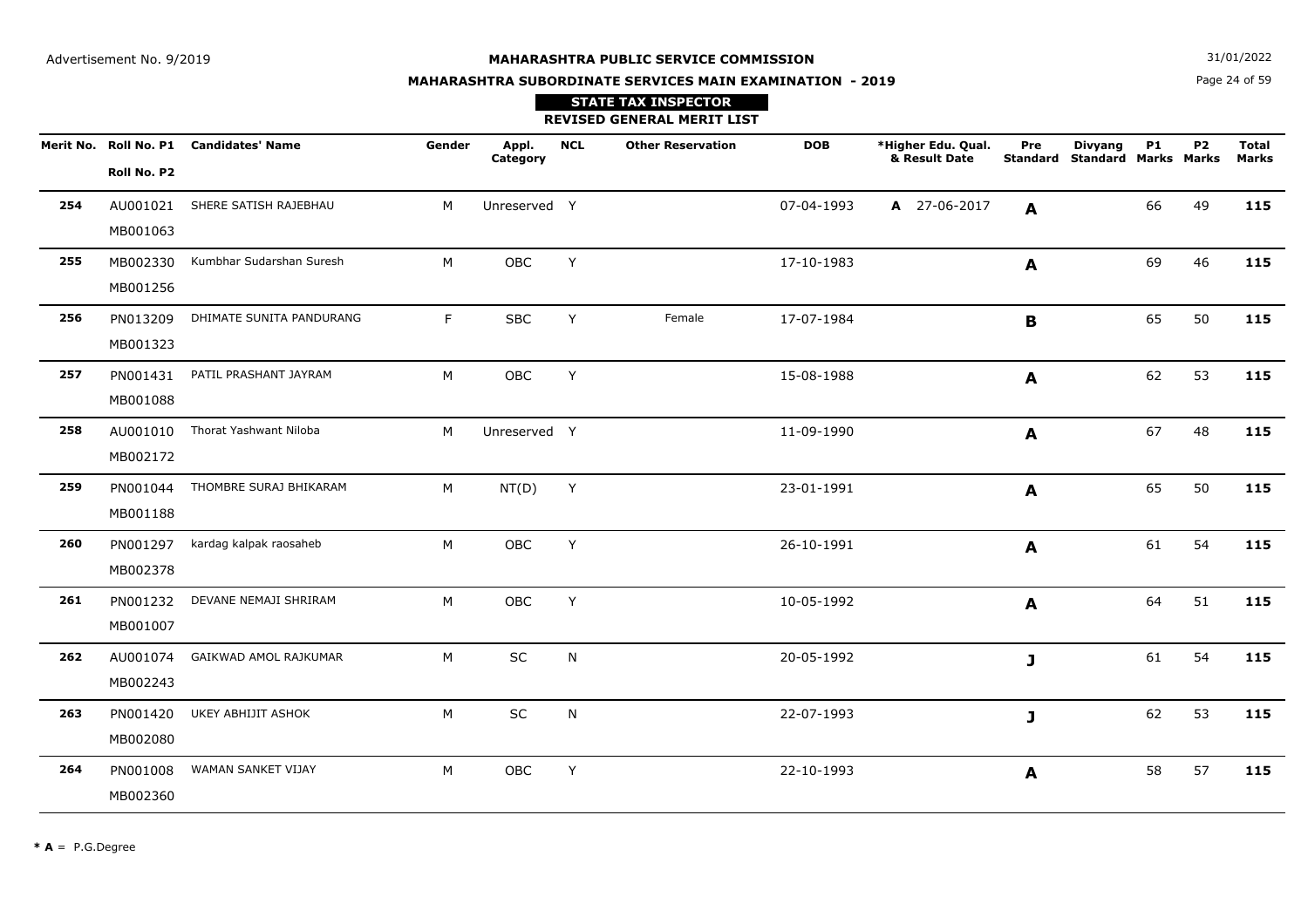**N**  $31/01/2022$ 

# **MAHARASHTRA SUBORDINATE SERVICES MAIN EXAMINATION - 2019**

Page 25 of 59

|     |             |                                        |        |                   |            | <b>STATE TAX INSPECTOR</b><br><b>REVISED GENERAL MERIT LIST</b> |            |                                     |              |                                          |           |                |                              |
|-----|-------------|----------------------------------------|--------|-------------------|------------|-----------------------------------------------------------------|------------|-------------------------------------|--------------|------------------------------------------|-----------|----------------|------------------------------|
|     | Roll No. P2 | Merit No. Roll No. P1 Candidates' Name | Gender | Appl.<br>Category | <b>NCL</b> | <b>Other Reservation</b>                                        | <b>DOB</b> | *Higher Edu. Qual.<br>& Result Date | Pre          | Divyang<br>Standard Standard Marks Marks | <b>P1</b> | P <sub>2</sub> | <b>Total</b><br><b>Marks</b> |
| 265 | MB001317    | PN001403 SATHE AKSHAY MARUTI           | M      | OBC               | Y          |                                                                 | 13-06-1994 |                                     | A            |                                          | 68        | 47             | 115                          |
| 266 | MB001077    | AU004360 KALE SHITAL BHIMRAJ           | F      | Unreserved Y      |            | Female                                                          | 16-07-1994 |                                     | B            |                                          | 70        | 45             | 115                          |
| 267 | MB002167    | AU001045 KAVDE KISHOR PANDHARINATH     | M      | <b>SC</b>         | N          |                                                                 | 03-05-1995 |                                     | J            |                                          | 53        | 62             | 115                          |
| 268 | MB001320    | PN001217 PAWAR PRASAD KESHAV           | M      | OBC               | Y          |                                                                 | 25-09-1995 |                                     | A            |                                          | 63        | 52             | 115                          |
| 269 | MB001019    | PN001290 SAWANT KOMAL ANKUSH           | F.     | SC                | N          | Female                                                          | 29-06-1997 |                                     | $\mathbf K$  |                                          | 64        | 51             | 115                          |
| 270 | MB002267    | NG001034 MANE BALAJI ATMARAM           | M      | SC                | N          |                                                                 | 01-03-1987 | A 21-06-2010                        | $\mathbf{J}$ |                                          | 58        | 56             | 114                          |
| 271 | MB002079    | PN001256 ASWALE MUKESH SHRAVAN         | M      | OBC               | Y          |                                                                 | 12-12-1988 | A 30-06-2012                        | A            |                                          | 64        | 50             | 114                          |
| 272 | MB002035    | MB001014 RASAM SONALI RAMESH           | F      | Unreserved Y      |            | Female                                                          | 27-06-1994 | A 01-09-2016                        | B            |                                          | 59        | 55             | 114                          |
| 273 | MB001195    | PN001320 MANDAGE GORKSHANATH SURYABHAN | M      | OBC               | Y          |                                                                 | 12-03-1987 |                                     | A            |                                          | 63        | 51             | 114                          |
| 274 | MB002037    | PN001132 KURUND SANDIP DAMU            | M      | Unreserved N      |            |                                                                 | 10-06-1990 |                                     | A            |                                          | 60        | 54             | 114                          |
| 275 | MB001144    | NG001013 PECHE SUDHIR SHANKAR          | M      | OBC               | Y          |                                                                 | 13-06-1990 |                                     | A            |                                          | 62        | 52             | 114                          |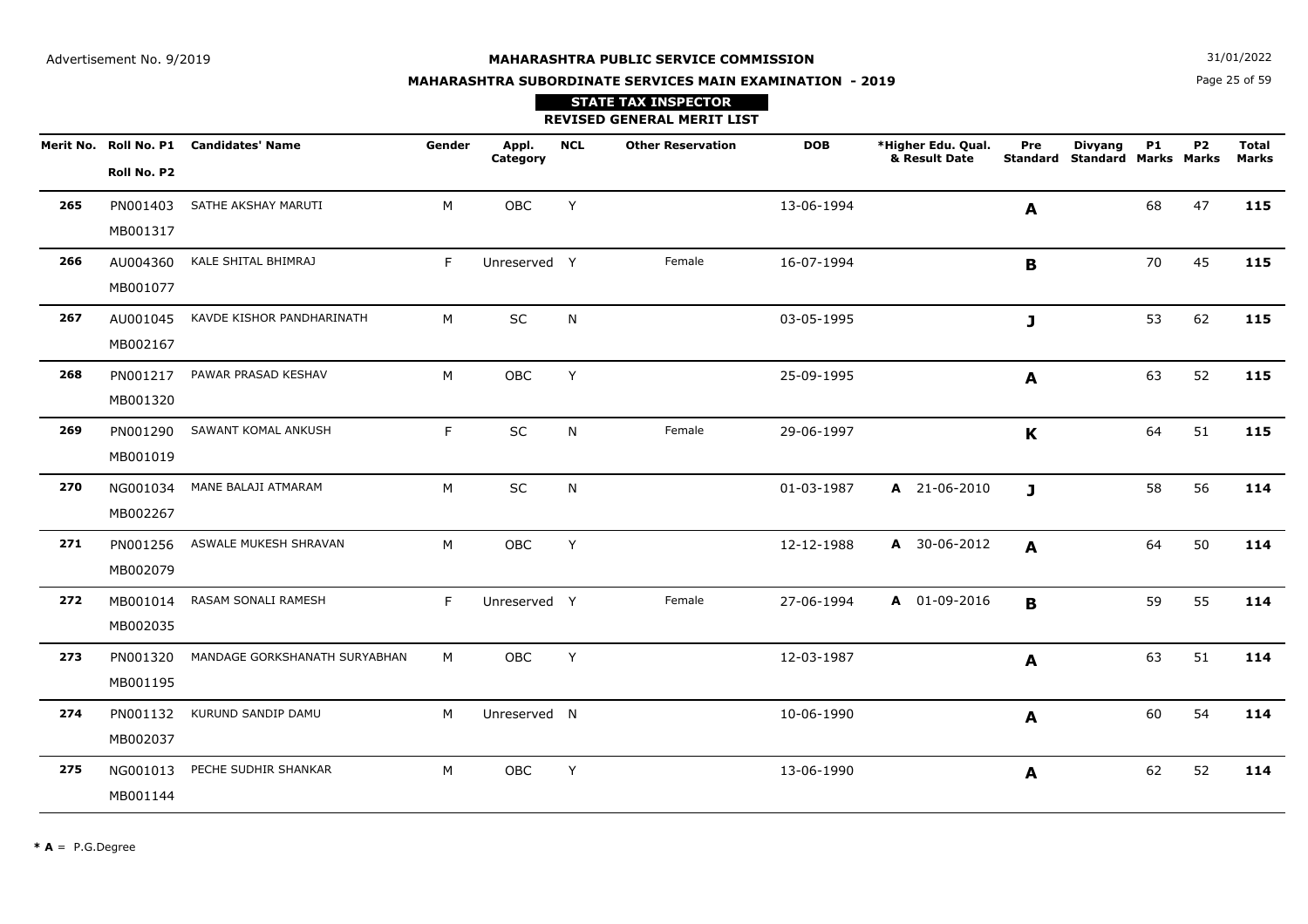**N**  $31/01/2022$ 

# **MAHARASHTRA SUBORDINATE SERVICES MAIN EXAMINATION - 2019STATE TAX INSPECTOR**

## Page 26 of 59

|     |                      |                                        |        |                   |            | <b>REVISED GENERAL MERIT LIST</b> |            |                                     |                  |                                                        |           |                |                       |
|-----|----------------------|----------------------------------------|--------|-------------------|------------|-----------------------------------|------------|-------------------------------------|------------------|--------------------------------------------------------|-----------|----------------|-----------------------|
|     | Roll No. P2          | Merit No. Roll No. P1 Candidates' Name | Gender | Appl.<br>Category | <b>NCL</b> | <b>Other Reservation</b>          | <b>DOB</b> | *Higher Edu. Qual.<br>& Result Date | Pre              | <b>Divyang</b><br><b>Standard Standard Marks Marks</b> | <b>P1</b> | P <sub>2</sub> | <b>Total</b><br>Marks |
| 276 | PN001058<br>MB002340 | KATKAR SUSHAMA BALASAHEB               | F      | Unreserved Y      |            | Female                            | 23-10-1990 |                                     | B                |                                                        | 65        | 49             | 114                   |
| 277 | PN001183<br>MB001061 | VIDYAGAR PRIYANKA ANANT                | F.     | SC                | N          | Female                            | 06-01-1991 |                                     | E                |                                                        | 63        | 51             | 114                   |
| 278 | PN001086<br>MB002116 | DHAGE SATISH KALYANRAO                 | M      | Unreserved Y      |            |                                   | 18-01-1991 |                                     | $\blacktriangle$ |                                                        | 60        | 54             | 114                   |
| 279 | NG001004<br>MB001240 | WARHADE VIBHA SHIVCHANDRA              | F.     | OBC               | Y          | Female                            | 15-05-1991 |                                     | $\mathbf{B}$     |                                                        | 62        | 52             | 114                   |
| 280 | PN013230<br>MB002247 | SHINDE VIKRAMSINH UTTAM                | M      | <b>SC</b>         | N          |                                   | 03-06-1991 |                                     | $\mathbf{J}$     |                                                        | 69        | 45             | 114                   |
| 281 | PN001230<br>MB001070 | PRIYANKA VASANTRAO PANSARE             | F.     | Unreserved Y      |            | Female                            | 20-12-1991 |                                     | B                |                                                        | 63        | 51             | 114                   |
| 282 | MB001013<br>MB002133 | <b>BHOIR REENA BHAU</b>                | F.     | OBC               | Y          | Female                            | 23-02-1992 |                                     | A                |                                                        | 61        | 53             | 114                   |
| 283 | PN001056<br>MB001098 | REDAKE SUSHMA BABAN                    | F.     | NT(C)             | Y          | Female                            | 01-06-1992 |                                     | B                |                                                        | 68        | 46             | 114                   |
| 284 | MB002287             | PN001415 JAGTAP ABHISHEK DNYANESHWAR   | M      | Unreserved Y      |            |                                   | 12-06-1992 |                                     | A                |                                                        | 63        | 51             | 114                   |
| 285 | PN001111<br>MB002043 | <b>BAMANE SHAILAJA SURESH</b>          | F.     | SC                | N          | Female                            | 01-08-1992 |                                     | K                |                                                        | 65        | 49             | 114                   |
| 286 | PN013242<br>MB002054 | BANDAL SHITAL SHANTARAM                | F.     | Unreserved Y      |            | Female                            | 17-08-1992 |                                     | B                |                                                        | 67        | 47             | 114                   |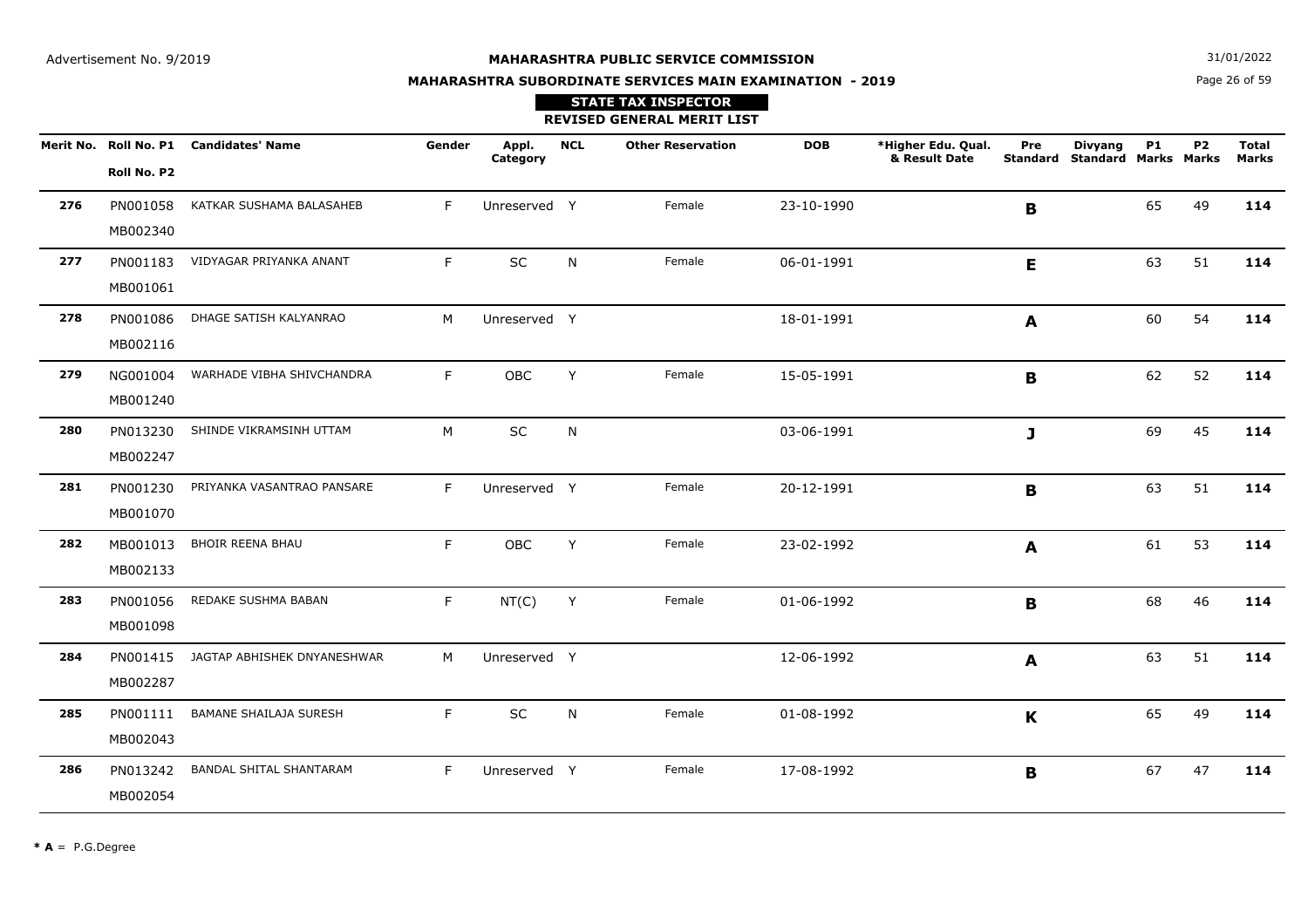**N**  $31/01/2022$ 

# **MAHARASHTRA SUBORDINATE SERVICES MAIN EXAMINATION - 2019STATE TAX INSPECTOR**

Page 27 of 59

|     |                      |                                        |        |                   |            | <b>REVISED GENERAL MERIT LIST</b> |            |                                     |     |                                                        |           |           |                              |
|-----|----------------------|----------------------------------------|--------|-------------------|------------|-----------------------------------|------------|-------------------------------------|-----|--------------------------------------------------------|-----------|-----------|------------------------------|
|     | Roll No. P2          | Merit No. Roll No. P1 Candidates' Name | Gender | Appl.<br>Category | <b>NCL</b> | <b>Other Reservation</b>          | <b>DOB</b> | *Higher Edu. Qual.<br>& Result Date | Pre | <b>Divyang</b><br><b>Standard Standard Marks Marks</b> | <b>P1</b> | <b>P2</b> | <b>Total</b><br><b>Marks</b> |
| 287 | NG001001<br>MB001239 | SHENDE VIVEK NILKANTH                  | M      | OBC               | Y          |                                   | 22-08-1992 |                                     | A   |                                                        | 66        | 48        | 114                          |
| 288 | MB001021             | PN001363 AGLAWE CHETAN KISAN           | М      | OBC               | Y          |                                   | 06-12-1992 |                                     | A   |                                                        | 62        | 52        | 114                          |
| 289 | PN001293<br>MB001308 | BHAPKAR KIRAN DATTATRAY                | M      | Unreserved Y      |            |                                   | 01-09-1993 |                                     | A   |                                                        | 64        | 50        | 114                          |
| 290 | MB002111             | PN001020 NAGARGOJE VINODKUMAR RAMRAO   | M      | NT(D)             | Y          |                                   | 06-09-1993 |                                     | A   |                                                        | 63        | 51        | 114                          |
| 291 | PN001360<br>MB002166 | BOMBLE DADABHAU SUNIL                  | М      | OBC               | Y          |                                   | 21-09-1993 |                                     | A   |                                                        | 62        | 52        | 114                          |
| 292 | MB001023<br>MB002330 | SHINDE POOJA PRAKASH                   | F      | Unreserved Y      |            | Female                            | 25-12-1993 |                                     | A   |                                                        | 65        | 49        | 114                          |
| 293 | PN001255<br>MB002028 | PISAL NAGESH SANJAY                    | M      | Unreserved Y      |            |                                   | 01-09-1994 |                                     | A   |                                                        | 71        | 43        | 114                          |
| 294 | PN001224<br>MB001152 | PATIL AKSHAY RAJARAM                   | M      | Unreserved Y      |            |                                   | 22-10-1994 |                                     | A   |                                                        | 58        | 56        | 114                          |
| 295 | PN001225<br>MB002367 | PATIL AJIT PUNDALIK                    | M      | Unreserved N      |            |                                   | 08-12-1994 |                                     | A   |                                                        | 69        | 45        | 114                          |
| 296 | PN001062<br>MB002277 | HARUGADE SURAJ SHIVAJI                 | М      | NT(C)             | Y          |                                   | 11-02-1996 |                                     | A   |                                                        | 63        | 51        | 114                          |
| 297 | PN001206<br>MB001269 | SAWANT PRAFULLA SHARAD                 | M      | Unreserved Y      |            |                                   | 11-12-1996 |                                     | A   |                                                        | 60        | 54        | 114                          |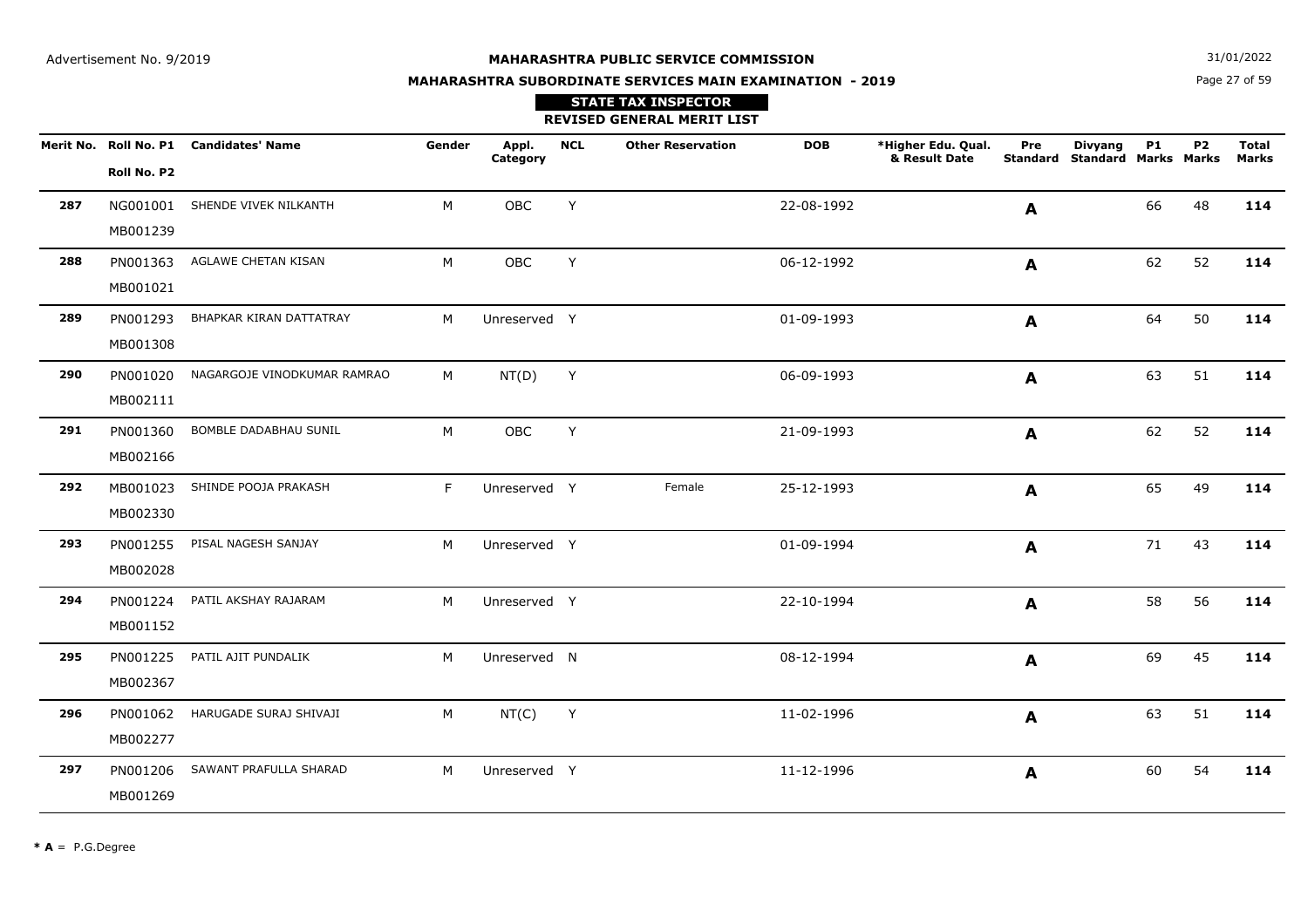Page 28 of 59**N**  $31/01/2022$ 

# **MAHARASHTRA SUBORDINATE SERVICES MAIN EXAMINATION - 2019**

# **STATE TAX INSPECTOR**

#### **REVISED GENERAL MERIT LIST**

|     |             | Merit No. Roll No. P1 Candidates' Name | Gender | Appl.<br>Category | <b>NCL</b> | <b>Other Reservation</b>                    | <b>DOB</b> | *Higher Edu. Qual.<br>& Result Date | Pre              | <b>Divyang</b><br><b>Standard Standard Marks Marks</b> | <b>P1</b> | <b>P2</b> | <b>Total</b><br><b>Marks</b> |
|-----|-------------|----------------------------------------|--------|-------------------|------------|---------------------------------------------|------------|-------------------------------------|------------------|--------------------------------------------------------|-----------|-----------|------------------------------|
|     | Roll No. P2 |                                        |        |                   |            |                                             |            |                                     |                  |                                                        |           |           |                              |
| 298 | AU001082    | PATHAN PARVEJKHA ILIYASKHA             | M      | OBC               | Y          |                                             | 21-07-1998 |                                     | A                |                                                        | 52        | 62        | 114                          |
|     | MB001103    |                                        |        |                   |            |                                             |            |                                     |                  |                                                        |           |           |                              |
| 299 | AU001020    | JADHAO SANTOSH BHIMRAO                 | М      | OBC               | Y          |                                             | 03-03-1985 |                                     | $\blacktriangle$ |                                                        | 64        | 49        | 113                          |
|     | MB002361    |                                        |        |                   |            |                                             |            |                                     |                  |                                                        |           |           |                              |
| 300 | PN013215    | <b>BANDAL TRUPTI MANSING</b>           | F.     | Unreserved Y      |            | Female                                      | 03-07-1988 |                                     | B                |                                                        | 61        | 52        | 113                          |
|     | MB002011    |                                        |        |                   |            |                                             |            |                                     |                  |                                                        |           |           |                              |
| 301 | PN013013    | MISAL BHUJANG PANDURANG                | М      | NT(D)             | Y          | Divyang Locomotor<br>Disability or Cerebral | 03-07-1990 |                                     | N                | QUALIFY                                                | 58        | 55        | 113                          |
|     | MB002399    |                                        |        |                   |            | Palsy                                       |            |                                     |                  |                                                        |           |           |                              |
| 302 | PN001231    | Pankaj Vasant Bhosale                  | М      | Unreserved Y      |            |                                             | 12-09-1990 |                                     | A                |                                                        | 68        | 45        | 113                          |
|     | MB001065    |                                        |        |                   |            |                                             |            |                                     |                  |                                                        |           |           |                              |
| 303 | PN001009    | Vyawahare Vikas Bhagwat                | M      | OBC               | Y          |                                             | 04-01-1991 |                                     | A                |                                                        | 58        | 55        | 113                          |
|     | MB002021    |                                        |        |                   |            |                                             |            |                                     |                  |                                                        |           |           |                              |
| 304 | PN001176    | KUTE RAHUL SUBHASH                     | М      | NT(D)             | Y          |                                             | 20-02-1991 |                                     | A                |                                                        | 61        | 52        | 113                          |
|     | MB001289    |                                        |        |                   |            |                                             |            |                                     |                  |                                                        |           |           |                              |
| 305 | PN001150    | BHOSALE RUSHIKESH NARAYAN              | M      | Unreserved Y      |            |                                             | 05-06-1991 |                                     | A                |                                                        | 60        | 53        | 113                          |
|     | MB001275    |                                        |        |                   |            |                                             |            |                                     |                  |                                                        |           |           |                              |
| 306 | AU001041    | SAWANDKAR ONKAR UTTAMRAO               | M      | Unreserved Y      |            |                                             | 21-06-1991 |                                     | A                |                                                        | 63        | 50        | 113                          |
|     | MB002221    |                                        |        |                   |            |                                             |            |                                     |                  |                                                        |           |           |                              |
| 307 | PN013233    | Wakade Mandodari Appasaheb             | F.     | Unreserved Y      |            | Female                                      | 27-11-1991 |                                     | B                |                                                        | 67        | 46        | 113                          |
|     | MB001053    |                                        |        |                   |            |                                             |            |                                     |                  |                                                        |           |           |                              |
| 308 | NG001012    | MOON SUMIT SUBHASHRAO                  | M      | <b>SC</b>         | N          |                                             | 29-02-1992 |                                     | A                |                                                        | 58        | 55        | 113                          |
|     | MB002179    |                                        |        |                   |            |                                             |            |                                     |                  |                                                        |           |           |                              |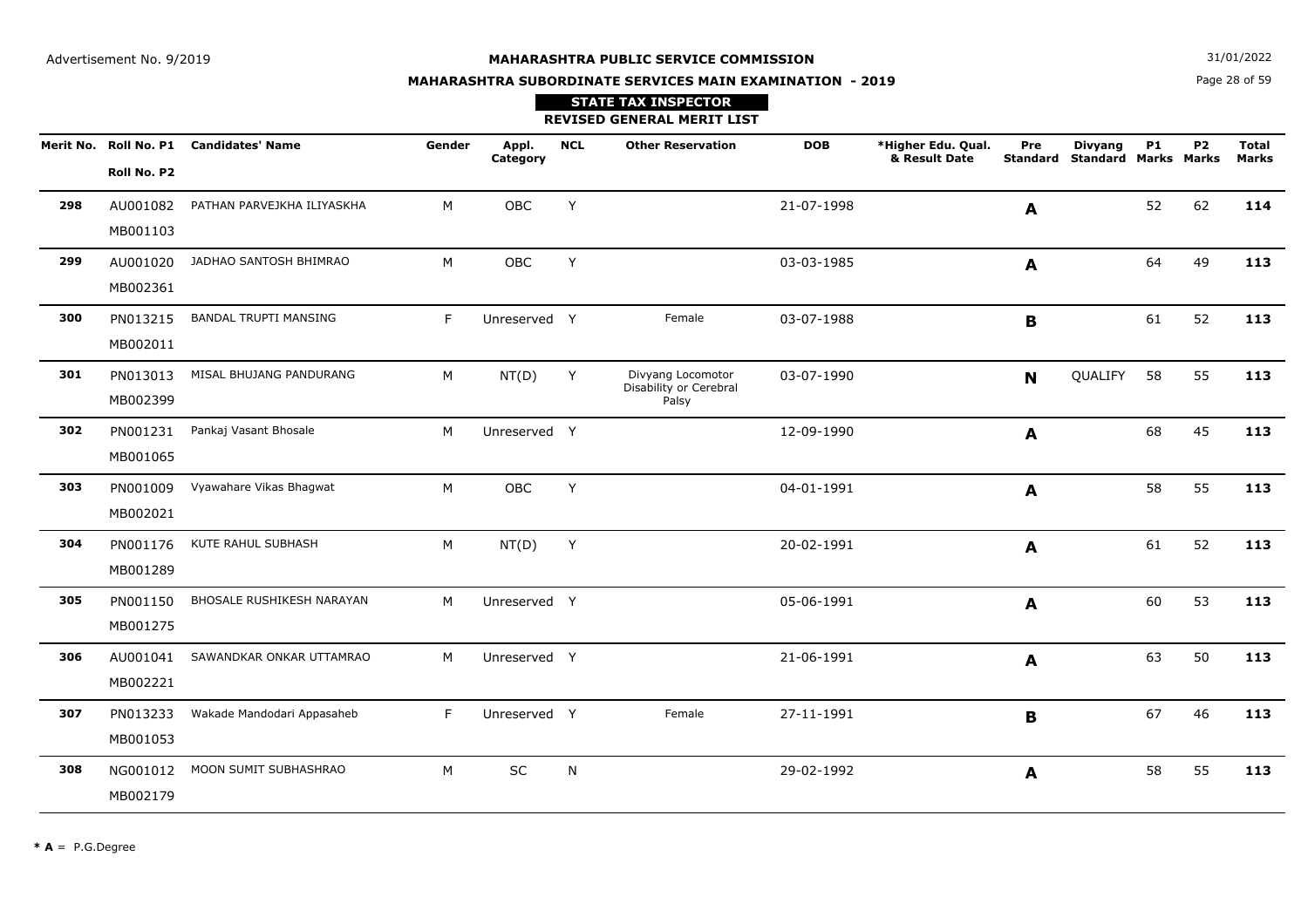**N**  $31/01/2022$ 

# **MAHARASHTRA SUBORDINATE SERVICES MAIN EXAMINATION - 2019**

## Page 29 of 59

|     |                      |                                        |        |                   |            | <b>STATE TAX INSPECTOR</b><br><b>REVISED GENERAL MERIT LIST</b> |            |                                     |                        |                                               |           |                |                              |
|-----|----------------------|----------------------------------------|--------|-------------------|------------|-----------------------------------------------------------------|------------|-------------------------------------|------------------------|-----------------------------------------------|-----------|----------------|------------------------------|
|     | Roll No. P2          | Merit No. Roll No. P1 Candidates' Name | Gender | Appl.<br>Category | <b>NCL</b> | <b>Other Reservation</b>                                        | <b>DOB</b> | *Higher Edu. Qual.<br>& Result Date | Pre<br><b>Standard</b> | <b>Divyang</b><br><b>Standard Marks Marks</b> | <b>P1</b> | P <sub>2</sub> | <b>Total</b><br><b>Marks</b> |
| 309 | PN001210<br>MB002252 | KALE PRADIP ASHOKRAO                   | M      | Unreserved Y      |            |                                                                 | 19-07-1992 |                                     | A                      |                                               | 59        | 54             | 113                          |
| 310 | MB002343<br>MB002241 | NARSALE GANESH GORAKH                  | M      | Unreserved N      |            |                                                                 | 05-12-1992 |                                     | $\blacktriangle$       |                                               | 58        | 55             | 113                          |
| 311 | PN001330<br>MB002304 | GOPHANE GANESH NAMDEV                  | M      | NT(C)             | Y          |                                                                 | 08-09-1993 |                                     | A                      |                                               | 66        | 47             | 113                          |
| 312 | PN001087<br>MB002200 | MUNDHE SIDDHESHWAR RAMESHWAR           | М      | NT(D)             | Y          |                                                                 | 19-04-1994 |                                     | A                      |                                               | 56        | 57             | 113                          |
| 313 | AU001078<br>MB001177 | CHIKHALIKAR ABHIJEET DWARKADAS         | М      | NT(D)             | Y          |                                                                 | 08-05-1994 |                                     | A                      |                                               | 70        | 43             | 113                          |
| 314 | PN001002<br>MB002387 | TATTU YUVRAJ GORAKSHA                  | M      | OBC               | Y          |                                                                 | 20-07-1994 |                                     | A                      |                                               | 67        | 46             | 113                          |
| 315 | PN001063<br>MB001238 | NAIK SUPRIYA CHANDRAKANTRAO            | F.     | NT(C)             | Y          | Female                                                          | 11-08-1994 |                                     | В                      |                                               | 56        | 57             | 113                          |
| 316 | PN001213<br>MB002152 | REGULWAD POOJA NARSING                 | F.     | <b>SBC</b>        | Y          | Female                                                          | 12-12-1994 |                                     | A                      |                                               | 67        | 46             | 113                          |
| 317 | MB002354<br>MB001157 | KOKATE ANKITA NIVRUTTI                 | F.     | Unreserved Y      |            | Female                                                          | 15-09-1995 |                                     | B                      |                                               | 63        | 50             | 113                          |
| 318 | PN001105<br>MB001224 | SHINDE SUSMITA SHAHAJIRAO              | F.     | Unreserved Y      |            | Female                                                          | 15-10-1995 |                                     | B                      |                                               | 66        | 47             | 113                          |
| 319 | PN001257<br>MB002012 | MUJMULE PRAGATI TUKARAM                | F      | OBC               | Y          | Female                                                          | 06-06-1997 |                                     | B                      |                                               | 58        | 55             | 113                          |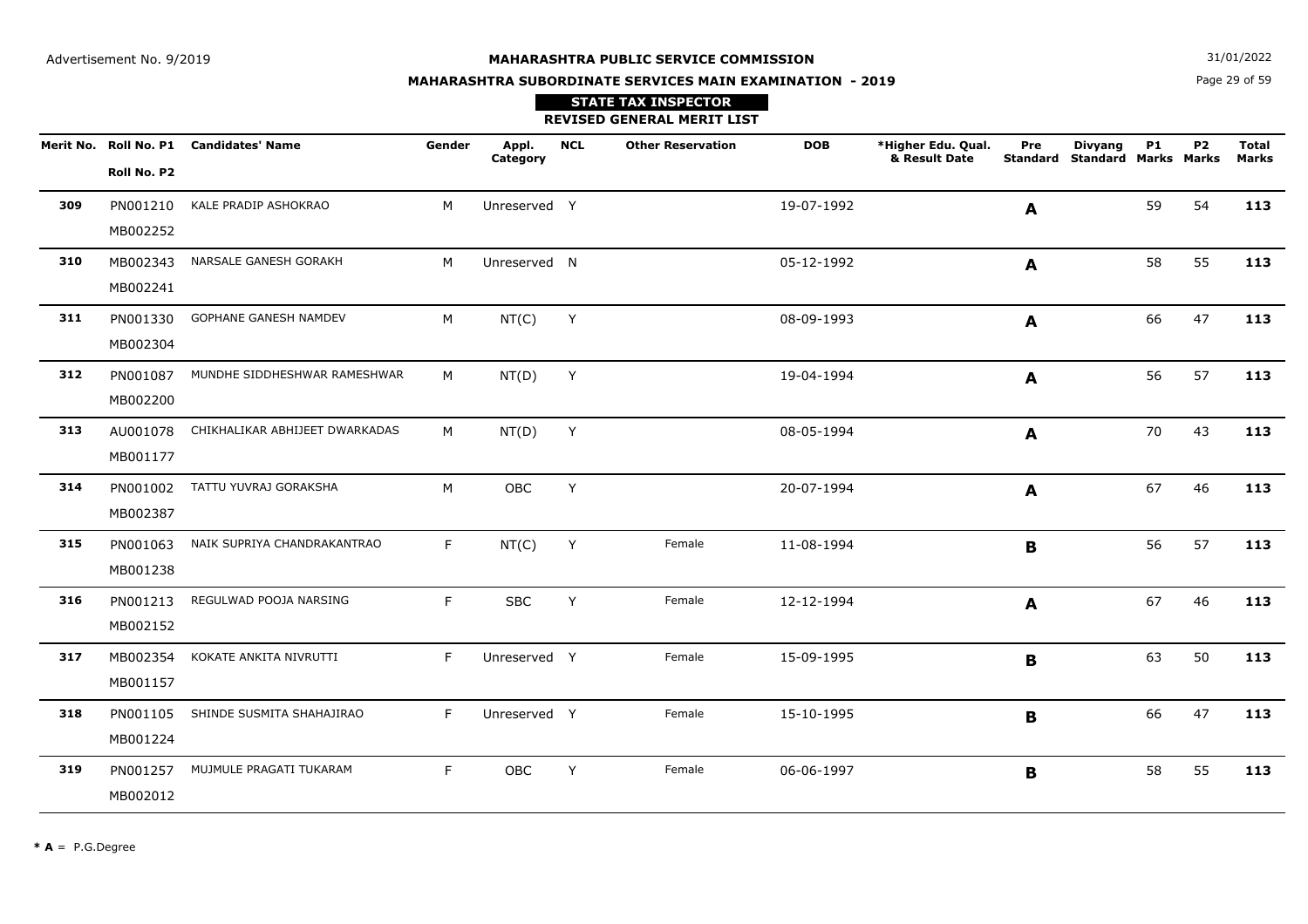**N**  $31/01/2022$ 

# **MAHARASHTRA SUBORDINATE SERVICES MAIN EXAMINATION - 2019**

## Page 30 of 59

|     |                      |                                        |        |                   |            | <b>STATE TAX INSPECTOR</b><br><b>REVISED GENERAL MERIT LIST</b> |            |                                     |              |                                                 |           |                |                              |
|-----|----------------------|----------------------------------------|--------|-------------------|------------|-----------------------------------------------------------------|------------|-------------------------------------|--------------|-------------------------------------------------|-----------|----------------|------------------------------|
|     | Roll No. P2          | Merit No. Roll No. P1 Candidates' Name | Gender | Appl.<br>Category | <b>NCL</b> | <b>Other Reservation</b>                                        | <b>DOB</b> | *Higher Edu. Qual.<br>& Result Date | Pre          | <b>Divyang</b><br>Standard Standard Marks Marks | <b>P1</b> | P <sub>2</sub> | <b>Total</b><br><b>Marks</b> |
| 320 | MB001002             | PN001269 THORAT MANISHA NAMDEV         | F.     | Unreserved Y      |            | Female                                                          | 13-12-1981 | A 18-06-2005                        | B            |                                                 | 67        | 45             | 112                          |
| 321 | MB002019             | PN001227 JAGDISH SHAMRAO PATIL         | M      | Unreserved Y      |            |                                                                 | 25-07-1987 | A 20-06-2009                        | A            |                                                 | 63        | 49             | 112                          |
| 322 | MB002044             | PN001157 LONDHE ROHAN UDDHAV           | M      | SC                | N          |                                                                 | 08-03-1986 | A 31-07-2009                        | $\mathbf{J}$ |                                                 | 64        | 48             | 112                          |
| 323 | PN001182<br>MB002386 | GAIKWAD PRASHANT SOPANRAO              | M      | SC                | N          |                                                                 | 14-05-1990 | A 20-06-2012                        | J            |                                                 | 64        | 48             | 112                          |
| 324 | MB002372             | PN001050 TALWARE ARUN NARAYAN          | M      | SC                | N          |                                                                 | 13-06-1989 | A 15-07-2013                        | A            |                                                 | 62        | 50             | 112                          |
| 325 | MB001163             | PN013216 Waykar Shital Maruti          | F      | Unreserved Y      |            | Female                                                          | 27-08-1988 |                                     | B            |                                                 | 58        | 54             | 112                          |
| 326 | MB001128             | PN001368 KADAM BRAMHANAND PANDURANG    | M      | <b>SC</b>         | N          |                                                                 | 11-06-1989 |                                     | $\mathbf{J}$ |                                                 | 59        | 53             | 112                          |
| 327 | MB002227             | MB001042 waykar ashitosh bhausaheb     | M      | OBC               | Y          |                                                                 | 18-10-1989 |                                     | A            |                                                 | 67        | 45             | 112                          |
| 328 | MB002269             | MB001039 BALU GANPAT KAMBLE            | M      | NT(C)             | Y          |                                                                 | 30-05-1990 |                                     | A            |                                                 | 64        | 48             | 112                          |
| 329 | MB001233             | MB001003 PAWAR VISHAL HANMANT          | M      | Unreserved Y      |            |                                                                 | 06-03-1991 |                                     | $\mathbf{A}$ |                                                 | 62        | 50             | 112                          |
| 330 | MB001179             | PN001281 KOLNURE MADHAV HULGONDA       | M      | NT(C)             | Y          |                                                                 | 15-04-1991 |                                     | A            |                                                 | 62        | 50             | 112                          |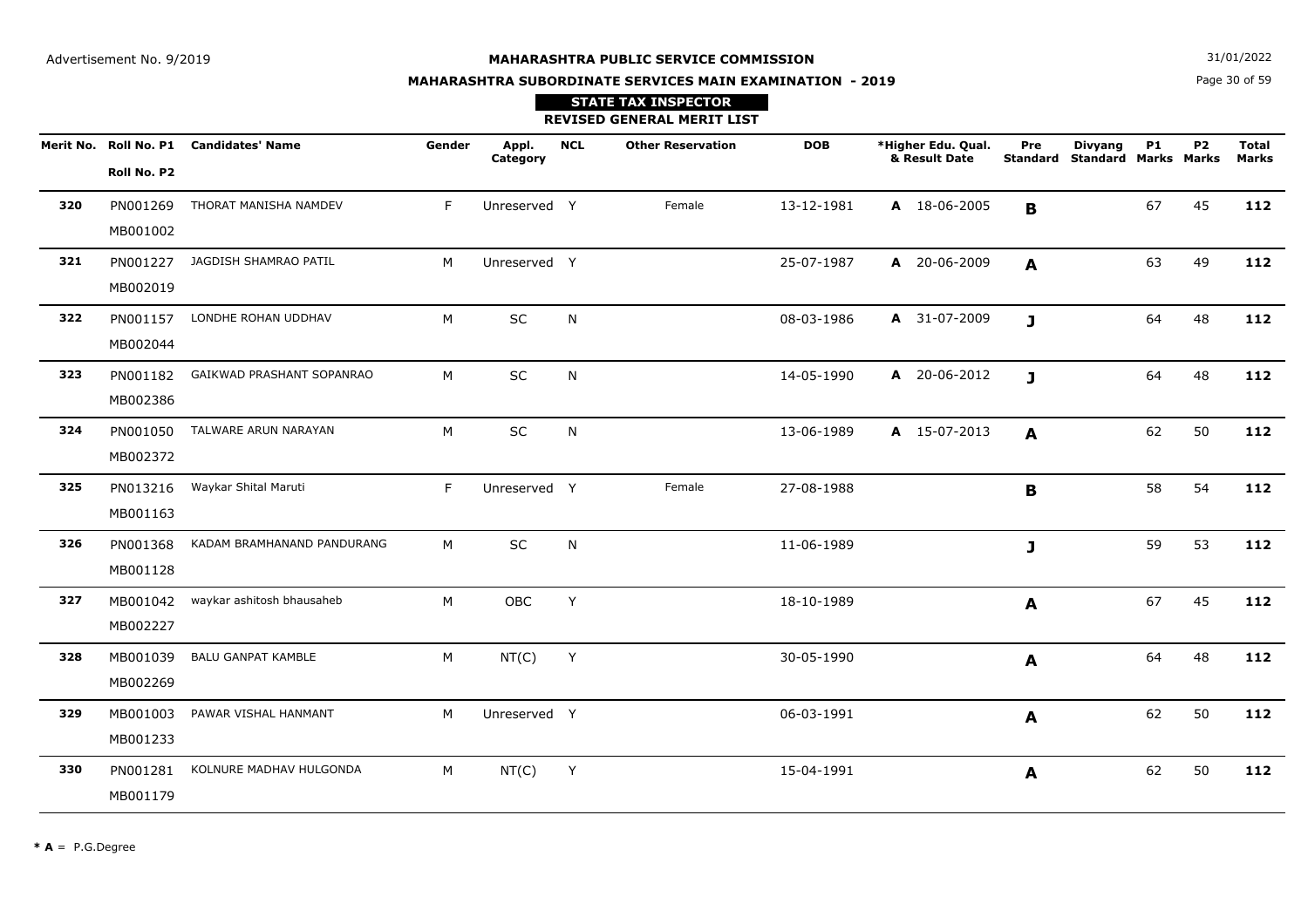**N**  $31/01/2022$ 

# **MAHARASHTRA SUBORDINATE SERVICES MAIN EXAMINATION - 2019STATE TAX INSPECTOR**

Page 31 of 59

|     |                      |                                        |        |                   |            | <b>REVISED GENERAL MERIT LIST</b> |            |                                     |             |                                                 |    |                |                       |
|-----|----------------------|----------------------------------------|--------|-------------------|------------|-----------------------------------|------------|-------------------------------------|-------------|-------------------------------------------------|----|----------------|-----------------------|
|     | Roll No. P2          | Merit No. Roll No. P1 Candidates' Name | Gender | Appl.<br>Category | <b>NCL</b> | <b>Other Reservation</b>          | <b>DOB</b> | *Higher Edu. Qual.<br>& Result Date | Pre         | <b>Divyang</b><br>Standard Standard Marks Marks | P1 | P <sub>2</sub> | <b>Total</b><br>Marks |
| 331 | PN001401<br>MB001272 | SHIRKE AMAR RAMDAS                     | M      | Unreserved Y      |            |                                   | 31-12-1991 |                                     | A           |                                                 | 65 | 47             | 112                   |
| 332 | MB001203             | AU001071 KHAMAT AMOL BHASKAR           | M      | Unreserved Y      |            |                                   | 29-06-1992 |                                     | A           |                                                 | 57 | 55             | 112                   |
| 333 | PN001309<br>MB002022 | JADHAV JAGADISH BHAGAWAN               | M      | Unreserved Y      |            |                                   | 03-09-1992 |                                     | A           |                                                 | 62 | 50             | 112                   |
| 334 | PN001017<br>MB001204 | JAGADALE VIPUL SHASHIKANT              | M      | Unreserved Y      |            |                                   | 18-10-1992 |                                     | A           |                                                 | 62 | 50             | 112                   |
| 335 | MB001008<br>MB001333 | SHINDE SUPRIYA BALASAHEB               | F.     | Unreserved Y      |            | Female                            | 21-05-1993 |                                     | B           |                                                 | 64 | 48             | 112                   |
| 336 | PN001023<br>MB002045 | DAREKAR VILAS PRABHU                   | M      | Unreserved Y      |            |                                   | 03-08-1995 |                                     | A           |                                                 | 67 | 45             | 112                   |
| 337 | PN001282<br>MB002072 | KOLI LAXMI DHONDIRAM                   | F.     | <b>SBC</b>        | Y          | Female                            | 30-06-1990 | A 30-05-2013                        | B           |                                                 | 57 | 54             | 111                   |
| 338 | PN001173<br>MB001114 | MORE RAJESH SADASHIV                   | M      | Unreserved Y      |            |                                   | 01-06-1992 | A 10-07-2015                        | A           |                                                 | 61 | 50             | 111                   |
| 339 | NG002268<br>MB002242 | WADAL SACHIN VINAYAKRAO                | M      | <b>SBC</b>        | Y          |                                   | 28-10-1986 |                                     | J           |                                                 | 60 | 51             | 111                   |
| 340 | AU001027<br>MB001183 | Rathod Yogesh Sawairam                 | M      | DT(A)             | Y          |                                   | 05-09-1988 |                                     | A           |                                                 | 64 | 47             | 111                   |
| 341 | PN001084<br>MB001006 | Sneha Sureshrao Kshirsagar             | F      | OBC               | Y          | Female                            | 06-07-1991 |                                     | $\mathbf B$ |                                                 | 65 | 46             | 111                   |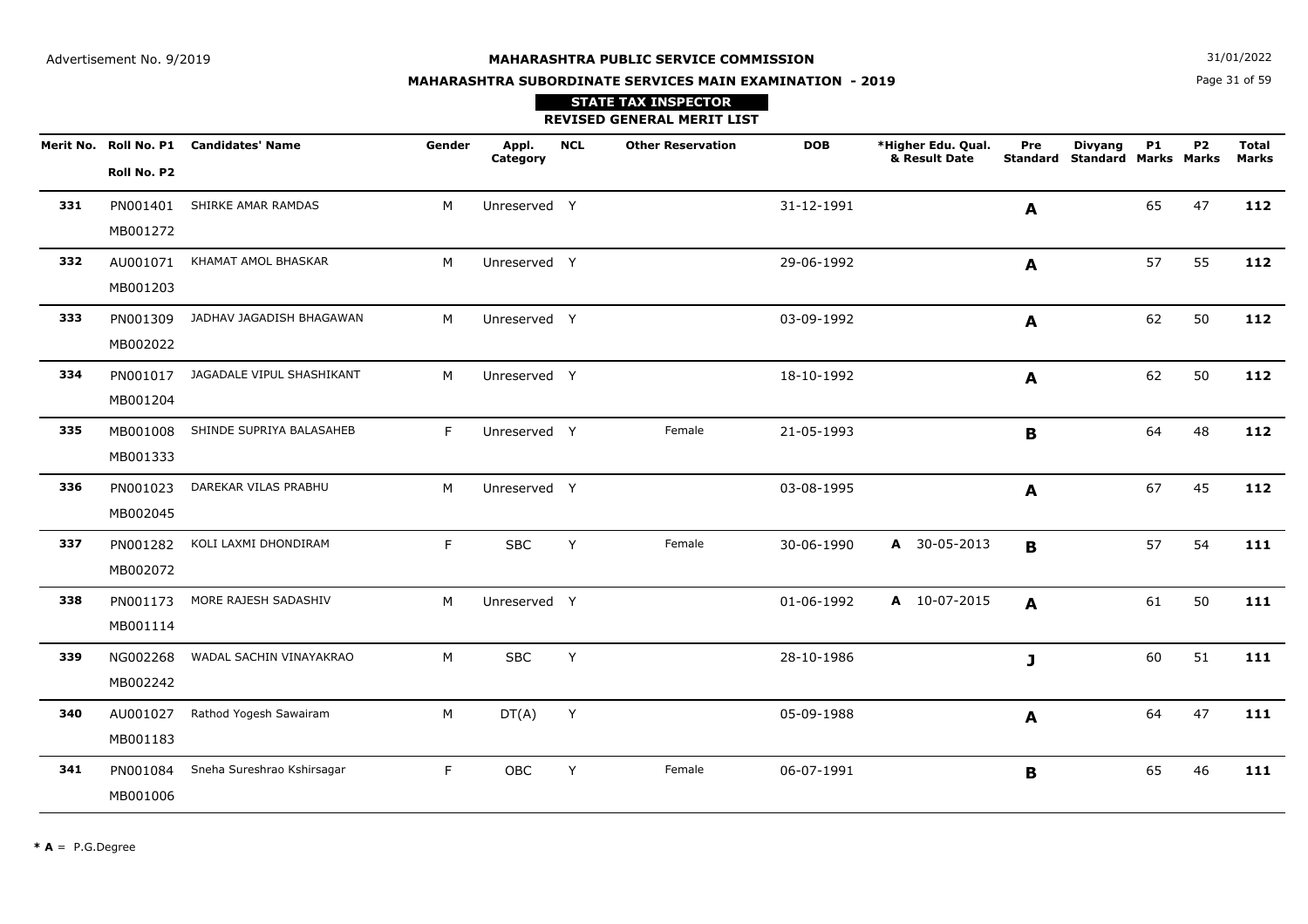**N**  $31/01/2022$ 

# **MAHARASHTRA SUBORDINATE SERVICES MAIN EXAMINATION - 2019**

Page 32 of 59

|     |                      |                                          |        |                   |            | <b>STATE TAX INSPECTOR</b><br><b>REVISED GENERAL MERIT LIST</b> |            |                                     |     |                                                 |           |           |                       |
|-----|----------------------|------------------------------------------|--------|-------------------|------------|-----------------------------------------------------------------|------------|-------------------------------------|-----|-------------------------------------------------|-----------|-----------|-----------------------|
|     | Roll No. P2          | Merit No. Roll No. P1 Candidates' Name   | Gender | Appl.<br>Category | <b>NCL</b> | <b>Other Reservation</b>                                        | <b>DOB</b> | *Higher Edu. Qual.<br>& Result Date | Pre | <b>Divyang</b><br>Standard Standard Marks Marks | <b>P1</b> | <b>P2</b> | <b>Total</b><br>Marks |
| 342 | MB001237             | PN001043 TURNAR GANPATI SAKHARAM         | M      | NT(C)             | Y          |                                                                 | 09-06-1992 |                                     | A   |                                                 | 67        | 44        | 111                   |
| 343 | PN001243<br>MB001012 | Chavan Nikhil Kedarnath                  | M      | <b>OBC</b>        | Y          |                                                                 | 08-10-1992 |                                     | A   |                                                 | 63        | 48        | 111                   |
| 344 | MB002091             | PN001274 MALKUNAIK RAVIKIRAN MALLIKARJUN | M      | NT(B)             | Y          |                                                                 | 17-10-1992 |                                     | A   |                                                 | 60        | 51        | 111                   |
| 345 | MB002109             | PN001343 MANE DIPIKA SADASHIV            | F      | Unreserved Y      |            | Female                                                          | 26-10-1994 |                                     | B   |                                                 | 59        | 52        | 111                   |
| 346 | PN001346<br>MB002029 | PARBHANE DINESH PANDURANG                | M      | Unreserved Y      |            |                                                                 | 16-02-1995 |                                     | A   |                                                 | 72        | 39        | 111                   |
| 347 | MB001011             | PN001411 SHINDE AISHWARYA BALASAHEB      | F.     | OBC               | Y          | Female                                                          | 11-05-1995 |                                     | A   |                                                 | 62        | 49        | 111                   |
| 348 | PN001076<br>MB002220 | PATIL SOURABH SUBHASH                    | M      | Unreserved Y      |            |                                                                 | 09-07-1995 |                                     | A   |                                                 | 62        | 49        | 111                   |
| 349 | MB001253             | PN001249 NARWADE NITIN BABURAO           | M      | Unreserved N      |            |                                                                 | 31-10-1995 |                                     | A   |                                                 | 60        | 51        | 111                   |
| 350 | PN001047<br>MB001044 | PAWAR TEJASVINI PRAKASH                  | F      | Unreserved Y      |            | Female                                                          | 15-01-1996 |                                     | B   |                                                 | 58        | 53        | 111                   |
| 351 | NG001018<br>MB001304 | MOGARKAR RUPALI DEVIDASRAO               | F      | <b>OBC</b>        | Y          | Female                                                          | 15-01-1992 | A 15-07-2016                        | B   |                                                 | 63        | 47        | 110                   |
| 352 | PN001376<br>MB002067 | <b>BANGAR GANESH BALU</b>                | M      | Unreserved Y      |            |                                                                 | 11-06-1988 |                                     | A   |                                                 | 69        | 41        | 110                   |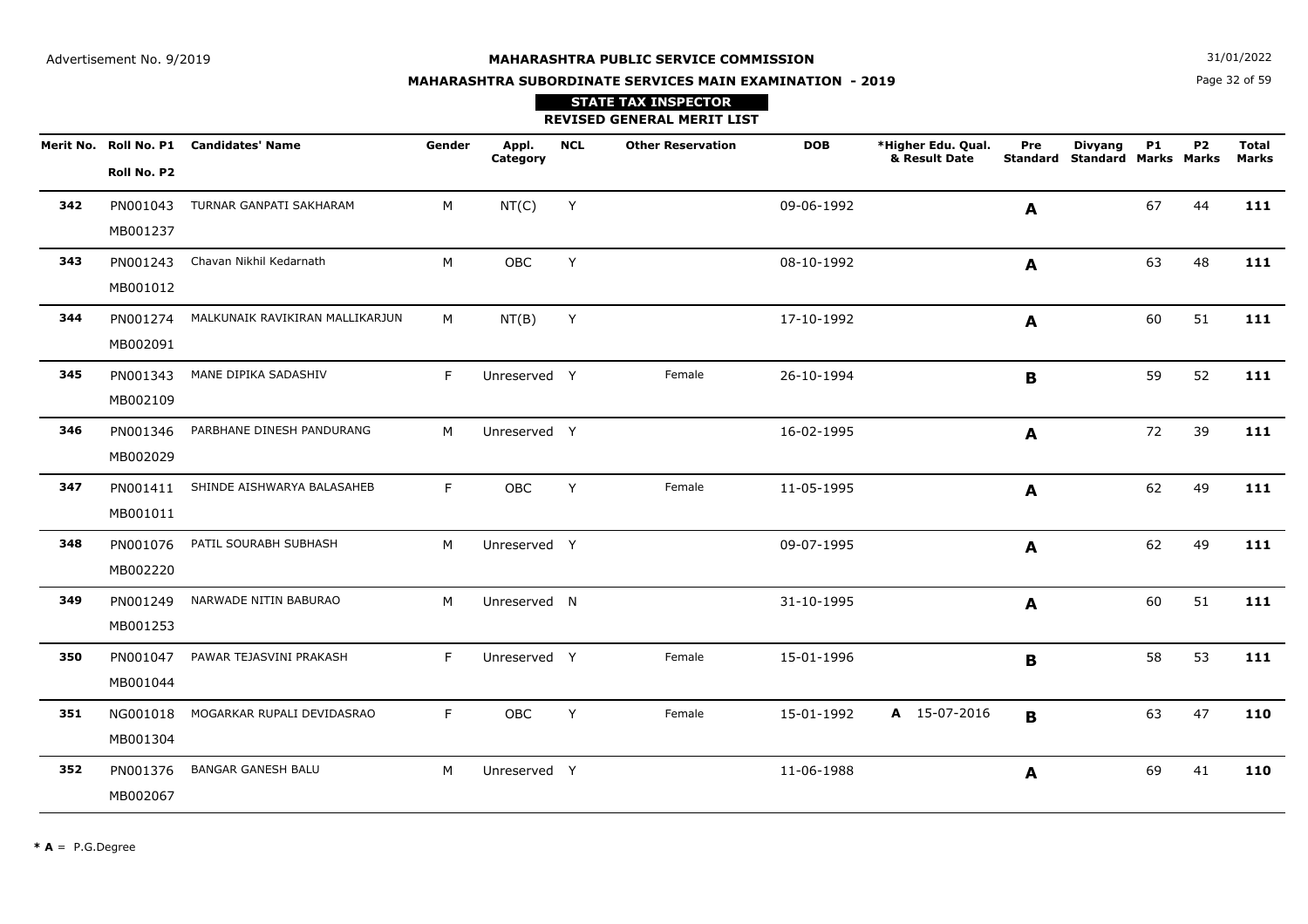Page 33 of 59**N**  $31/01/2022$ 

# **MAHARASHTRA SUBORDINATE SERVICES MAIN EXAMINATION - 2019**

|     |             | Merit No. Roll No. P1 Candidates' Name | Gender | Appl.<br>Category | <b>NCL</b> | <b>Other Reservation</b> | <b>DOB</b> | *Higher Edu. Qual.<br>& Result Date | Pre              | <b>Divyang</b><br>Standard Standard Marks Marks | <b>P1</b> | P <sub>2</sub> | <b>Total</b><br><b>Marks</b> |
|-----|-------------|----------------------------------------|--------|-------------------|------------|--------------------------|------------|-------------------------------------|------------------|-------------------------------------------------|-----------|----------------|------------------------------|
|     | Roll No. P2 |                                        |        |                   |            |                          |            |                                     |                  |                                                 |           |                |                              |
| 353 | AU001015    | jadhav sumedkumar bhimrao              | M      | SC                | N          |                          | 21-07-1988 |                                     | J                |                                                 | 66        | 44             | 110                          |
|     | MB001106    |                                        |        |                   |            |                          |            |                                     |                  |                                                 |           |                |                              |
| 354 | PN001066    | WAKODE SUMEDH MADHUKAR                 | M      | SC                | N          |                          | 11-12-1989 |                                     | J                |                                                 | 67        | 43             | 110                          |
|     | MB002068    |                                        |        |                   |            |                          |            |                                     |                  |                                                 |           |                |                              |
| 355 |             | PN001278 ARADLE MAHESH BHANUDAS        | M      | OBC               | Y          |                          | 14-03-1991 |                                     | A                |                                                 | 59        | 51             | 110                          |
|     | MB001277    |                                        |        |                   |            |                          |            |                                     |                  |                                                 |           |                |                              |
| 356 |             | PN001124 surve sarika ankush           | F.     | Unreserved Y      |            | Female                   | 26-05-1991 |                                     | A                |                                                 | 64        | 46             | 110                          |
|     | MB002230    |                                        |        |                   |            |                          |            |                                     |                  |                                                 |           |                |                              |
| 357 | PN001372    | Dhumal Amit Shahajirao                 | M      | OBC               | Y          |                          | 23-07-1991 |                                     | A                |                                                 | 66        | 44             | 110                          |
|     | MB002250    |                                        |        |                   |            |                          |            |                                     |                  |                                                 |           |                |                              |
| 358 | PN001407    | GHATGE AJINKYA ANANDRAO                | M      | Unreserved N      |            |                          | 14-07-1992 |                                     | A                |                                                 | 68        | 42             | 110                          |
|     | MB002138    |                                        |        |                   |            |                          |            |                                     |                  |                                                 |           |                |                              |
| 359 | PN001005    | DHONE YOGESH MADHUKAR                  | M      | NT(C)             | Y          |                          | 06-06-1993 |                                     | $\blacktriangle$ |                                                 | 62        | 48             | 110                          |
|     | MB002171    |                                        |        |                   |            |                          |            |                                     |                  |                                                 |           |                |                              |
| 360 | PN001219    | PAWAR ROHIT RAMDAS                     | M      | Unreserved Y      |            |                          | 12-01-1994 |                                     | A                |                                                 | 55        | 55             | 110                          |
|     | MB001041    |                                        |        |                   |            |                          |            |                                     |                  |                                                 |           |                |                              |
| 361 | PN001395    | CHOUDANTE AMOL CHANDRAKANT             | M      | SC                | N          |                          | 06-05-1994 |                                     | J                |                                                 | 59        | 51             | 110                          |
|     | MB002197    |                                        |        |                   |            |                          |            |                                     |                  |                                                 |           |                |                              |
| 362 | PN001322    | GHODAKE YOGESH SHAHURAJ                | M      | NT(C)             | Y          |                          | 07-05-1994 |                                     | A                |                                                 | 62        | 48             | 110                          |
|     | MB002363    |                                        |        |                   |            |                          |            |                                     |                  |                                                 |           |                |                              |
| 363 | PN001414    | SHAIKH ADAM SHABBIR                    | M      | Unreserved N      |            |                          | 01-06-1994 |                                     | A                |                                                 | 60        | 50             | 110                          |
|     | MB001009    |                                        |        |                   |            |                          |            |                                     |                  |                                                 |           |                |                              |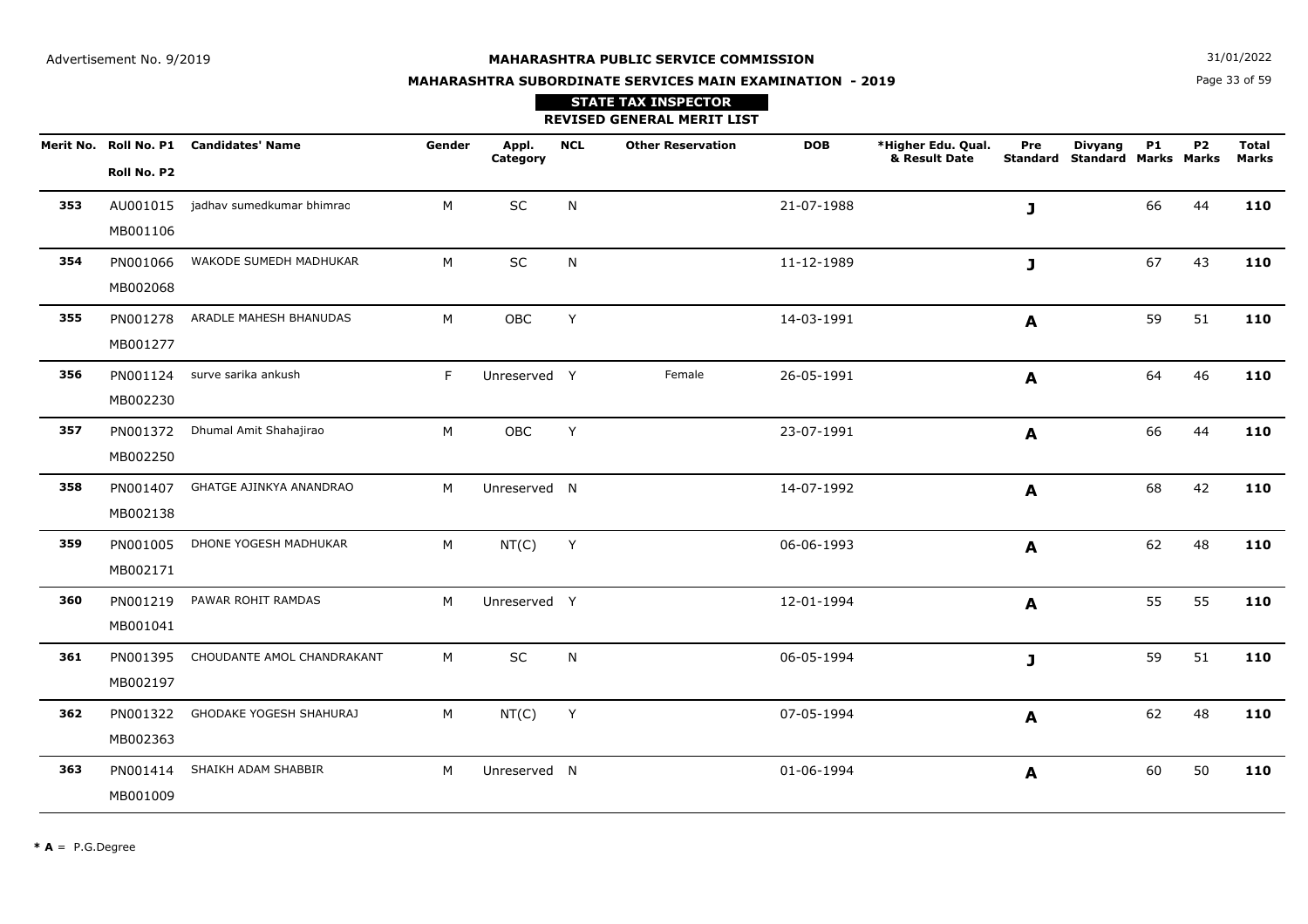Page 34 of 59**N**  $31/01/2022$ 

# **MAHARASHTRA SUBORDINATE SERVICES MAIN EXAMINATION - 2019**

|     | Merit No. Roll No. P1 | <b>Candidates' Name</b>       | Gender | Appl.        | <b>NCL</b> | <b>Other Reservation</b>                    | <b>DOB</b> | *Higher Edu. Qual.<br>& Result Date | Pre<br><b>Standard</b> | <b>Divyang</b><br><b>Standard Marks Marks</b> | <b>P1</b> | P <sub>2</sub> | <b>Total</b><br><b>Marks</b> |
|-----|-----------------------|-------------------------------|--------|--------------|------------|---------------------------------------------|------------|-------------------------------------|------------------------|-----------------------------------------------|-----------|----------------|------------------------------|
|     | Roll No. P2           |                               |        | Category     |            |                                             |            |                                     |                        |                                               |           |                |                              |
| 364 | PN001222              | PATIL SHUBHAM ARUN            | M      | OBC          | Y          |                                             | 30-11-1995 |                                     | A                      |                                               | 59        | 51             | 110                          |
|     | MB001194              |                               |        |              |            |                                             |            |                                     |                        |                                               |           |                |                              |
| 365 | PN001319              | GODASE DNYANESHWARI ABASAHEB  | F.     | OBC          | Y          | Female                                      | 25-06-1996 |                                     | B                      |                                               | 68        | 42             | 110                          |
|     | MB001083              |                               |        |              |            |                                             |            |                                     |                        |                                               |           |                |                              |
| 366 | PN001208              | <b>GORAD PRADIP DURYODHAN</b> | M      | NT(C)        | Y          |                                             | 25-12-1996 |                                     | A                      |                                               | 58        | 52             | 110                          |
|     | MB002368              |                               |        |              |            |                                             |            |                                     |                        |                                               |           |                |                              |
| 367 | PN001301              | DANDGE KAILASH RAMBHAU        | M      | Unreserved Y |            |                                             | 07-04-1987 | A 12-07-2011                        | A                      |                                               | 55        | 54             | 109                          |
|     | MB001280              |                               |        |              |            |                                             |            |                                     |                        |                                               |           |                |                              |
| 368 | PN001161              | NARALE RAVIKIRAN UMESH        | М      | OBC          | Y          |                                             | 14-05-1989 | A 23-08-2013                        | A                      |                                               | 57        | 52             | 109                          |
|     | MB002297              |                               |        |              |            |                                             |            |                                     |                        |                                               |           |                |                              |
| 369 | PN013017              | KHOT YOGESH CHANDRAKANT       | м      | Unreserved N |            | Divyang Blindness or<br>Low Vision          | 20-11-1993 | A 10-07-2017                        | N                      | QUALIFY                                       | 54        | 55             | 109                          |
|     | MB002398              |                               |        |              |            |                                             |            |                                     |                        |                                               |           |                |                              |
| 370 | NG002004              | TAJI PUNAM DHANRAJSING        | F      | Unreserved N |            | Divyang Locomotor<br>Disability or Cerebral | 06-06-1990 | A 05-09-2018                        | N                      | <b>QUALIFY</b>                                | 57        | 52             | 109                          |
|     | MB002395              |                               |        |              |            | Palsy                                       |            |                                     |                        |                                               |           |                |                              |
| 371 | PN001067              | SHINGADE SUKHADEV GOPINATH    | M      | NT(C)        | Y          |                                             | 03-07-1980 |                                     | J                      |                                               | 53        | 56             | 109                          |
|     | MB001059              |                               |        |              |            |                                             |            |                                     |                        |                                               |           |                |                              |
| 372 | AU001036              | SHINGARE PRIYANKA RAMRAO      | F      | Unreserved Y |            | Female                                      | 30-08-1983 |                                     | $\mathbf B$            |                                               | 57        | 52             | 109                          |
|     | MB001153              |                               |        |              |            |                                             |            |                                     |                        |                                               |           |                |                              |
| 373 | MB001044              | CHAUHAN ANITA BHAGWANTLAL     | F.     | Unreserved Y |            | Female                                      | 23-10-1987 |                                     | B                      |                                               | 60        | 49             | 109                          |
|     | MB001311              |                               |        |              |            |                                             |            |                                     |                        |                                               |           |                |                              |
| 374 | PN001164              | PAWAR RAMCHANDRA NAGORAO      | M      | Unreserved Y |            |                                             | 11-04-1988 |                                     | A                      |                                               | 55        | 54             | 109                          |
|     | MB001075              |                               |        |              |            |                                             |            |                                     |                        |                                               |           |                |                              |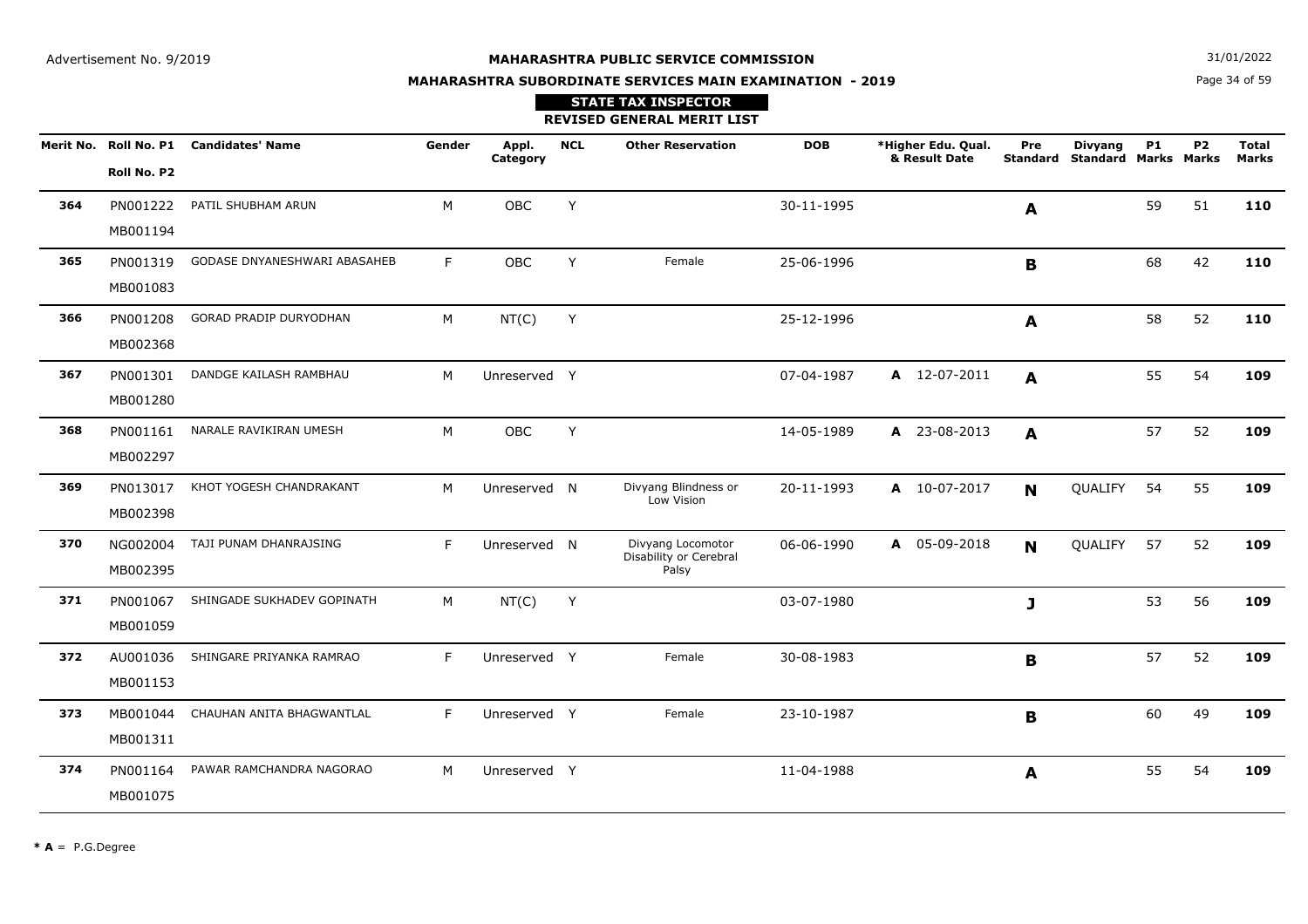Page 35 of 59**N**  $31/01/2022$ 

# **MAHARASHTRA SUBORDINATE SERVICES MAIN EXAMINATION - 2019**

|     |             | Merit No. Roll No. P1 Candidates' Name | Gender | Appl.<br>Category | <b>NCL</b> | <b>Other Reservation</b> | <b>DOB</b> | *Higher Edu. Qual.<br>& Result Date | Pre          | <b>Divyang</b><br>Standard Standard Marks Marks | <b>P1</b> | P <sub>2</sub> | <b>Total</b><br><b>Marks</b> |
|-----|-------------|----------------------------------------|--------|-------------------|------------|--------------------------|------------|-------------------------------------|--------------|-------------------------------------------------|-----------|----------------|------------------------------|
|     | Roll No. P2 |                                        |        |                   |            |                          |            |                                     |              |                                                 |           |                |                              |
| 375 | PN001383    | DHAKNE ASHA BHIMRAO                    | F      | NT(D)             | Y          | Female                   | 13-01-1990 |                                     | $\mathbf B$  |                                                 | 54        | 55             | 109                          |
|     | MB001296    |                                        |        |                   |            |                          |            |                                     |              |                                                 |           |                |                              |
| 376 | MB002339    | Varsha sampat bebale                   | F      | Unreserved Y      |            | Female                   | 29-01-1990 |                                     | B            |                                                 | 64        | 45             | 109                          |
|     | MB001252    |                                        |        |                   |            |                          |            |                                     |              |                                                 |           |                |                              |
| 377 | PN001240    | Saste Nilesh Hindurao                  | M      | Unreserved Y      |            |                          | 07-06-1990 |                                     | A            |                                                 | 62        | 47             | 109                          |
|     | MB001288    |                                        |        |                   |            |                          |            |                                     |              |                                                 |           |                |                              |
| 378 | PN001236    | NIGADE NITISH SHRIRANG                 | M      | Unreserved Y      |            |                          | 19-02-1991 |                                     | A            |                                                 | 67        | 42             | 109                          |
|     | MB002185    |                                        |        |                   |            |                          |            |                                     |              |                                                 |           |                |                              |
| 379 | PN001378    | SIRSAT BADAM CHHAGANRAO                | М      | NT(D)             | Y          |                          | 24-08-1991 |                                     | A            |                                                 | 62        | 47             | 109                          |
|     | MB002090    |                                        |        |                   |            |                          |            |                                     |              |                                                 |           |                |                              |
| 380 | AU001063    | SURYAWANSHI DATTATRAY GORAKH           | M      | Unreserved Y      |            |                          | 02-05-1992 |                                     | A            |                                                 | 59        | 50             | 109                          |
|     | MB002329    |                                        |        |                   |            |                          |            |                                     |              |                                                 |           |                |                              |
| 381 | PN013244    | BOTKAR KAJAL SUNIL                     | F      | <b>SBC</b>        | Y          | Female                   | 30-09-1992 |                                     | $\mathbf B$  |                                                 | 60        | 49             | 109                          |
|     | MB001322    |                                        |        |                   |            |                          |            |                                     |              |                                                 |           |                |                              |
| 382 |             | NG001030 INGOLE GOURAV GAJENDRA        | M      | OBC               | Y          |                          | 21-03-1993 |                                     | $\mathbf{A}$ |                                                 | 58        | 51             | 109                          |
|     | MB001135    |                                        |        |                   |            |                          |            |                                     |              |                                                 |           |                |                              |
| 383 | PN001387    | AGARKAR PANKAJ ARJUN                   | M      | OBC               | Y          |                          | 15-05-1994 |                                     | $\mathbf{A}$ |                                                 | 57        | 52             | 109                          |
|     | MB002257    |                                        |        |                   |            |                          |            |                                     |              |                                                 |           |                |                              |
| 384 | PN001122    | DOND DIPAK SUBHASH                     | М      | NT(D)             | Y          |                          | 10-10-1994 |                                     | $\mathbf{A}$ |                                                 | 55        | 54             | 109                          |
|     | MB002058    |                                        |        |                   |            |                          |            |                                     |              |                                                 |           |                |                              |
| 385 | NG001014    | MATE SNEHAL SHIVDATTA                  | F.     | SC                | N          | Female                   | 05-04-1995 |                                     | $\mathbf K$  |                                                 | 52        | 57             | 109                          |
|     | MB001307    |                                        |        |                   |            |                          |            |                                     |              |                                                 |           |                |                              |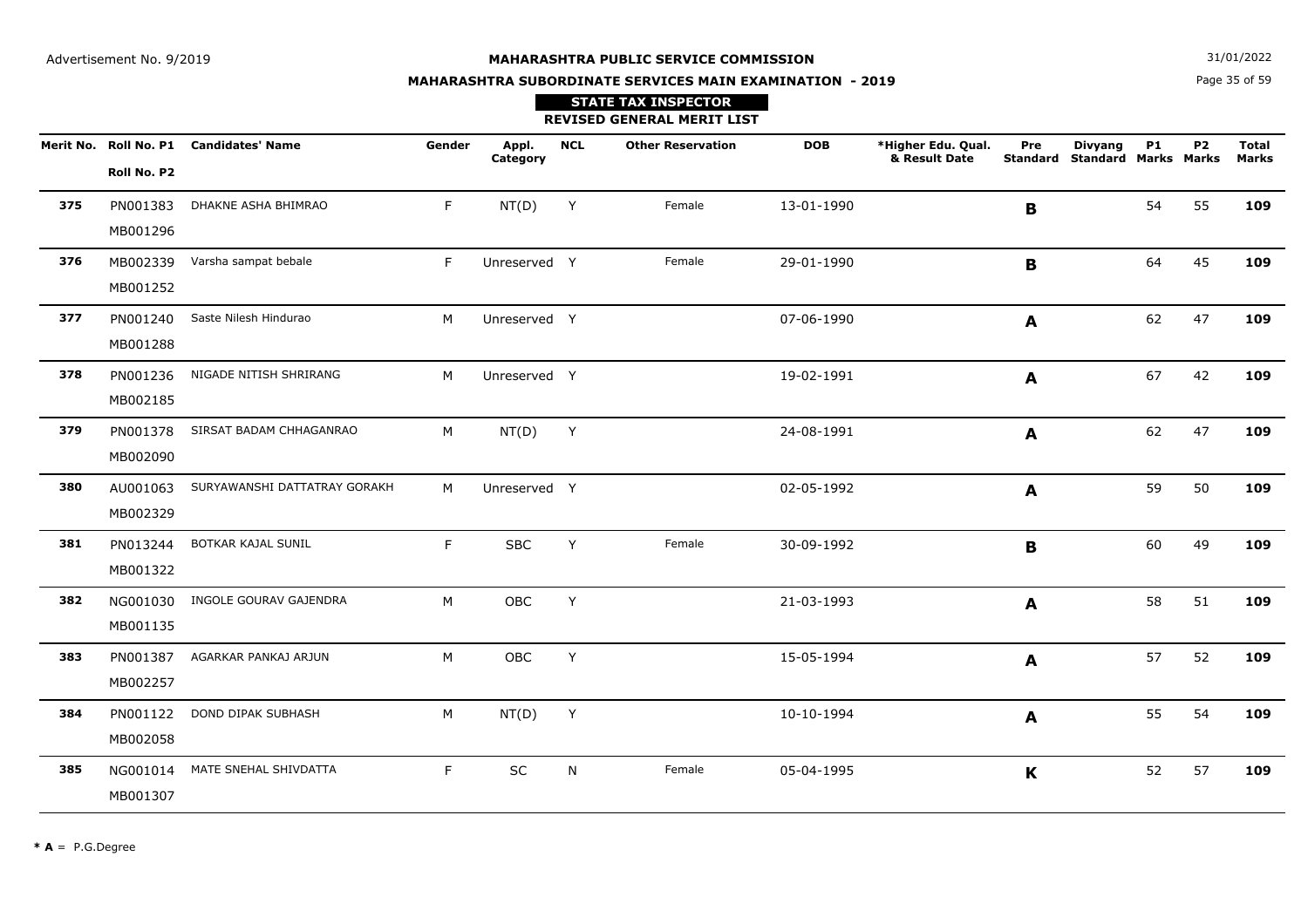**N**  $31/01/2022$ 

# **MAHARASHTRA SUBORDINATE SERVICES MAIN EXAMINATION - 2019STATE TAX INSPECTOR**

Page 36 of 59

|     |                      |                                        |        |                   |            | <b>REVISED GENERAL MERIT LIST</b>  |            |                                     |                        |                                               |           |           |                              |
|-----|----------------------|----------------------------------------|--------|-------------------|------------|------------------------------------|------------|-------------------------------------|------------------------|-----------------------------------------------|-----------|-----------|------------------------------|
|     | Roll No. P2          | Merit No. Roll No. P1 Candidates' Name | Gender | Appl.<br>Category | <b>NCL</b> | <b>Other Reservation</b>           | <b>DOB</b> | *Higher Edu. Qual.<br>& Result Date | Pre<br><b>Standard</b> | <b>Divyang</b><br><b>Standard Marks Marks</b> | <b>P1</b> | <b>P2</b> | <b>Total</b><br><b>Marks</b> |
| 386 | PN001394<br>MB001247 | <b>GALANDE AMOL KANTILAL</b>           | М      | NT(C)             | Y          |                                    | 06-05-1996 |                                     | A                      |                                               | 54        | 55        | 109                          |
| 387 | PN013009<br>MB002408 | LONDHE SUNIL MAHADEV                   | M      | Unreserved Y      |            | Divyang Blindness or<br>Low Vision | 07-02-1984 |                                     | $\mathbf N$            | QUALIFY                                       | 53        | 55        | 108                          |
| 388 | AU001069<br>MB001087 | ANIL RAMESH SURYAWANSHI                | M      | OBC               | Y          |                                    | 10-10-1985 |                                     | A                      |                                               | 57        | 51        | 108                          |
| 389 | PN001329<br>MB002319 | SHETE GANESH MAHADEV                   | M      | SC                | N          |                                    | 25-08-1989 |                                     | J                      |                                               | 57        | 51        | 108                          |
| 390 | PN001328<br>MB002102 | <b>GARJE BHAUSAHEB EKNATH</b>          | М      | NT(D)             | Y          |                                    | 10-11-1989 |                                     | A                      |                                               | 61        | 47        | 108                          |
| 391 | AU001076<br>MB001329 | MAHAJAN ABHISHEK DILIP                 | M      | OBC               | Y          |                                    | 07-03-1990 |                                     | $\mathbf{A}$           |                                               | 62        | 46        | 108                          |
| 392 | PN001181<br>MB001336 | JADHAV PRAKASH SOPANRAO                | M      | Unreserved Y      |            |                                    | 04-01-1991 |                                     | A                      |                                               | 54        | 54        | 108                          |
| 393 | MB002341<br>MB001014 | PICHAD VISHAL PANDURANG                | M      | <b>ST</b>         | N          |                                    | 11-11-1991 |                                     | J                      |                                               | 60        | 48        | 108                          |
| 394 | PN001345<br>MB001124 | KHANDARE DIPAK RAMBHAU                 | M      | SC                | N          |                                    | 01-11-1993 |                                     | J                      |                                               | 63        | 45        | 108                          |
| 395 | PN001270<br>MB001099 | GAVADE MANISHA CHANDRAKANT             | F.     | NT(C)             | Y          | Female                             | 13-02-1994 |                                     | B                      |                                               | 64        | 44        | 108                          |
| 396 | AU001051<br>MB001230 | KALPANA VASANT MUNDE                   | F.     | NT(D)             | Υ          | Female                             | 14-03-1995 |                                     | B                      |                                               | 67        | 41        | 108                          |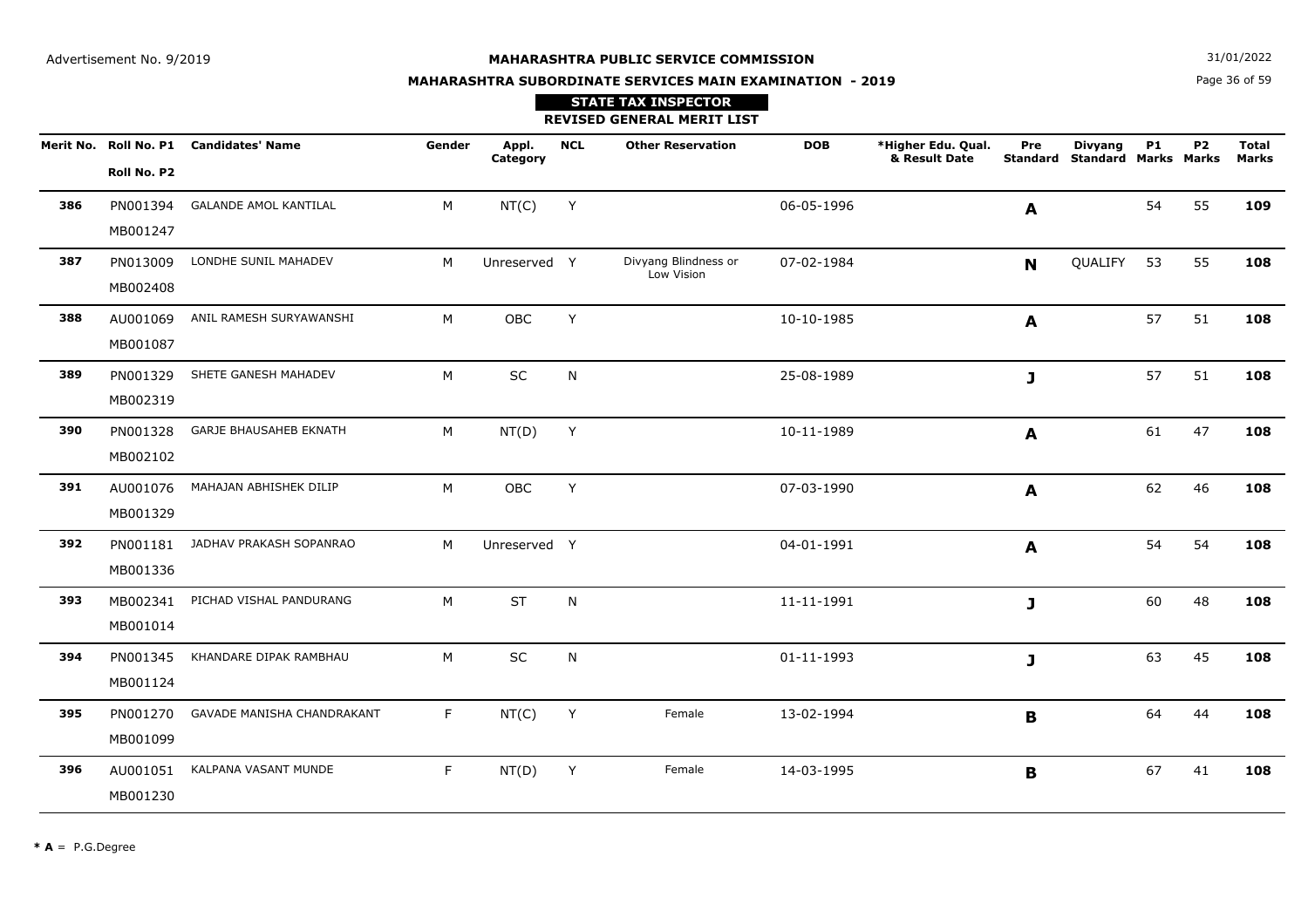**N**  $31/01/2022$ 

# **MAHARASHTRA SUBORDINATE SERVICES MAIN EXAMINATION - 2019STATE TAX INSPECTOR**

Page 37 of 59

|     |                      |                                        |        |                   |            | <b>REVISED GENERAL MERIT LIST</b>  |            |                                     |             |                                                 |           |                |                              |
|-----|----------------------|----------------------------------------|--------|-------------------|------------|------------------------------------|------------|-------------------------------------|-------------|-------------------------------------------------|-----------|----------------|------------------------------|
|     | Roll No. P2          | Merit No. Roll No. P1 Candidates' Name | Gender | Appl.<br>Category | <b>NCL</b> | <b>Other Reservation</b>           | <b>DOB</b> | *Higher Edu. Qual.<br>& Result Date | Pre         | <b>Divyang</b><br>Standard Standard Marks Marks | <b>P1</b> | P <sub>2</sub> | <b>Total</b><br><b>Marks</b> |
| 397 | AU001072<br>MB002231 | <b>GURUPWAR AMOL SAINATH</b>           | M      | <b>SBC</b>        | Y          |                                    | 07-04-1995 |                                     | J           |                                                 | 55        | 53             | 108                          |
| 398 | PN001356<br>MB001259 | DHANDE DEEPAK RAJENDRA                 | M      | OBC               | Y          |                                    | 07-07-1995 |                                     | A           |                                                 | 60        | 48             | 108                          |
| 399 | NG002005<br>MB002404 | PATANGE DHIRAJ SAKHARAM                | M      | <b>OBC</b>        | Y          | Divyang Blindness or<br>Low Vision | 23-12-1996 |                                     | N           | QUALIFY                                         | 64        | 44             | 108                          |
| 400 | PN013263<br>MB002308 | SANGALE POOJA SUNIL                    | F      | NT(D)             | Y          | Female                             | 19-10-1998 |                                     | $\mathbf B$ |                                                 | 54        | 54             | 108                          |
| 401 | MB001040<br>MB002040 | Kachare Ashwini Prakash                | F      | Unreserved Y      |            | Female                             | 23-04-1984 | A 25-05-2007                        | B           |                                                 | 60        | 47             | 107                          |
| 402 | PN001364<br>MB002315 | LONDHE CHETAN UDDHAV                   | M      | SC                | N          |                                    | 27-12-1987 | A 22-07-2010                        | J           |                                                 | 57        | 50             | 107                          |
| 403 | PN001246<br>MB002027 | NAYANA NIVAS CHAVAN                    | F      | Unreserved Y      |            | Female                             | 10-05-1990 | A 23-06-2012                        | B           |                                                 | 60        | 47             | 107                          |
| 404 | PN001099<br>MB001080 | NALAVADE JAYSHREE RAMDAS               | F      | Unreserved Y      |            | Female                             | 29-04-1990 | A 08-09-2015                        | B           |                                                 | 62        | 45             | 107                          |
| 405 | AU004003<br>MB001284 | SANDEEP KASHINATH HADGE                | M      | Unreserved N      |            | Divyang Hearing<br>Impairement     | 16-11-1981 |                                     | N           | QUALIFY                                         | 57        | 50             | 107                          |
| 406 | PN013211<br>MB001141 | ETAM RANJEET BHIMRAO                   | M      | SC                | N          |                                    | 04-05-1985 |                                     | J           |                                                 | 55        | 52             | 107                          |
| 407 | PN001151<br>MB002101 | PHADKE RUPALI ASHOK                    | F      | Unreserved Y      |            | Female                             | 23-02-1987 |                                     | B           |                                                 | 62        | 45             | 107                          |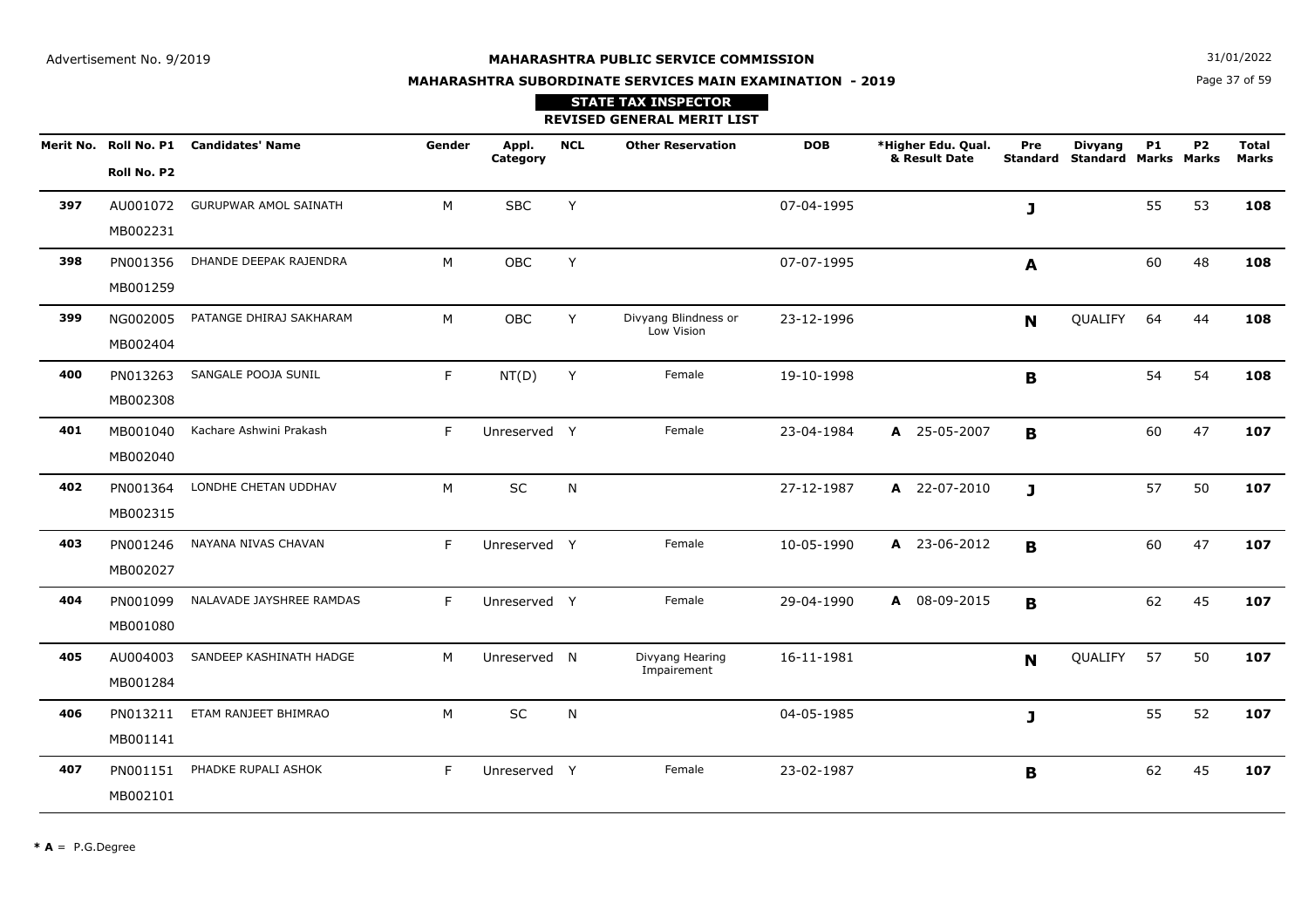**N**  $31/01/2022$ 

# **MAHARASHTRA SUBORDINATE SERVICES MAIN EXAMINATION - 2019STATE TAX INSPECTOR**

|     |                      |                                        |        |                   |            | <b>REVISED GENERAL MERIT LIST</b>                    |            |                                     |              |                                                        |           |           |                              |
|-----|----------------------|----------------------------------------|--------|-------------------|------------|------------------------------------------------------|------------|-------------------------------------|--------------|--------------------------------------------------------|-----------|-----------|------------------------------|
|     | Roll No. P2          | Merit No. Roll No. P1 Candidates' Name | Gender | Appl.<br>Category | <b>NCL</b> | <b>Other Reservation</b>                             | <b>DOB</b> | *Higher Edu. Qual.<br>& Result Date | Pre          | <b>Divyang</b><br><b>Standard Standard Marks Marks</b> | <b>P1</b> | <b>P2</b> | <b>Total</b><br><b>Marks</b> |
| 408 | PN001366<br>MB002083 | chavan akash nivrutti                  | М      | DT(A)             | Y          |                                                      | 12-03-1988 |                                     | J            |                                                        | 63        | 44        | 107                          |
| 409 | PN001046<br>MB002362 | TEKE GANESH MAHADEV                    | M      | <b>SBC</b>        | Y          |                                                      | 01-08-1988 |                                     | J            |                                                        | 60        | 47        | 107                          |
| 410 | AU001018<br>MB002303 | SHEKH RUBIYA NIJAM                     | F      | Unreserved Y      |            | Female                                               | 14-02-1990 |                                     | B            |                                                        | 64        | 43        | 107                          |
| 411 | PN013014<br>MB002394 | Khule Jayasinh Chandrakant             | M      | Unreserved N      |            | Divyang Locomotor<br>Disability or Cerebral<br>Palsy | 11-07-1990 |                                     | $\mathbf N$  | QUALIFY                                                | 60        | 47        | 107                          |
| 412 | PN001089<br>MB002188 | <b>GAWAI SIDDHANT AVINASH</b>          | M      | SC                | N          |                                                      | 27-12-1991 |                                     | $\mathbf{J}$ |                                                        | 59        | 48        | 107                          |
| 413 | PN001149<br>MB002295 | SONAWANE RAHUL YOGENDRA                | M      | OBC               | Y          |                                                      | 17-03-1992 |                                     | A            |                                                        | 63        | 44        | 107                          |
| 414 | PN001331<br>MB001334 | CHAVAN GANESH TARACHAND                | M      | DT(A)             | Υ          |                                                      | 18-07-1992 |                                     | $\mathbf{J}$ |                                                        | 55        | 52        | 107                          |
| 415 | PN001162<br>MB002112 | RATHOD DNYANESHWAR PARMESHWAR          | M      | DT(A)             | Υ          |                                                      | 06-02-1993 |                                     | A            |                                                        | 59        | 48        | 107                          |
| 416 | PN001179<br>MB002103 | ROHIT BAJARANG KALAMDANE               | M      | OBC               | Y          |                                                      | 06-02-1994 |                                     | A            |                                                        | 55        | 52        | 107                          |
| 417 | PN001421<br>MB002007 | Nawale Abhijeet Dattatrey              | M      | OBC               | Y          |                                                      | 05-06-1994 |                                     | A            |                                                        | 62        | 45        | 107                          |
| 418 | PN001263<br>MB002225 | SAWANT MAYURI ARUN                     | F.     | OBC               | Y          | Female                                               | 03-11-1995 |                                     | B            |                                                        | 62        | 45        | 107                          |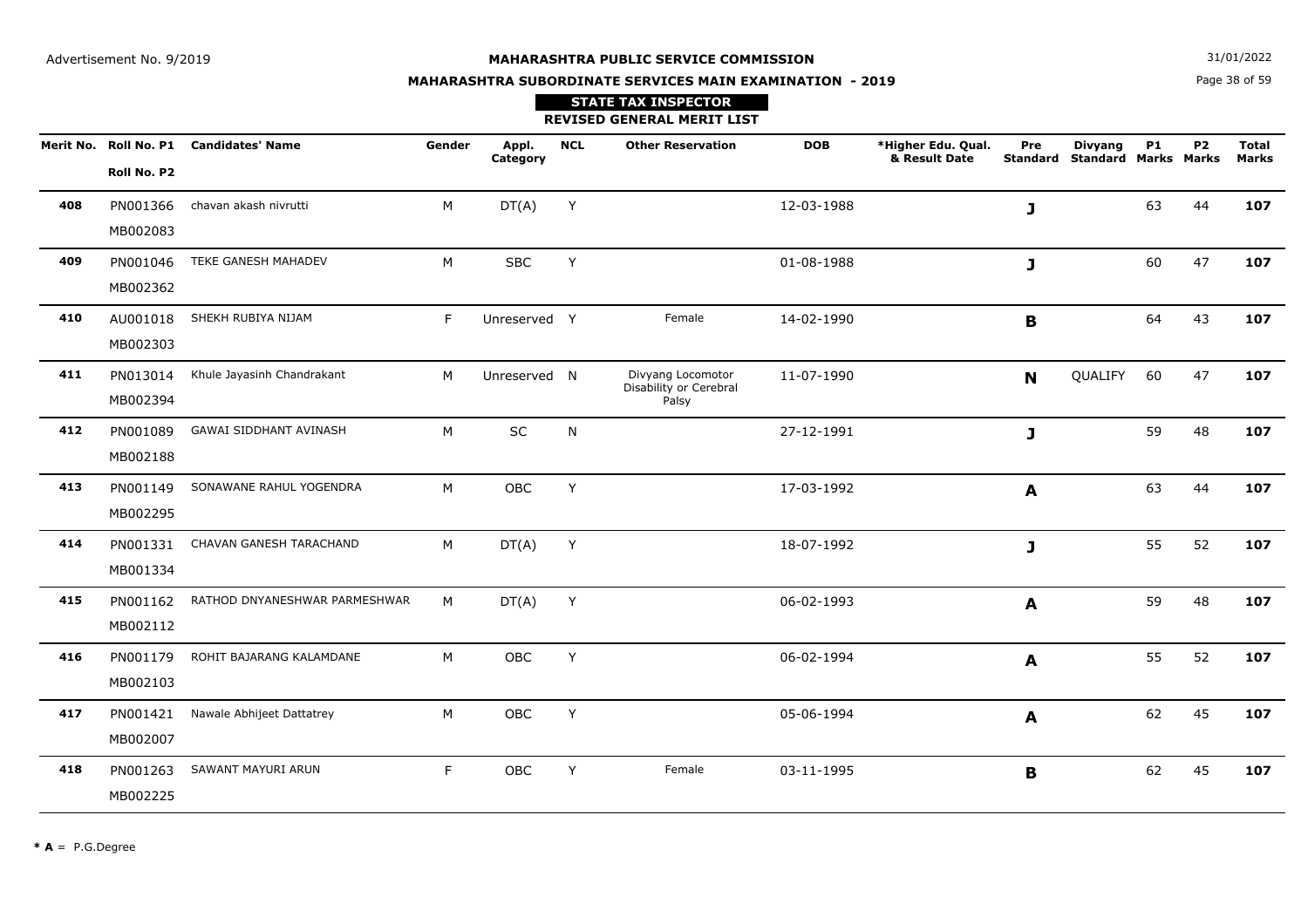**N**  $31/01/2022$ 

# **MAHARASHTRA SUBORDINATE SERVICES MAIN EXAMINATION - 2019**

## Page 39 of 59

|     | <b>STATE TAX INSPECTOR</b><br><b>REVISED GENERAL MERIT LIST</b> |                                        |        |                   |            |                                                      |            |                                     |          |                                                        |           |           |                              |  |  |
|-----|-----------------------------------------------------------------|----------------------------------------|--------|-------------------|------------|------------------------------------------------------|------------|-------------------------------------|----------|--------------------------------------------------------|-----------|-----------|------------------------------|--|--|
|     | Roll No. P2                                                     | Merit No. Roll No. P1 Candidates' Name | Gender | Appl.<br>Category | <b>NCL</b> | <b>Other Reservation</b>                             | <b>DOB</b> | *Higher Edu. Qual.<br>& Result Date | Pre      | <b>Divyang</b><br><b>Standard Standard Marks Marks</b> | <b>P1</b> | <b>P2</b> | <b>Total</b><br><b>Marks</b> |  |  |
| 419 | PN013020<br>MB002396                                            | KUMBHAR ABHIJIT VASANT                 | M      | OBC               | Y          | Divyang Blindness or<br>Low Vision                   | 11-02-1996 |                                     | N        | QUALIFY                                                | 45        | 62        | 107                          |  |  |
| 420 | NG001019<br>MB001016                                            | OKATE ROSHAN DILIPRAO                  | M      | <b>OBC</b>        | Y          |                                                      | 07-10-1996 |                                     | A        |                                                        | 68        | 39        | 107                          |  |  |
| 421 | MB002209                                                        | NG001015 BODKHE SHUBHAM RAJESHRAO      | M      | OBC               | Y          |                                                      | 09-03-1997 |                                     | A        |                                                        | 62        | 45        | 107                          |  |  |
| 422 | MB002334                                                        | PN001314 HOLE PANKAJ DATTATRAY         | M      | Unreserved Y      |            |                                                      | 31-08-1992 | A 07-07-2017                        | A        |                                                        | 55        | 51        | 106                          |  |  |
| 423 | PN001160<br>MB001286                                            | MUNDE RAVIKANT PRAKASHRAO              | M      | NT(D)             | Y          |                                                      | 12-03-1987 |                                     | A        |                                                        | 53        | 53        | 106                          |  |  |
| 424 | PN001271<br>MB002129                                            | TUMRAM MANGESH SURESH                  | M      | <b>ST</b>         | N          |                                                      | 30-06-1987 |                                     | J        |                                                        | 60        | 46        | 106                          |  |  |
| 425 | PN001178<br>MB001268                                            | DHAKARE RADHA RAMJI                    | F.     | <b>ST</b>         | N          | Female                                               | 01-02-1989 |                                     | K        |                                                        | 62        | 44        | 106                          |  |  |
| 426 | NG002003<br>MB002397                                            | PANSE CHETAN GOKUL                     | M      | OBC               | Y          | Divyang Locomotor<br>Disability or Cerebral<br>Palsy | 10-09-1989 |                                     | <b>N</b> | QUALIFY                                                | 54        | 52        | 106                          |  |  |
| 427 | AU004353<br>MB002034                                            | BHUSARE NEETA DIGAMBAR                 | F      | Unreserved Y      |            | Female                                               | 01-04-1990 |                                     | B        |                                                        | 62        | 44        | 106                          |  |  |
| 428 | PN001406<br>MB001241                                            | PUKALE AJIT SARJERAO                   | M      | NT(C)             | Y          |                                                      | 16-10-1990 |                                     | A        |                                                        | 60        | 46        | 106                          |  |  |
| 429 | PN001106<br>MB002006                                            | SHINDE SHARAD KAKASAHEB                | M      | Unreserved Y      |            |                                                      | 24-08-1991 |                                     | A        |                                                        | 60        | 46        | 106                          |  |  |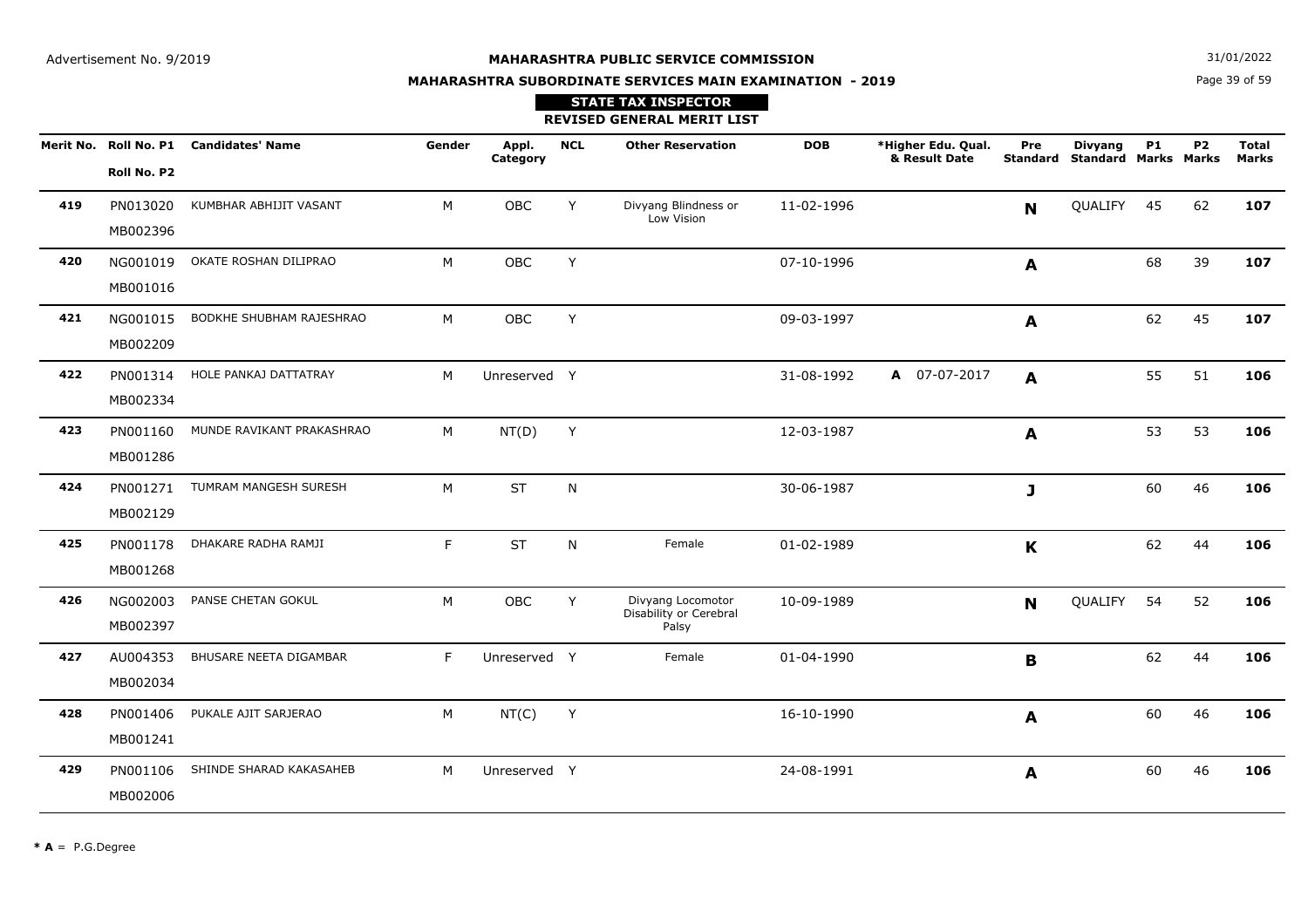**N**  $31/01/2022$ 

# **MAHARASHTRA SUBORDINATE SERVICES MAIN EXAMINATION - 2019**

## Page 40 of 59

|     |             |                                        |        |                   |            | <b>STATE TAX INSPECTOR</b><br><b>REVISED GENERAL MERIT LIST</b> |            |                                     |     |                                                        |           |                |                              |
|-----|-------------|----------------------------------------|--------|-------------------|------------|-----------------------------------------------------------------|------------|-------------------------------------|-----|--------------------------------------------------------|-----------|----------------|------------------------------|
|     | Roll No. P2 | Merit No. Roll No. P1 Candidates' Name | Gender | Appl.<br>Category | <b>NCL</b> | <b>Other Reservation</b>                                        | <b>DOB</b> | *Higher Edu. Qual.<br>& Result Date | Pre | <b>Divyang</b><br><b>Standard Standard Marks Marks</b> | <b>P1</b> | P <sub>2</sub> | <b>Total</b><br><b>Marks</b> |
| 430 | MB001046    | PN001064 CHAVAN SUPRIYA DILIP          | F.     | Unreserved Y      |            | Female                                                          | 19-02-1993 |                                     | B   |                                                        | 64        | 42             | 106                          |
| 431 | MB002410    | PN013016 GIRI RAVI VASANT              | M      | NT(B)             | Y          | Divyang Blindness or<br>Low Vision                              | 05-05-1993 |                                     | N   | QUALIFY 55                                             |           | 51             | 106                          |
| 432 | MB001210    | PN001175 DHAVALE RAJANIKANT SITARAM    | M      | Unreserved Y      |            |                                                                 | 09-05-1993 |                                     | A   |                                                        | 59        | 47             | 106                          |
| 433 | MB002057    | PN001042 SAWANT UJWALA RAMCHANDRA      | F.     | Unreserved Y      |            | Female                                                          | 16-07-1993 |                                     | B   |                                                        | 60        | 46             | 106                          |
| 434 | MB001316    | PN001336 SATPUTE DHANASHRI TUKARAM     | F.     | SC                | N          | Female                                                          | 27-05-1994 |                                     | K   |                                                        | 62        | 44             | 106                          |
| 435 | MB001287    | PN001167 PATIL RAJYOGINIKRISHNAT       | F      | Unreserved Y      |            | Female                                                          | 10-07-1994 |                                     | B   |                                                        | 51        | 55             | 106                          |
| 436 | MB002407    | PN013018 KADAM HARIPRASAD ANNASAHEB    | M      | Unreserved Y      |            | Divyang Blindness or<br>Low Vision                              | 24-09-1994 |                                     | N   | QUALIFY 59                                             |           | 47             | 106                          |
| 437 | MB002023    | NG001037 PAYGHAN ANKUSH GANESHRAO      | M      | OBC               | Y          |                                                                 | 19-06-1995 |                                     | A   |                                                        | 63        | 43             | 106                          |
| 438 | MB001028    | PN013261 JADHAV SWAPNIL SHIVAJI        | M      | Unreserved Y      |            |                                                                 | 25-07-1995 |                                     | A   |                                                        | 56        | 50             | 106                          |
| 439 | MB002289    | PN001092 SHINDE SHUBHAM MILIND         | M      | SC                | N          |                                                                 | 19-09-1995 |                                     | J   |                                                        | 63        | 43             | 106                          |
| 440 | MB001299    | MB001017 LOTALE PRIYANAKA SHAHAJI      | F      | Unreserved Y      |            | Female                                                          | 12-03-1997 |                                     | B   |                                                        | 54        | 52             | 106                          |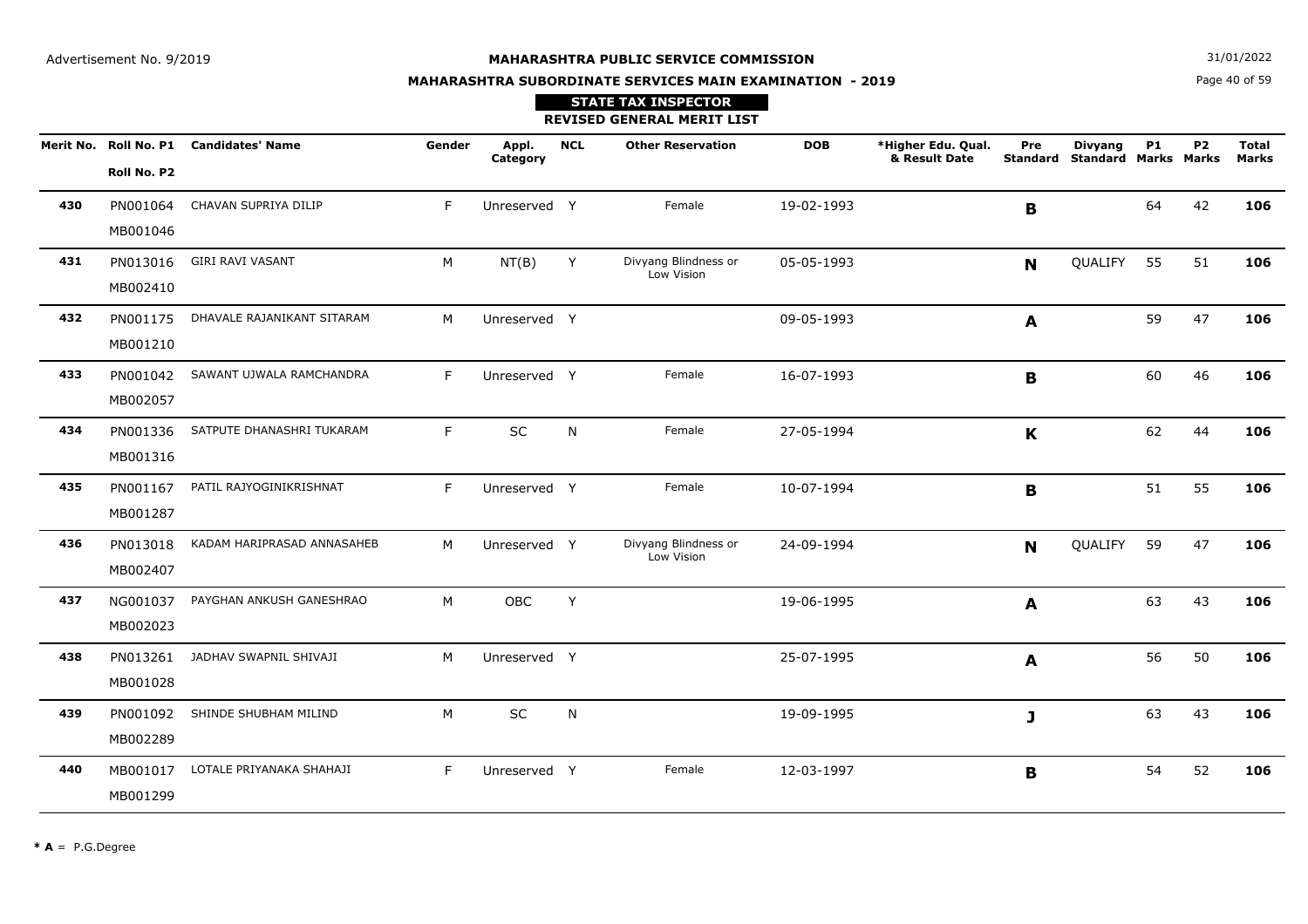**N**  $31/01/2022$ 

# **MAHARASHTRA SUBORDINATE SERVICES MAIN EXAMINATION - 2019**

Page 41 of 59

|     |                      |                                        |        |                   |              | <b>STATE TAX INSPECTOR</b><br><b>REVISED GENERAL MERIT LIST</b> |            |                                     |             |                                                 |           |           |                              |
|-----|----------------------|----------------------------------------|--------|-------------------|--------------|-----------------------------------------------------------------|------------|-------------------------------------|-------------|-------------------------------------------------|-----------|-----------|------------------------------|
|     | Roll No. P2          | Merit No. Roll No. P1 Candidates' Name | Gender | Appl.<br>Category | <b>NCL</b>   | <b>Other Reservation</b>                                        | <b>DOB</b> | *Higher Edu. Qual.<br>& Result Date | Pre         | <b>Divyang</b><br>Standard Standard Marks Marks | <b>P1</b> | <b>P2</b> | <b>Total</b><br><b>Marks</b> |
| 441 | MB001303             | NG002001 MAYUR GUNVANT KHADSE          | M      | OBC               | Y            | Divyang Hearing<br>Impairement                                  | 02-10-1997 |                                     | $\mathbf N$ | QUALIFY                                         | 54        | 52        | 106                          |
| 442 | MB002118             | MB002332 LATANE ATUL HANAMANT          | M      | <b>SBC</b>        | Y            |                                                                 | 20-11-1984 |                                     | J           |                                                 | 56        | 49        | 105                          |
| 443 | MB002355             | MB001026 SONAWANE NILESH BHAVRAO       | M      | ST                | N            |                                                                 | 08-02-1988 |                                     | J           |                                                 | 60        | 45        | 105                          |
| 444 | PN001168<br>MB002306 | RATHOD RAJKUMAR GOVINDRAO              | M      | DT(A)             | Y            |                                                                 | 24-04-1988 |                                     | A           |                                                 | 63        | 42        | 105                          |
| 445 | PN001085<br>MB001126 | MAGDUM SAGEERA CHANDULAL               | F      | Unreserved Y      |              | Female                                                          | 25-09-1990 |                                     | B           |                                                 | 56        | 49        | 105                          |
| 446 | AU001067<br>MB002204 | KASPATE ASHWANTA SHIVAJI               | F.     | NT(C)             | Y            | Female                                                          | 20-11-1990 |                                     | B           |                                                 | 56        | 49        | 105                          |
| 447 | PN001381<br>MB002169 | VIRNAK ASHOK GOVIND                    | M      | ST                | N            |                                                                 | 22-01-1992 |                                     | J           |                                                 | 63        | 42        | 105                          |
| 448 | PN001266<br>MB002038 | BABAR MANOHAR DHANAJI                  | M      | Unreserved Y      |              |                                                                 | 03-06-1992 |                                     | A           |                                                 | 52        | 53        | 105                          |
| 449 | PN001375<br>MB002284 | Bansode Atul Dilip                     | M      | SC                | $\mathsf{N}$ |                                                                 | 10-06-1992 |                                     | J           |                                                 | 52        | 53        | 105                          |
| 450 | PN013245<br>MB002125 | KADAM NISHIGANDHA LAXMAN               | F      | Unreserved Y      |              | Female                                                          | 02-11-1992 |                                     | B           |                                                 | 61        | 44        | 105                          |
| 451 | AU001061<br>MB002097 | DHANASHRI SAINDANE                     | F.     | OBC               | Y            | Female                                                          | 28-08-1993 |                                     | B           |                                                 | 56        | 49        | 105                          |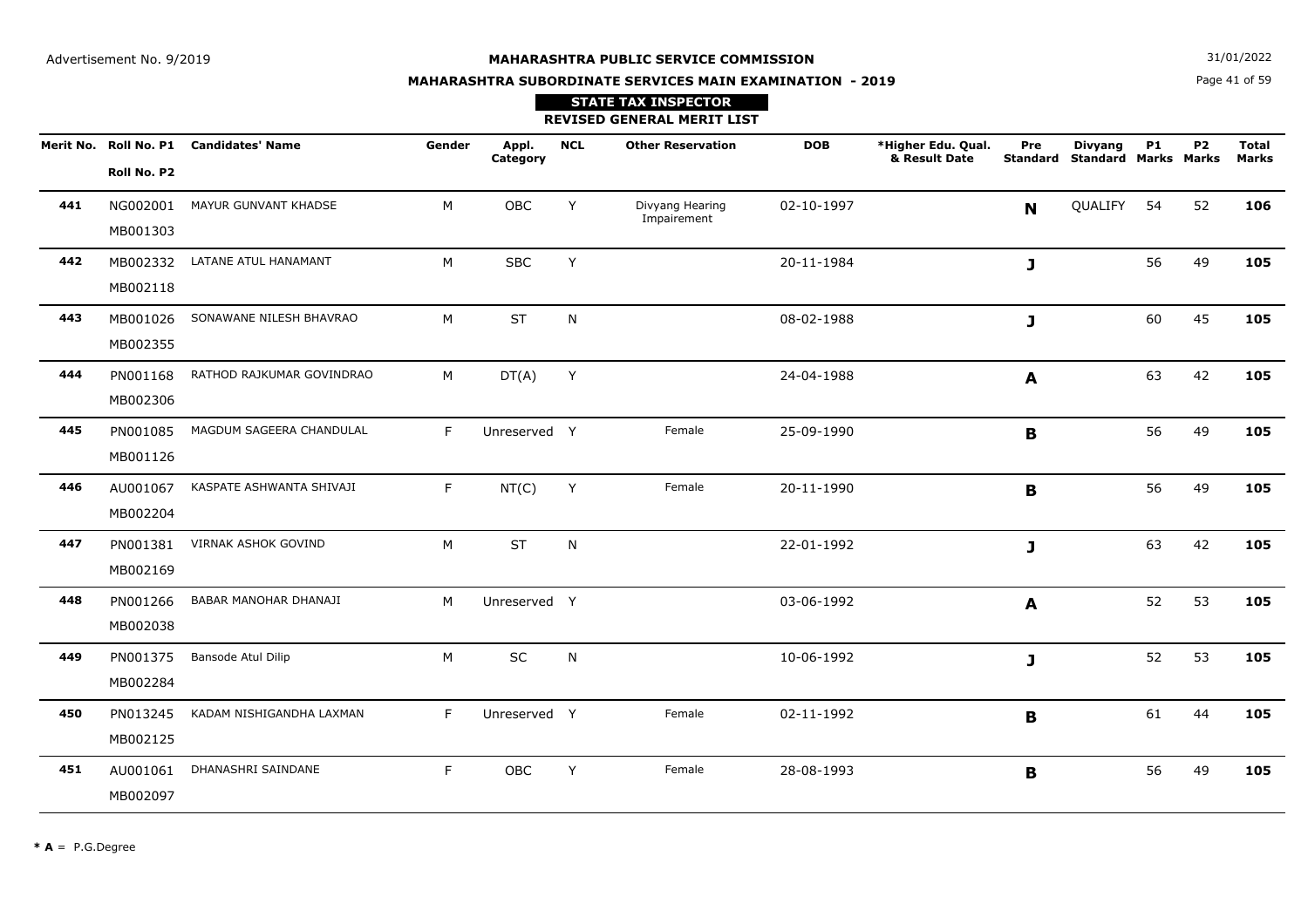**STATE TAX INSPECTOR**

**N**  $31/01/2022$ 

# **MAHARASHTRA SUBORDINATE SERVICES MAIN EXAMINATION - 2019**

Page 42 of 59

|     |                      |                                        |        |                   |            | <b>REVISED GENERAL MERIT LIST</b> |            |                                     |              |                                                 |           |                |                       |
|-----|----------------------|----------------------------------------|--------|-------------------|------------|-----------------------------------|------------|-------------------------------------|--------------|-------------------------------------------------|-----------|----------------|-----------------------|
|     | Roll No. P2          | Merit No. Roll No. P1 Candidates' Name | Gender | Appl.<br>Category | <b>NCL</b> | <b>Other Reservation</b>          | <b>DOB</b> | *Higher Edu. Qual.<br>& Result Date | Pre          | <b>Divyang</b><br>Standard Standard Marks Marks | <b>P1</b> | P <sub>2</sub> | <b>Total</b><br>Marks |
| 452 | PN001083<br>MB002246 | SNEHAL SWARUPSINGH RAJAPUT             | F.     | Unreserved Y      |            | Female                            | 12-09-1993 |                                     | B            |                                                 | 63        | 42             | 105                   |
| 453 | PN001078<br>MB001113 | BHANDARE SONALI SATAVAPPA              | F      | SC                | N          | Female                            | 18-07-1994 |                                     | K            |                                                 | 60        | 45             | 105                   |
| 454 | PN001313<br>MB001155 | HOLE PRATIKSHA DATTATRYA               | F      | Unreserved Y      |            | Female                            | 09-09-1994 |                                     | B            |                                                 | 58        | 47             | 105                   |
| 455 | PN001113<br>MB002276 | ZANJE SEEMA VISHNU                     | F      | NT(C)             | Y          | Female                            | 01-01-1995 |                                     | B            |                                                 | 57        | 48             | 105                   |
| 456 | AU001079<br>MB001032 | JAYBHAYE DNYANESHWAR VISHNU            | M      | NT(D)             | Y          |                                   | 06-07-1995 |                                     | A            |                                                 | 60        | 45             | 105                   |
| 457 | PN001397<br>MB002053 | KHOT AMIT RAMESH                       | M      | Unreserved Y      |            |                                   | 15-07-1996 |                                     | $\mathbf{A}$ |                                                 | 66        | 39             | 105                   |
| 458 | PN013206<br>MB002233 | ANANTRAO VITHOBA MAGAR                 | M      | Unreserved Y      |            |                                   | 02-11-1981 | A 11-08-2006                        | A            |                                                 | 45        | 59             | 104                   |
| 459 | NG001024<br>MB001045 | SHIMPI RAKESH SADASHIO                 | M      | SC                | N          |                                   | 05-08-1983 | A 06-11-2008                        | J            |                                                 | 61        | 43             | 104                   |
| 460 | AU001037<br>MB002013 | PAWAR PRIYANKA MANIKRAO                | F.     | Unreserved Y      |            | Female                            | 10-06-1993 | A 08-07-2017                        | B            |                                                 | 59        | 45             | 104                   |
| 461 | PN001115<br>MB001242 | KHIRADE SUJATA BALIRAM                 | F.     | SC                | N          | Female                            | 10-09-1982 |                                     | E            |                                                 | 59        | 45             | 104                   |
| 462 | PN001141<br>MB002235 | JADHAV SAGAR VINAY                     | M      | Unreserved Y      |            |                                   | 22-03-1986 |                                     | A            |                                                 | 60        | 44             | 104                   |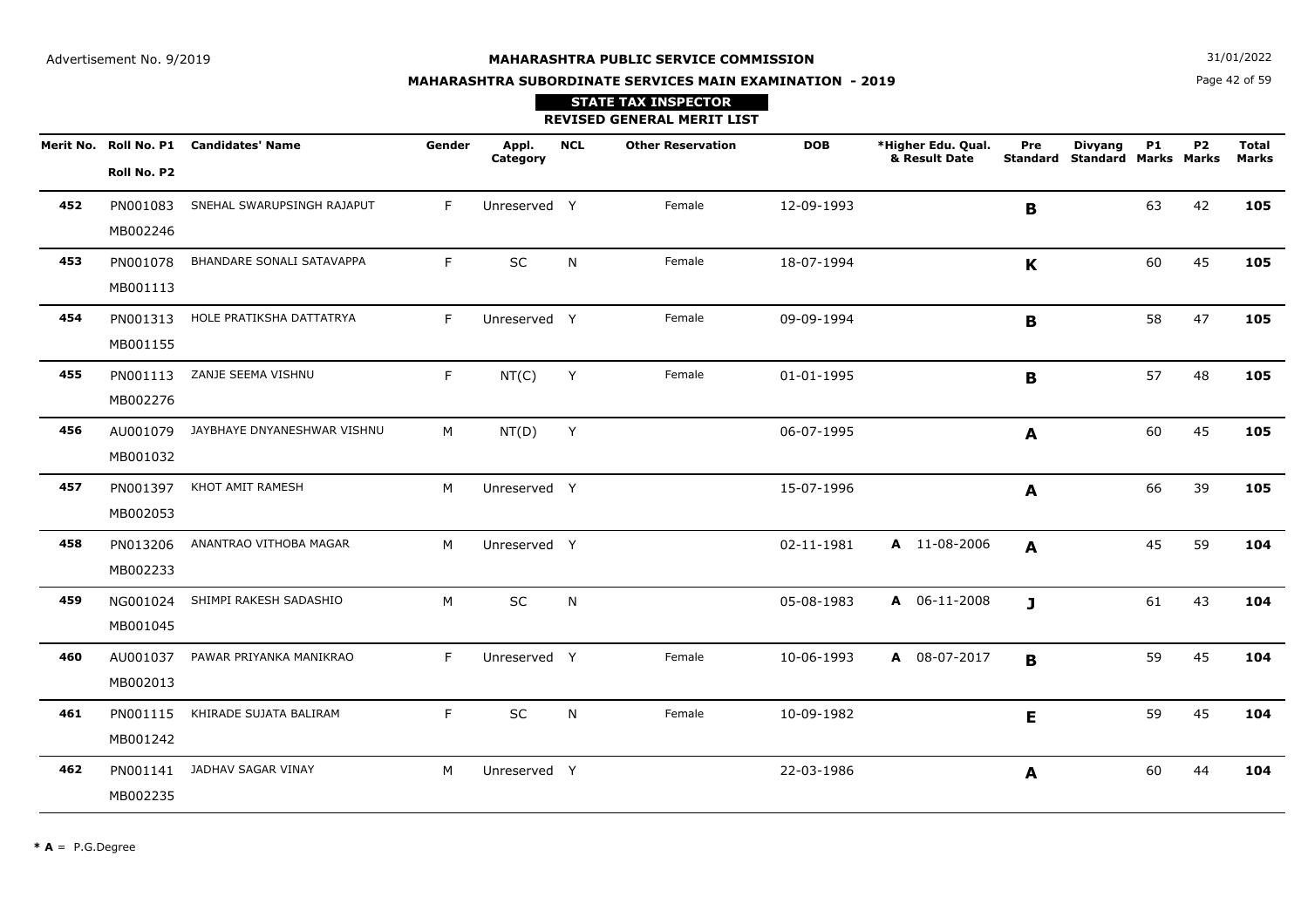**N**  $31/01/2022$ 

# **MAHARASHTRA SUBORDINATE SERVICES MAIN EXAMINATION - 2019STATE TAX INSPECTOR**

Page 43 of 59

|     |                      |                                        |        |                   |            | <b>REVISED GENERAL MERIT LIST</b> |            |                                     |             |                                                 |    |                |                       |
|-----|----------------------|----------------------------------------|--------|-------------------|------------|-----------------------------------|------------|-------------------------------------|-------------|-------------------------------------------------|----|----------------|-----------------------|
|     | Roll No. P2          | Merit No. Roll No. P1 Candidates' Name | Gender | Appl.<br>Category | <b>NCL</b> | <b>Other Reservation</b>          | <b>DOB</b> | *Higher Edu. Qual.<br>& Result Date | Pre         | <b>Divyang</b><br>Standard Standard Marks Marks | P1 | P <sub>2</sub> | <b>Total</b><br>Marks |
| 463 | MB001200             | MB001047 PAWAR AMUL BAYAJI             | M      | $\sf SC$          | N          |                                   | 09-06-1988 |                                     | J           |                                                 | 59 | 45             | 104                   |
| 464 | NG001036<br>MB001199 | WAGHMARE ANUPAM ZITRUJI                | M      | SC                | N          |                                   | 23-07-1988 |                                     | J           |                                                 | 59 | 45             | 104                   |
| 465 | MB002075             | MB002340 Patil Rohit Ravindra          | M      | OBC               | Y          |                                   | 19-08-1990 |                                     | A           |                                                 | 65 | 39             | 104                   |
| 466 | MB001049<br>MB002272 | SAKPAL ABHIDNYA SHARAD                 | F      | SC                | N          | Female                            | 25-01-1993 |                                     | $\mathbf K$ |                                                 | 55 | 49             | 104                   |
| 467 | PN001425<br>MB002216 | <b>BANSODE AARTI PRAKASH</b>           | F      | SC                | N          | Female                            | 30-12-1993 |                                     | $\mathbf K$ |                                                 | 60 | 44             | 104                   |
| 468 | PN001189<br>MB002159 | <b>BUNDE PRAVIN DASHARATH</b>          | M      | <b>SC</b>         | N          |                                   | 18-08-1994 |                                     | J           |                                                 | 63 | 41             | 104                   |
| 469 | PN001350<br>MB002183 | DHANE AJAY POPAT                       | M      | Unreserved Y      |            |                                   | 24-10-1994 |                                     | A           |                                                 | 56 | 48             | 104                   |
| 470 | AU001025<br>MB002285 | MAHALE SAGAR RUPSING                   | M      | Unreserved N      |            |                                   | 10-02-1995 |                                     | A           |                                                 | 62 | 42             | 104                   |
| 471 | AU001030<br>MB002364 | SALGAR RENUKA GOVIND                   | F      | NT(C)             | Y          | Female                            | 10-05-1995 |                                     | B           |                                                 | 60 | 44             | 104                   |
| 472 | PN001280<br>MB002175 | MAISANWAD MAHAJAN RAJESHWAR            | M      | <b>ST</b>         | N          |                                   | 12-06-1995 |                                     | J           |                                                 | 57 | 47             | 104                   |
| 473 | AU001003<br>MB001167 | PAITHANE YOGESH NIVRUTTI               | M      | Unreserved Y      |            |                                   | 11-07-1995 |                                     | A           |                                                 | 57 | 47             | 104                   |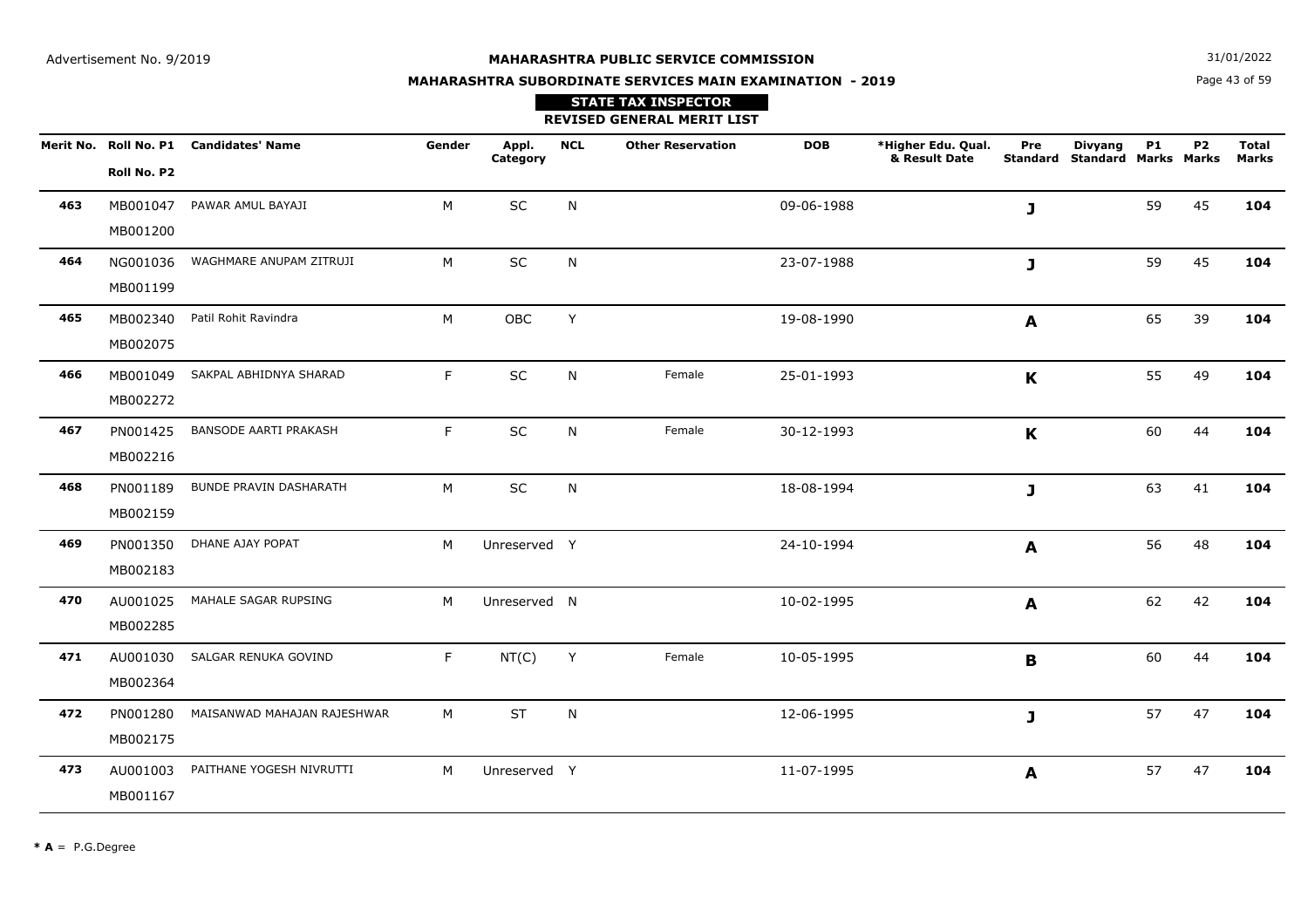Page 44 of 59**N**  $31/01/2022$ 

# **MAHARASHTRA SUBORDINATE SERVICES MAIN EXAMINATION - 2019STATE TAX INSPECTOR**

**REVISED GENERAL MERIT LIST**

|     |             | Merit No. Roll No. P1 Candidates' Name | Gender | Appl.<br>Category | <b>NCL</b>   | <b>Other Reservation</b>               | <b>DOB</b> | *Higher Edu. Qual.<br>& Result Date | Pre         | <b>Divyang</b><br><b>Standard Standard Marks Marks</b> | <b>P1</b> | <b>P2</b> | <b>Total</b><br><b>Marks</b> |
|-----|-------------|----------------------------------------|--------|-------------------|--------------|----------------------------------------|------------|-------------------------------------|-------------|--------------------------------------------------------|-----------|-----------|------------------------------|
|     | Roll No. P2 |                                        |        |                   |              |                                        |            |                                     |             |                                                        |           |           |                              |
| 474 | PN001342    | CHOURPAGAR DIPRAJ DILIP                | M      | SC                | N            |                                        | 23-03-1996 |                                     | J           |                                                        | 59        | 45        | 104                          |
|     | MB001060    |                                        |        |                   |              |                                        |            |                                     |             |                                                        |           |           |                              |
| 475 | PN001014    | KESARKAR VISHAL SHATRUGHNA             | M      | Unreserved Y      |              |                                        | 17-07-1996 |                                     | A           |                                                        | 60        | 44        | 104                          |
|     | MB001196    |                                        |        |                   |              |                                        |            |                                     |             |                                                        |           |           |                              |
| 476 | AU004350    | Gaikwad Laxmi Jalinder                 | F.     | Unreserved Y      |              | Female                                 | 13-12-1988 | A 22-01-2014                        | B           |                                                        | 50        | 53        | 103                          |
|     | MB002180    |                                        |        |                   |              |                                        |            |                                     |             |                                                        |           |           |                              |
| 477 | NG001021    | WATORE RAVINDRA NARAYAN                | M      | SC                | $\mathsf{N}$ |                                        | 25-09-1986 |                                     | J           |                                                        | 53        | 50        | 103                          |
|     | MB002137    |                                        |        |                   |              |                                        |            |                                     |             |                                                        |           |           |                              |
| 478 | MB002337    | DHANAGAR ASHA SIDDHU                   | F.     | NT(C)             | Y            | Female                                 | 28-11-1987 |                                     | $\mathbf B$ |                                                        | 63        | 40        | 103                          |
|     | MB002084    |                                        |        |                   |              |                                        |            |                                     |             |                                                        |           |           |                              |
| 479 | AU001068    | ADHAO ANIL EKNATH                      | M      | $\sf SC$          | ${\sf N}$    |                                        | 12-06-1989 |                                     | J           |                                                        | 55        | 48        | 103                          |
|     | MB002060    |                                        |        |                   |              |                                        |            |                                     |             |                                                        |           |           |                              |
| 480 | AU001006    | VIVEK DHANRAJ PATIL                    | M      | OBC               | Y            |                                        | 27-12-1989 |                                     | A           |                                                        | 54        | 49        | 103                          |
|     | MB001036    |                                        |        |                   |              |                                        |            |                                     |             |                                                        |           |           |                              |
| 481 | PN001130    | NIKALJE SANDIP JANARDHAN               | M      | SC                | N            |                                        | 03-03-1990 |                                     | J           |                                                        | 53        | 50        | 103                          |
|     | MB001143    |                                        |        |                   |              |                                        |            |                                     |             |                                                        |           |           |                              |
| 482 | AU001056    | GIRNARE ANJANA SHANKAR                 | F.     | Unreserved Y      |              | Female                                 | 18-03-1990 |                                     | B           |                                                        | 58        | 45        | 103                          |
|     | MB002182    |                                        |        |                   |              |                                        |            |                                     |             |                                                        |           |           |                              |
| 483 | MB002001    | MANE NILAM RAJENDRA                    | F.     | Unreserved Y      |              | Divyang Locomotor                      | 21-07-1990 |                                     | B           | QUALIFY                                                | 61        | 42        | 103                          |
|     | MB002405    |                                        |        |                   |              | Disability or Cerebral<br>Palsy Female |            |                                     |             |                                                        |           |           |                              |
| 484 | PN001348    | POWAR DIGMBAR SADASHIV                 | M      | Unreserved Y      |              |                                        | 20-04-1991 |                                     | A           |                                                        | 56        | 47        | 103                          |
|     | MB001096    |                                        |        |                   |              |                                        |            |                                     |             |                                                        |           |           |                              |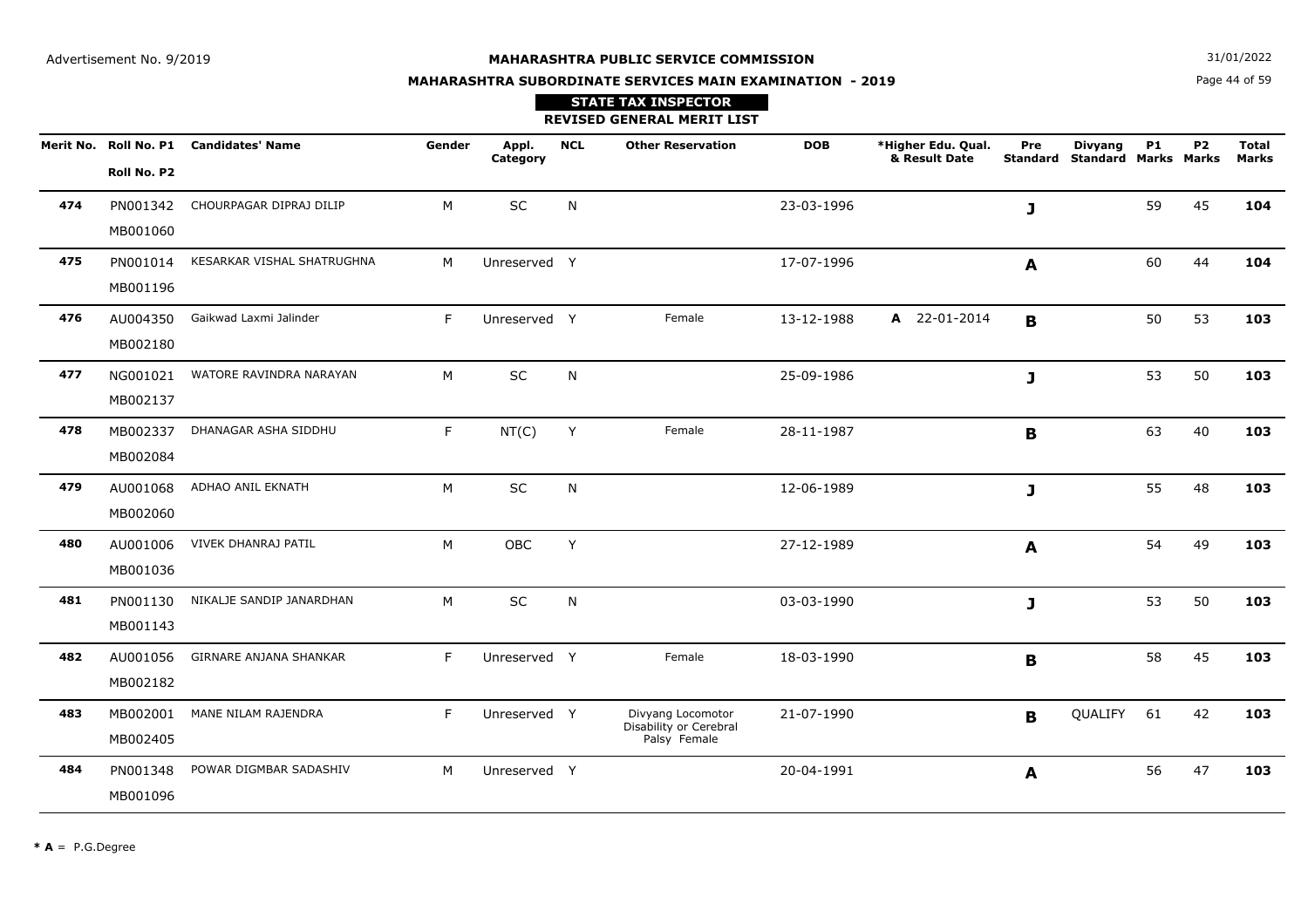**N**  $31/01/2022$ 

# **MAHARASHTRA SUBORDINATE SERVICES MAIN EXAMINATION - 2019**

Page 45 of 59

|     |                      |                                        |        |                   |            | <b>STATE TAX INSPECTOR</b><br><b>REVISED GENERAL MERIT LIST</b> |            |                                     |              |                                                        |           |                |                              |
|-----|----------------------|----------------------------------------|--------|-------------------|------------|-----------------------------------------------------------------|------------|-------------------------------------|--------------|--------------------------------------------------------|-----------|----------------|------------------------------|
|     | Roll No. P2          | Merit No. Roll No. P1 Candidates' Name | Gender | Appl.<br>Category | <b>NCL</b> | <b>Other Reservation</b>                                        | <b>DOB</b> | *Higher Edu. Qual.<br>& Result Date | Pre          | <b>Divyang</b><br><b>Standard Standard Marks Marks</b> | <b>P1</b> | P <sub>2</sub> | <b>Total</b><br><b>Marks</b> |
| 485 | MB001189             | PN001388 Anuradha Bapusaheb Patil      | F.     | Unreserved Y      |            | Female                                                          | 02-06-1991 |                                     | B            |                                                        | 64        | 39             | 103                          |
| 486 | MB001244             | PN001310 JADHAV ROHINI HIRAMAN         | F.     | SC                | N          | Female                                                          | 24-04-1993 |                                     | $\mathbf{K}$ |                                                        | 66        | 37             | 103                          |
| 487 | MB001150             | PN001428 PRASHANT HANAMANT KADAM       | M      | Unreserved Y      |            |                                                                 | 04-06-1993 |                                     | A            |                                                        | 59        | 44             | 103                          |
| 488 | PN001398<br>MB002176 | <b>BAGUL AMIT SHRIRAM</b>              | M      | SC                | N          |                                                                 | 30-01-1994 |                                     | $\mathbf{J}$ |                                                        | 57        | 46             | 103                          |
| 489 | MB001176             | PN001234 MAHAJAN OMKAR DHANANJAY       | M      | Unreserved N      |            |                                                                 | 29-04-1994 |                                     | A            |                                                        | 56        | 47             | 103                          |
| 490 | MB002265             | PN001153 PATOLE ROHIT RAJARAM          | M      | $DT(A)$ Y         |            |                                                                 | 22-08-1994 |                                     | $\mathbf{J}$ |                                                        | 58        | 45             | 103                          |
| 491 | MB001187             | PN001351 SOMVANSHI DHANASHREE KIRAN    | F.     | Unreserved Y      |            | Female                                                          | 01-11-1994 |                                     | B            |                                                        | 49        | 54             | 103                          |
| 492 | MB002082             | PN001209 GAVALI PRADIP SURESH          | M      | NT(B)             | Y          |                                                                 | 08-03-1996 |                                     | A            |                                                        | 55        | 48             | 103                          |
| 493 | MB001271             | NG001020 RAUT ROSHAN SUDHAKAR          | M      | OBC               | Y          |                                                                 | 27-02-1997 |                                     | $\mathbf{A}$ |                                                        | 59        | 44             | 103                          |
| 494 | MB001331             | PN001238 NITIN MAHADEV RAUT            | M      | OBC               | Y          |                                                                 | 13-06-1986 |                                     | $\mathbf{A}$ |                                                        | 55        | 47             | 102                          |
| 495 | MB001104             | PN001073 PARADHI SWAPNIL BHAUSAHEB     | M      | <b>ST</b>         | N          |                                                                 | 31-07-1989 |                                     | $\mathbf{J}$ |                                                        | 55        | 47             | 102                          |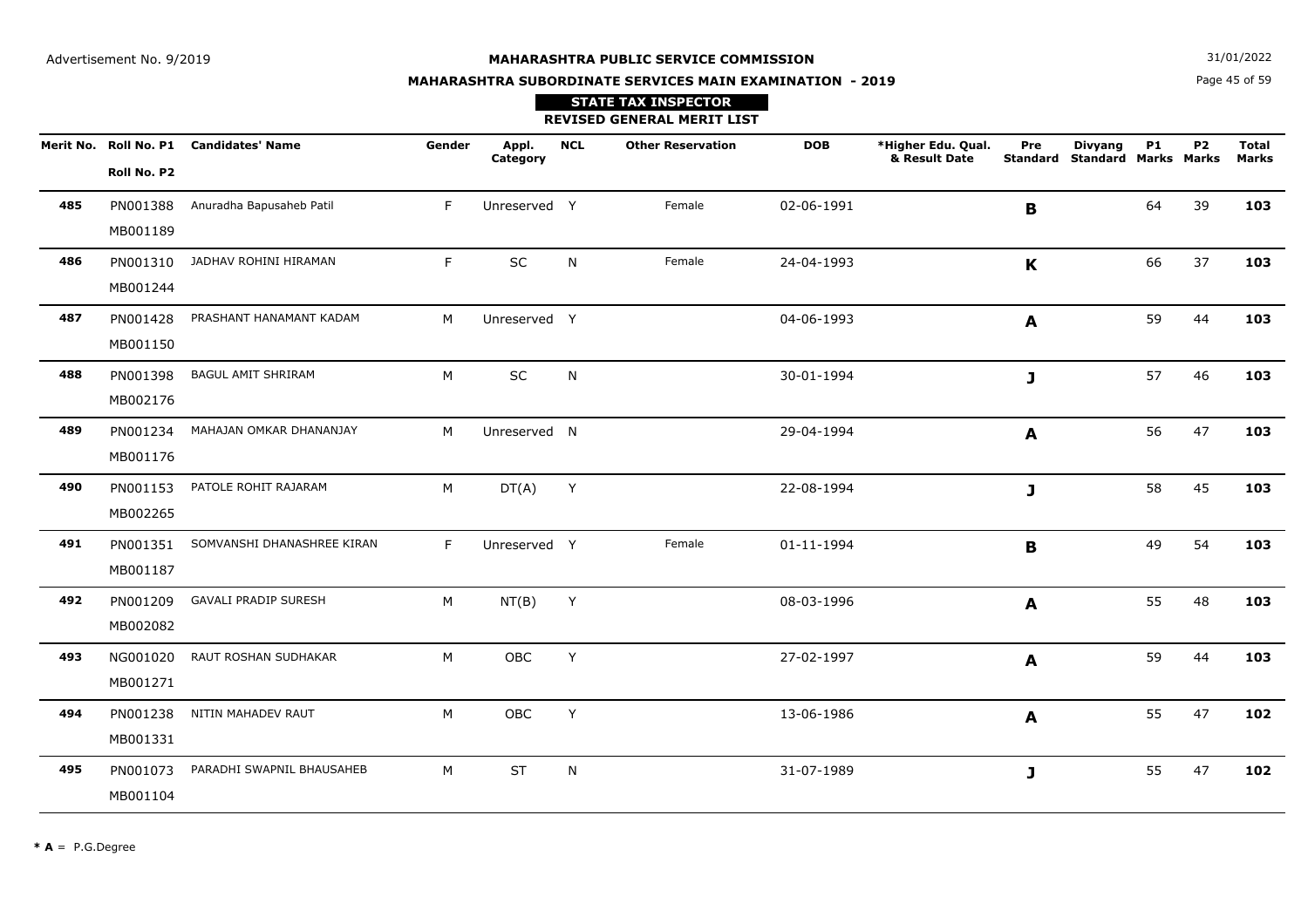Page 46 of 59**N**  $31/01/2022$ 

# **MAHARASHTRA SUBORDINATE SERVICES MAIN EXAMINATION - 2019**

|     |             | Merit No. Roll No. P1 Candidates' Name | Gender | Appl.<br>Category | <b>NCL</b> | <b>Other Reservation</b>           | <b>DOB</b> | *Higher Edu. Qual.<br>& Result Date | Pre          | <b>Divyang</b><br>Standard Standard Marks Marks | <b>P1</b> | <b>P2</b> | <b>Total</b><br><b>Marks</b> |
|-----|-------------|----------------------------------------|--------|-------------------|------------|------------------------------------|------------|-------------------------------------|--------------|-------------------------------------------------|-----------|-----------|------------------------------|
|     | Roll No. P2 |                                        |        |                   |            |                                    |            |                                     |              |                                                 |           |           |                              |
| 496 | PN001409    | RAJPUT AJAYSING NARAYANSING            | М      | DT(A)             | Y          |                                    | 23-11-1989 |                                     | A            |                                                 | 58        | 44        | 102                          |
|     | MB002219    |                                        |        |                   |            |                                    |            |                                     |              |                                                 |           |           |                              |
| 497 | PN013015    | DHAKNE PANDURANG RAMNATH               | M      | NT(D)             | Y          | Divyang Blindness or<br>Low Vision | 03-03-1991 |                                     | <b>N</b>     | QUALIFY                                         | 53        | 49        | 102                          |
|     | MB002400    |                                        |        |                   |            |                                    |            |                                     |              |                                                 |           |           |                              |
| 498 | NG001003    | <b>BANSOD VILAS WAMANRAO</b>           | M      | SC                | N          |                                    | 10-01-1992 |                                     | $\mathbf{A}$ |                                                 | 53        | 49        | 102                          |
|     | MB001279    |                                        |        |                   |            |                                    |            |                                     |              |                                                 |           |           |                              |
| 499 | PN001126    | CHOTHWE SANTOSH RAJENDRA               | M      | Unreserved Y      |            |                                    | 01-04-1993 |                                     | A            |                                                 | 59        | 43        | 102                          |
|     | MB001140    |                                        |        |                   |            |                                    |            |                                     |              |                                                 |           |           |                              |
| 500 | PN001004    | GIRHE YOGESH BABARAO                   | M      | <b>ST</b>         | N          |                                    | 06-11-1993 |                                     | J            |                                                 | 64        | 38        | 102                          |
|     | MB001205    |                                        |        |                   |            |                                    |            |                                     |              |                                                 |           |           |                              |
| 501 | PN001302    | KONDHARE JYOTI GENDEV                  | F.     | Unreserved Y      |            | Female                             | 05-09-1994 |                                     | A            |                                                 | 58        | 44        | 102                          |
|     | MB002147    |                                        |        |                   |            |                                    |            |                                     |              |                                                 |           |           |                              |
| 502 | AU001050    | KAMBLE POOJA TRIMBAK                   | F.     | SC                | N          | Female                             | 03-05-1995 |                                     | E            |                                                 | 58        | 44        | 102                          |
|     | MB002288    |                                        |        |                   |            |                                    |            |                                     |              |                                                 |           |           |                              |
| 503 | PN001199    | MOHITE PRANOTI SANJIVAN                | F.     | OBC               | Y          | Female                             | 07-08-1995 |                                     | B            |                                                 | 62        | 40        | 102                          |
|     | MB002213    |                                        |        |                   |            |                                    |            |                                     |              |                                                 |           |           |                              |
| 504 | MB001025    | RAHUL SANJAY PATIL                     | M      | OBC               | Y          |                                    | 19-05-1996 |                                     | A            |                                                 | 58        | 44        | 102                          |
|     | MB001105    |                                        |        |                   |            |                                    |            |                                     |              |                                                 |           |           |                              |
| 505 | PN001318    | PATIL GOVIND JANABA                    | M      | Unreserved Y      |            |                                    | 05-04-1988 | A 13-07-2011                        | A            |                                                 | 54        | 47        | 101                          |
|     | MB002165    |                                        |        |                   |            |                                    |            |                                     |              |                                                 |           |           |                              |
| 506 | PN001024    | PHATANGARE VIKAS BALU                  | M      | OBC               | Y          |                                    | 05-01-1992 | A 05-07-2016                        | A            |                                                 | 53        | 48        | 101                          |
|     | MB002203    |                                        |        |                   |            |                                    |            |                                     |              |                                                 |           |           |                              |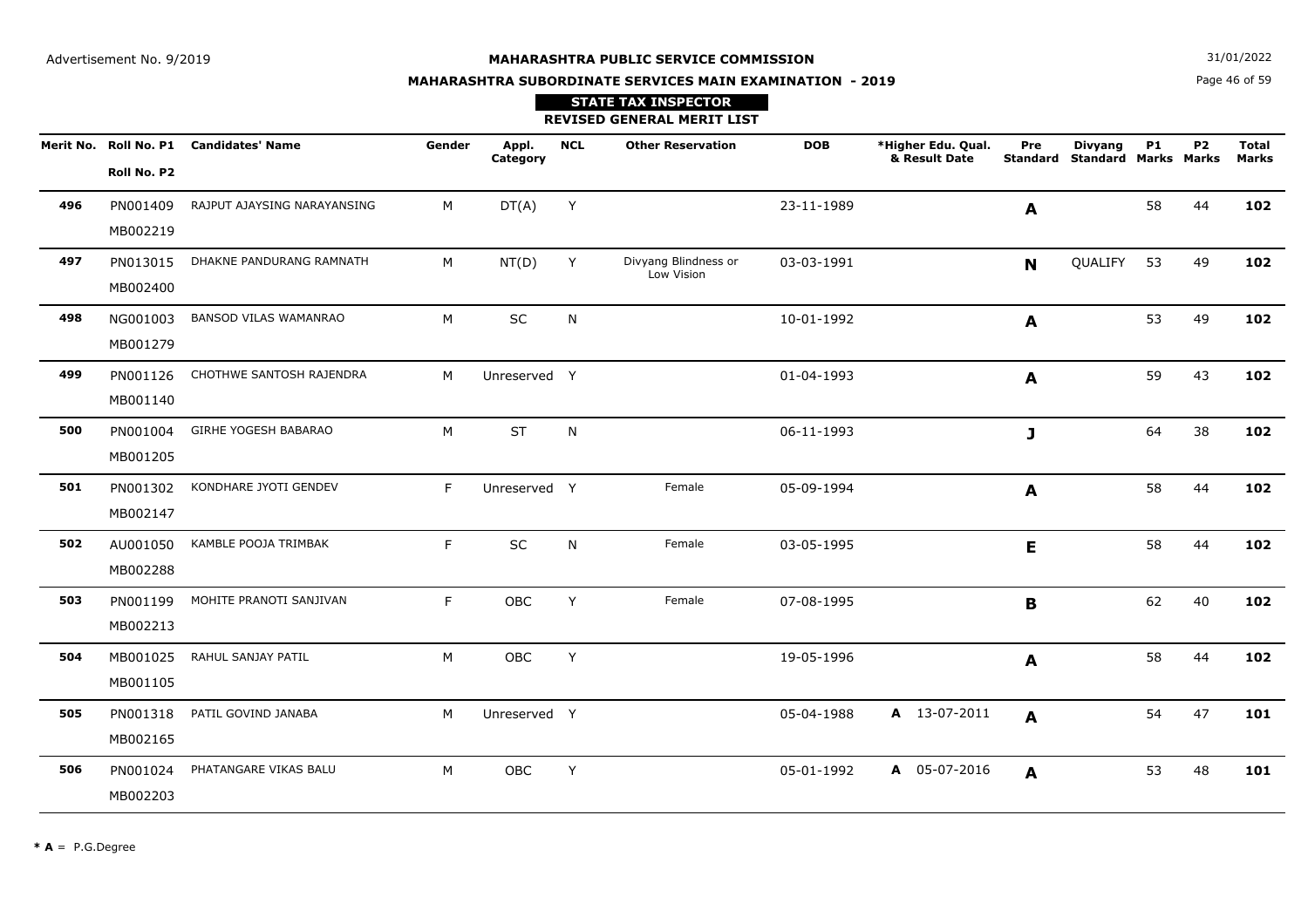**N**  $31/01/2022$ 

# **MAHARASHTRA SUBORDINATE SERVICES MAIN EXAMINATION - 2019**

## Page 47 of 59

|     |             | Merit No. Roll No. P1 Candidates' Name | Gender | Appl.<br>Category | <b>NCL</b> | <b>Other Reservation</b>       | <b>DOB</b> | *Higher Edu. Qual.<br>& Result Date | Pre            | <b>Divyang</b><br><b>Standard Standard Marks Marks</b> | <b>P1</b> | <b>P2</b> | <b>Total</b><br><b>Marks</b> |
|-----|-------------|----------------------------------------|--------|-------------------|------------|--------------------------------|------------|-------------------------------------|----------------|--------------------------------------------------------|-----------|-----------|------------------------------|
|     | Roll No. P2 |                                        |        |                   |            |                                |            |                                     |                |                                                        |           |           |                              |
| 507 | PN001059    | SURYAVANSHI GAJANAN VINAYAK            | M      | Unreserved Y      |            |                                | 01-05-1989 |                                     | A              |                                                        | 56        | 45        | 101                          |
|     | MB001227    |                                        |        |                   |            |                                |            |                                     |                |                                                        |           |           |                              |
| 508 | PN001362    | CHILME PANDURANG GOVIND                | M      | <b>OBC</b>        | Y          |                                | 07-05-1990 |                                     | A              |                                                        | 56        | 45        | 101                          |
|     | MB002326    |                                        |        |                   |            |                                |            |                                     |                |                                                        |           |           |                              |
| 509 | PN001298    | KAKDE RAVINDRA BABASAHEB               | M      | NT(C)             | Y          |                                | 25-05-1990 |                                     | A              |                                                        | 56        | 45        | 101                          |
|     | MB002320    |                                        |        |                   |            |                                |            |                                     |                |                                                        |           |           |                              |
| 510 | PN001276    | PANPAT MAHESH ASHOKRAO                 | M      | <b>OBC</b>        | Y          |                                | 14-01-1991 |                                     | A              |                                                        | 56        | 45        | 101                          |
|     | MB001335    |                                        |        |                   |            |                                |            |                                     |                |                                                        |           |           |                              |
| 511 | PN013005    | WABLE PAWAN PANDITRAO                  | M      | Unreserved Y      |            | Divyang Hearing<br>Impairement | 26-04-1991 |                                     | N <sub>1</sub> | QUALIFY                                                | 57        | 44        | 101                          |
|     | MB002337    |                                        |        |                   |            |                                |            |                                     |                |                                                        |           |           |                              |
| 512 | PN001142    | SHINDE SAGAR NAMDEV                    | M      | OBC               | Y          |                                | 05-07-1991 |                                     | A              |                                                        | 59        | 42        | 101                          |
|     | MB002321    |                                        |        |                   |            |                                |            |                                     |                |                                                        |           |           |                              |
| 513 | PN001264    | Shinde Mayuri Arun                     | F      | Unreserved Y      |            | Female                         | 17-07-1991 |                                     | $\mathbf B$    |                                                        | 55        | 46        | 101                          |
|     | MB002318    |                                        |        |                   |            |                                |            |                                     |                |                                                        |           |           |                              |
| 514 | PN001288    | NIMSE KRISHNA BAGAJI                   | M      | OBC               | Y          |                                | 30-06-1992 |                                     | A              |                                                        | 50        | 51        | 101                          |
|     | MB002381    |                                        |        |                   |            |                                |            |                                     |                |                                                        |           |           |                              |
| 515 | MB001021    | BHOKARE PRADNYA PRABHAKAR              | F      | NT(B)             | Y          | Female                         | 28-10-1992 |                                     | A              |                                                        | 49        | 52        | 101                          |
|     | MB002251    |                                        |        |                   |            |                                |            |                                     |                |                                                        |           |           |                              |
| 516 | PN001382    | UGILE ASHISH NAMDEV                    | M      | OBC               | Y          |                                | 01-03-1993 |                                     | $\mathbf{A}$   |                                                        | 60        | 41        | 101                          |
|     | MB001202    |                                        |        |                   |            |                                |            |                                     |                |                                                        |           |           |                              |
| 517 | PN001296    | WASEKAR KARISHMA PANDURANG             | F.     | OBC               | Y          | Female                         | 21-02-1995 |                                     | $\mathbf B$    |                                                        | 58        | 43        | 101                          |
|     | MB002158    |                                        |        |                   |            |                                |            |                                     |                |                                                        |           |           |                              |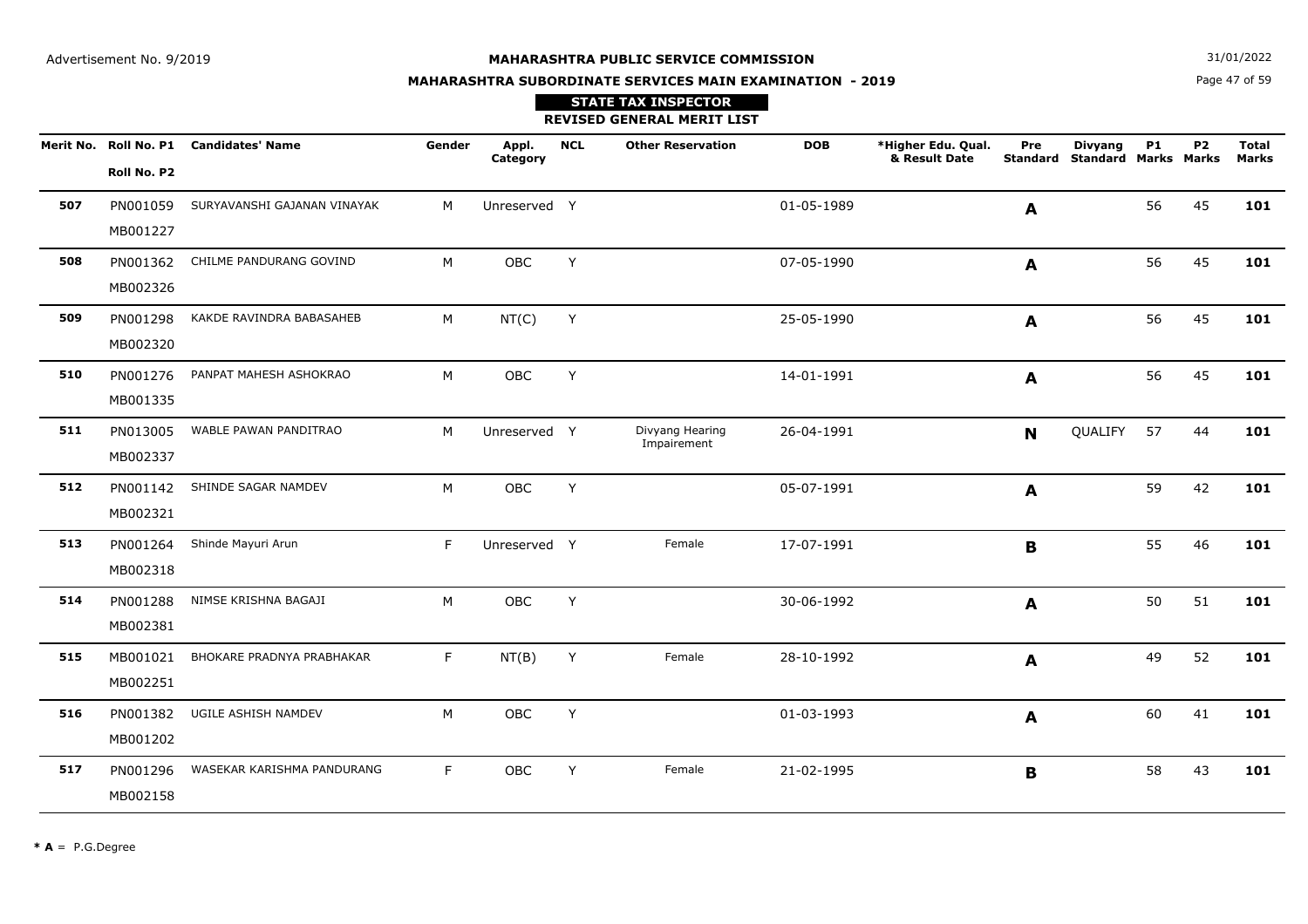**N**  $31/01/2022$ 

# **MAHARASHTRA SUBORDINATE SERVICES MAIN EXAMINATION - 2019STATE TAX INSPECTOR**

Page 48 of 59

|     |                      |                                        |        |                   |            | <b>REVISED GENERAL MERIT LIST</b>                           |            |                                     |     |                                                 |           |           |                              |
|-----|----------------------|----------------------------------------|--------|-------------------|------------|-------------------------------------------------------------|------------|-------------------------------------|-----|-------------------------------------------------|-----------|-----------|------------------------------|
|     | Roll No. P2          | Merit No. Roll No. P1 Candidates' Name | Gender | Appl.<br>Category | <b>NCL</b> | <b>Other Reservation</b>                                    | <b>DOB</b> | *Higher Edu. Qual.<br>& Result Date | Pre | <b>Divyang</b><br>Standard Standard Marks Marks | <b>P1</b> | <b>P2</b> | <b>Total</b><br><b>Marks</b> |
| 518 | MB001107             | PN001077 SHELAR SONALI UTTAM           | F      | SC                | N          | Female                                                      | 23-06-1992 | A 09-08-2014                        | K   |                                                 | 48        | 52        | 100                          |
| 519 | PN001326<br>MB001093 | JADHAV GAURI BHIMRAO                   | F.     | <b>SC</b>         | N          | Female                                                      | 26-05-1986 |                                     | K   |                                                 | 60        | 40        | 100                          |
| 520 | MB001051<br>MB001100 | Kharat Yashawant Dhondu                | М      | NT(C)             | Y          |                                                             | 13-05-1990 |                                     | A   |                                                 | 57        | 43        | 100                          |
| 521 | PN001070<br>MB002206 | KAMBLE SUHASINI BAJIRANG               | F.     | <b>SC</b>         | N          | Female                                                      | 11-10-1990 |                                     | K   |                                                 | 53        | 47        | 100                          |
| 522 | AU001024<br>MB002154 | WAGHMARE SAMBHAJI KISHANRAO            | M      | <b>SC</b>         | N          |                                                             | 16-10-1990 |                                     | A   |                                                 | 56        | 44        | 100                          |
| 523 | PN013234<br>MB002342 | PATIL PRAMOD JOTIBA                    | M      | Unreserved N      |            |                                                             | 03-12-1991 |                                     | A   |                                                 | 59        | 41        | 100                          |
| 524 | NG002002<br>MB002393 | WASAWE JYOTI RAMSING                   | F.     | <b>ST</b>         | N          | Divyang Locomotor<br>Disability or Cerebral<br>Palsy Female | 28-03-1992 |                                     | K   | QUALIFY                                         | 50        | 50        | 100                          |
| 525 | PN001229<br>MB002240 | SAWANT SWAPNIL BHARAT                  | M      | Unreserved Y      |            |                                                             | 16-06-1992 |                                     | A   |                                                 | 59        | 41        | 100                          |
| 526 | MB001035<br>MB001255 | BHOYE HARICHANDRA DHARMRAJ             | м      | <b>ST</b>         | N          |                                                             | 11-04-1994 |                                     | J   |                                                 | 48        | 52        | 100                          |
| 527 | PN001244<br>MB002333 | NIKAM KISHOR RAMDAS                    | M      | Unreserved Y      |            |                                                             | 10-12-1995 |                                     | A   |                                                 | 56        | 44        | 100                          |
| 528 | AU001062<br>MB001138 | BHOMBE DAYANAND SHRIRANG               | M      | Unreserved Y      |            |                                                             | 10-06-1996 |                                     | A   |                                                 | 66        | 34        | 100                          |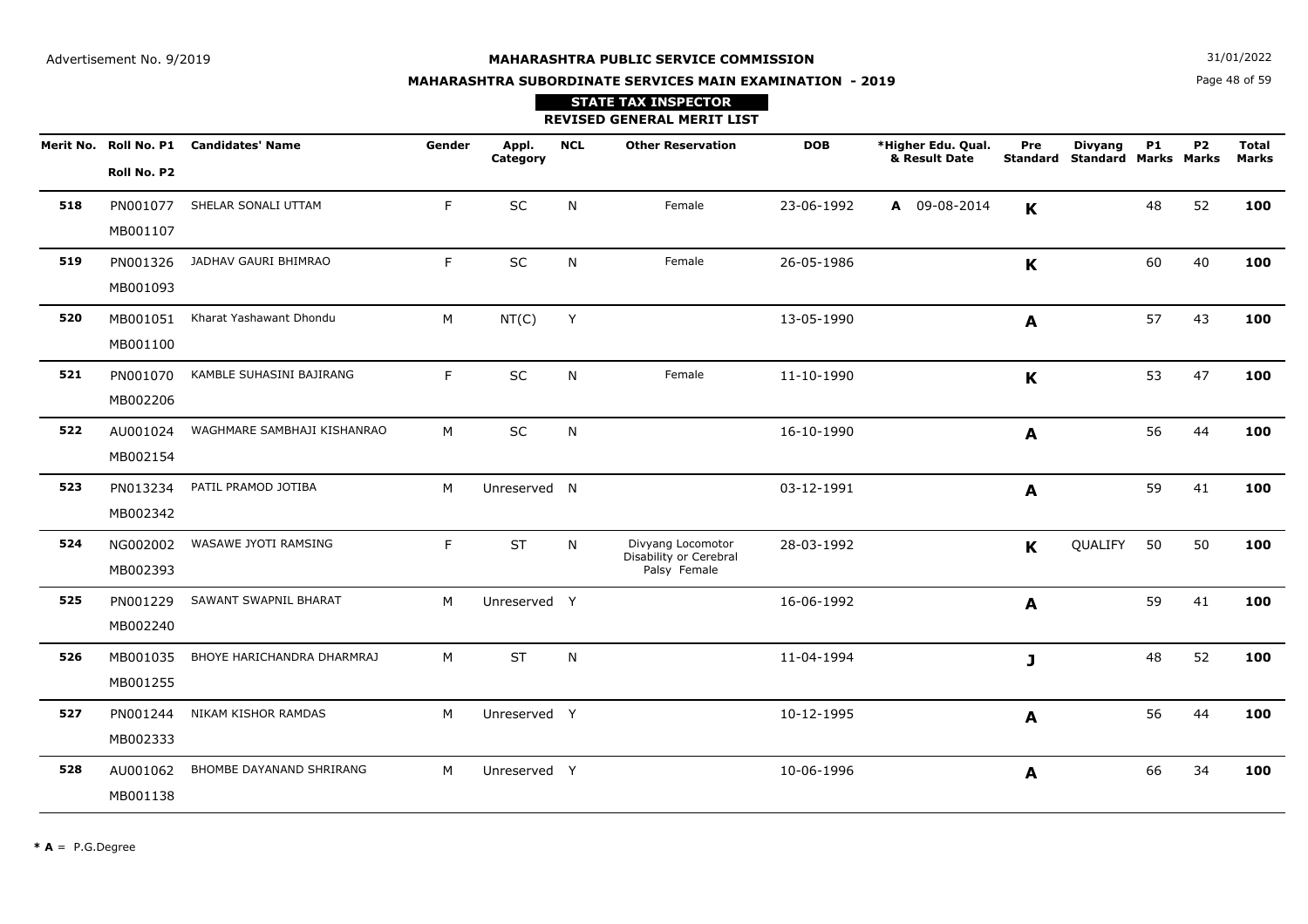**N**  $31/01/2022$ 

# **MAHARASHTRA SUBORDINATE SERVICES MAIN EXAMINATION - 2019STATE TAX INSPECTOR**

Page 49 of 59

|     |                      |                                        |        |                   |            | <b>REVISED GENERAL MERIT LIST</b> |            |                                     |                 |                                               |           |                |                |
|-----|----------------------|----------------------------------------|--------|-------------------|------------|-----------------------------------|------------|-------------------------------------|-----------------|-----------------------------------------------|-----------|----------------|----------------|
|     | Roll No. P2          | Merit No. Roll No. P1 Candidates' Name | Gender | Appl.<br>Category | <b>NCL</b> | <b>Other Reservation</b>          | <b>DOB</b> | *Higher Edu. Qual.<br>& Result Date | Pre<br>Standard | <b>Divyang</b><br><b>Standard Marks Marks</b> | <b>P1</b> | P <sub>2</sub> | Total<br>Marks |
| 529 | PN001413<br>MB002379 | GAIKWAD AADITYA VISHWAS                | F.     | Unreserved Y      |            | Female                            | 21-09-1996 |                                     | B               |                                               | 56        | 44             | 100            |
| 530 | AU004352<br>MB002095 | Chavan Kiran Digambarrao               | F      | Unreserved Y      |            | Female                            | 27-10-1989 | A 19-07-2013                        | B               |                                               | 56        | 43             | 99             |
| 531 | AU001017<br>MB002244 | GAMBHIRE SHIVAJI DIGAMBAR              | М      | NT(D)             | Y          |                                   | 07-08-1987 | A 15-07-2014                        | A               |                                               | 53        | 46             | 99             |
| 532 | AU001038<br>MB002232 | GAIKWAD PRATAP MARUTI                  | M      | SC                | N          |                                   | 21-04-1988 | A 04-06-2018                        | J               |                                               | 55        | 44             | 99             |
| 533 | AU004351<br>MB002051 | MAHABALE SANDEEP EKNATH                | M      | SC                | N          |                                   | 10-06-1989 |                                     | J               |                                               | 40        | 59             | 99             |
| 534 | PN001337<br>MB002140 | Zade Vaishali Harishchandra            | F.     | OBC               | Y          | Female                            | 14-05-1990 |                                     | B               |                                               | 52        | 47             | 99             |
| 535 | PN001125<br>MB002150 | SANTOSH KESHAV MHETRE                  | M      | SC                | N          |                                   | 01-01-1991 |                                     | J               |                                               | 50        | 49             | 99             |
| 536 | AU004358<br>MB002356 | SAWANE RAJRATNA KASHINATH              | M      | <b>SC</b>         | N          |                                   | 15-05-1993 |                                     | J               |                                               | 49        | 50             | 99             |
| 537 | PN001323<br>MB002046 | BHOSALE GAYATRI SHAHAJI                | F      | Unreserved Y      |            | Female                            | 26-04-1995 |                                     | B               |                                               | 60        | 39             | 99             |
| 538 | PN001226<br>MB002325 | PATIL VIDYA NARAYAN                    | F      | OBC               | Y          | Female                            | 14-06-1996 |                                     | B               |                                               | 57        | 42             | 99             |
| 539 | MB001033<br>MB001261 | Jadhav Mangesh Dattatraya              | M      | SC                | N          |                                   | 26-04-1988 | A 17-02-2011                        | J               |                                               | 48        | 50             | 98             |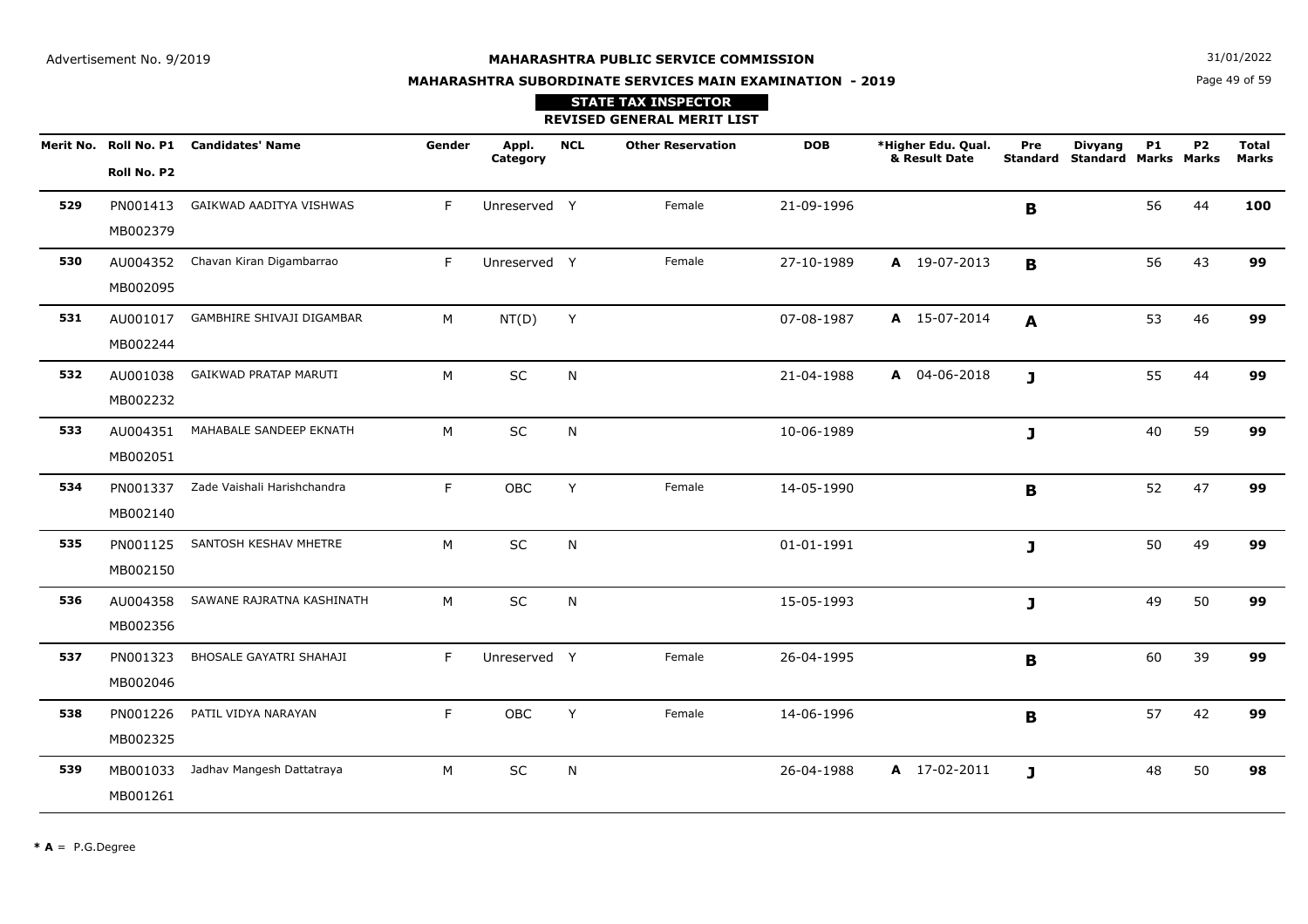**STATE TAX INSPECTOR**

**MAHARASHTRA SUBORDINATE SERVICES MAIN EXAMINATION - 2019**

**N**  $31/01/2022$ 

Page 50 of 59

|     |                      |                                        |        |                   |            | <b>REVISED GENERAL MERIT LIST</b>                    |            |                                     |                        |                                               |           |           |                              |
|-----|----------------------|----------------------------------------|--------|-------------------|------------|------------------------------------------------------|------------|-------------------------------------|------------------------|-----------------------------------------------|-----------|-----------|------------------------------|
|     | Roll No. P2          | Merit No. Roll No. P1 Candidates' Name | Gender | Appl.<br>Category | <b>NCL</b> | <b>Other Reservation</b>                             | <b>DOB</b> | *Higher Edu. Qual.<br>& Result Date | Pre<br><b>Standard</b> | <b>Divyang</b><br><b>Standard Marks Marks</b> | <b>P1</b> | <b>P2</b> | <b>Total</b><br><b>Marks</b> |
| 540 | AU001026<br>MB001154 | RATHOD SACHIN NAMDEO                   | M      | DT(A)             | Y          |                                                      | 13-07-1986 | A 06-08-2012                        | J                      |                                               | 59        | 39        | 98                           |
| 541 | MB001015<br>MB001052 | JADHAV RAJUDAS KESHAV                  | M      | DT(A)             | Y          |                                                      | 01-05-1988 |                                     | A                      |                                               | 57        | 41        | 98                           |
| 542 | AU004005<br>MB002401 | THENGADE PRADEEP RAMESH                | M      | Unreserved Y      |            | Divyang Locomotor<br>Disability or Cerebral<br>Palsy | 14-06-1990 |                                     | N                      | QUALIFY                                       | 58        | 40        | 98                           |
| 543 | PN001245<br>MB002375 | <b>BHAGAT NEHA VINOD</b>               | F      | SC                | ${\sf N}$  | Female                                               | 10-06-1992 |                                     | K                      |                                               | 60        | 38        | 98                           |
| 544 | PN001080<br>MB002300 | kadam sonali suresh                    | F      | SC                | ${\sf N}$  | Female                                               | 22-06-1992 |                                     | $\mathbf K$            |                                               | 58        | 40        | 98                           |
| 545 | PN001248<br>MB001133 | CHAUDHARI PREMNATH PRAKASH             | M      | Unreserved Y      |            |                                                      | 25-07-1992 |                                     | A                      |                                               | 53        | 45        | 98                           |
| 546 | PN001100<br>MB002141 | Karewad Shivcharan Irabaji             | M      | NT(B)             | Y          |                                                      | 18-02-1993 |                                     | A                      |                                               | 51        | 47        | 98                           |
| 547 | PN001289<br>MB002015 | SABALE KOMAL SURESH                    | F      | Unreserved Y      |            | Female                                               | 21-11-1993 |                                     | B                      |                                               | 60        | 38        | 98                           |
| 548 | PN001049<br>MB001116 | RASAL TRUPTI CHANDRAKANT               | F      | <b>SBC</b>        | Υ          | Female                                               | 03-06-1994 |                                     | E                      |                                               | 45        | 53        | 98                           |
| 549 | AU001081<br>MB002293 | SALVE SUMEDH NAGESHWAR                 | M      | SC                | N          |                                                      | 26-05-1997 |                                     | J                      |                                               | 58        | 40        | 98                           |
| 550 | PN001317<br>MB002134 | <b>GHULE RUPALI BALASAHEB</b>          | F      | Unreserved Y      |            | Female                                               | 08-11-1986 | A 29-06-2010                        | $\mathbf{B}$           |                                               | 56        | 41        | 97                           |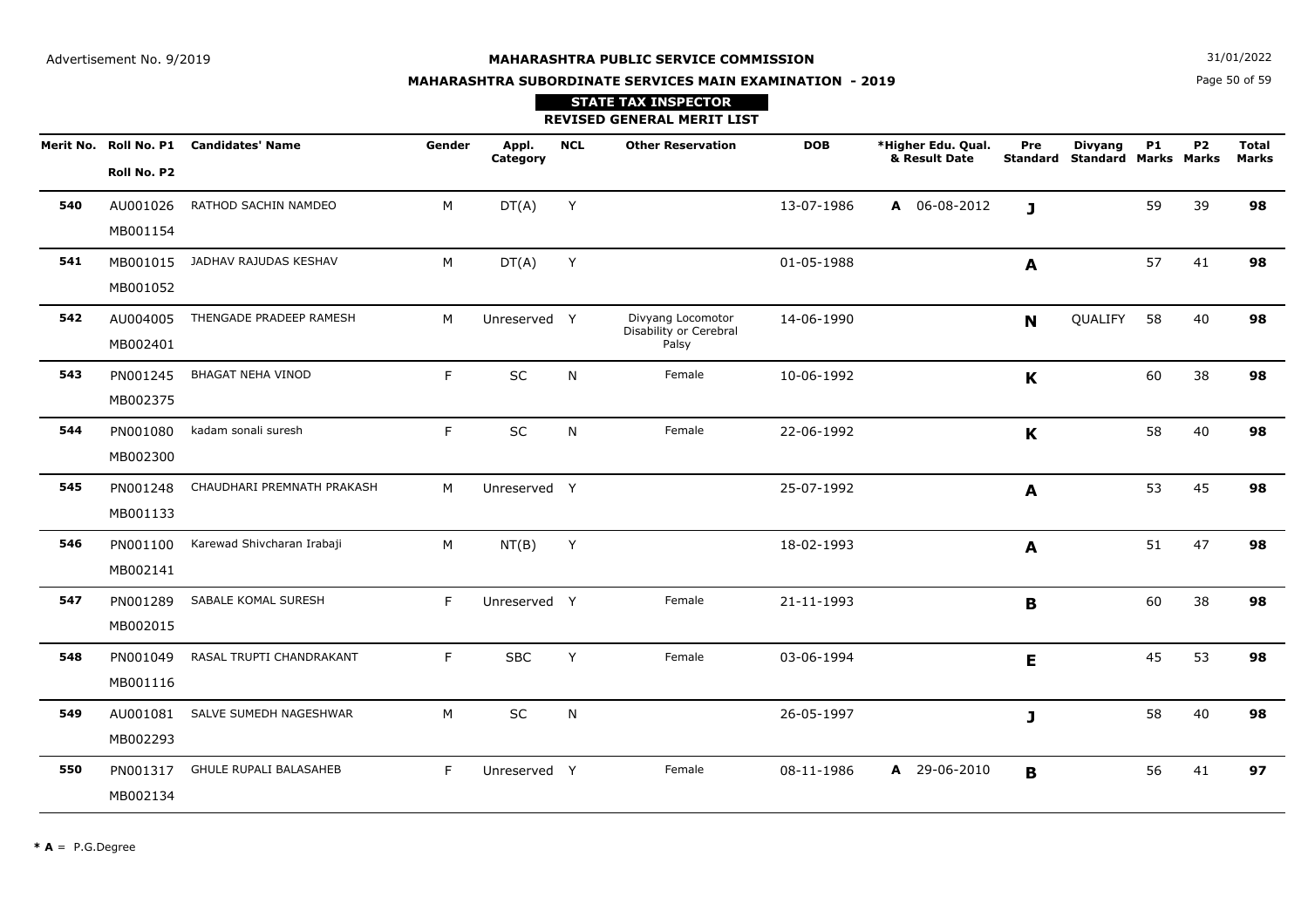**N**  $31/01/2022$ 

# **MAHARASHTRA SUBORDINATE SERVICES MAIN EXAMINATION - 2019STATE TAX INSPECTOR**

Page 51 of 59

|     |                      |                                        |        |                   |            | <b>REVISED GENERAL MERIT LIST</b> |            |                                     |              |                                                        |           |           |                              |
|-----|----------------------|----------------------------------------|--------|-------------------|------------|-----------------------------------|------------|-------------------------------------|--------------|--------------------------------------------------------|-----------|-----------|------------------------------|
|     | Roll No. P2          | Merit No. Roll No. P1 Candidates' Name | Gender | Appl.<br>Category | <b>NCL</b> | <b>Other Reservation</b>          | <b>DOB</b> | *Higher Edu. Qual.<br>& Result Date | Pre          | <b>Divyang</b><br><b>Standard Standard Marks Marks</b> | <b>P1</b> | <b>P2</b> | <b>Total</b><br><b>Marks</b> |
| 551 | PN001054<br>MB002122 | Swapna Bhagawan Musale                 | F.     | OBC               | Υ          | Female                            | 10-06-1987 | A 15-09-2011                        | B            |                                                        | 65        | 32        | 97                           |
| 552 | MB001038<br>MB002099 | Nikam chetan prakash                   | M      | $\sf SC$          | N          |                                   | 24-04-1990 | A 08-07-2013                        | $\mathbf{J}$ |                                                        | 47        | 50        | 97                           |
| 553 | MB002350<br>MB001074 | SANAP SHUBHANGI DINKAR                 | F.     | NT(D)             | Y          | Female                            | 21-11-1994 | A 10-07-2017                        | A            |                                                        | 52        | 45        | 97                           |
| 554 | AU004359<br>MB002071 | KASPATE NIRMALA TUKARM                 | F.     | NT(C)             | Y          | Female                            | 09-06-1994 |                                     | B            |                                                        | 64        | 33        | 97                           |
| 555 | MB001034<br>MB001318 | HOTKAR POOJA BALIRAM                   | F      | SC                | N          | Female                            | 11-11-1994 |                                     | E            |                                                        | 48        | 49        | 97                           |
| 556 | PN001216<br>MB002234 | PAWAR SHANKAR NARAYAN                  | M      | Unreserved Y      |            |                                   | 18-04-1995 |                                     | A            |                                                        | 55        | 42        | 97                           |
| 557 | PN001033<br>MB002255 | <b>GALAVE VAISHALI ARJUN</b>           | F      | <b>OBC</b>        | Y          | Female                            | 15-07-1995 |                                     | B            |                                                        | 51        | 46        | 97                           |
| 558 | MB001011<br>MB002388 | SEEMA SHANKAR ZADBUKE                  | F      | OBC               | Y          | Female                            | 30-09-1995 |                                     | $\mathbf B$  |                                                        | 56        | 41        | 97                           |
| 559 | PN013210<br>MB001122 | BORKAR GAJANAN CHARANDAS               | M      | SC                | N          |                                   | 02-02-1985 | A 15-07-2013                        | $\mathbf{J}$ |                                                        | 55        | 41        | 96                           |
| 560 | MB001005<br>MB002302 | MUTHAL NISHA KHANDERAO                 | F.     | Unreserved Y      |            | Female                            | 31-03-1993 | A 11-07-2015                        | B            |                                                        | 52        | 44        | 96                           |
| 561 | PN001172<br>MB001310 | GAIKWAD RAJESHREE NANDKISHOR           | F      | SC                | N          | Female                            | 06-01-1993 | A 11-08-2015                        | E            |                                                        | 52        | 44        | 96                           |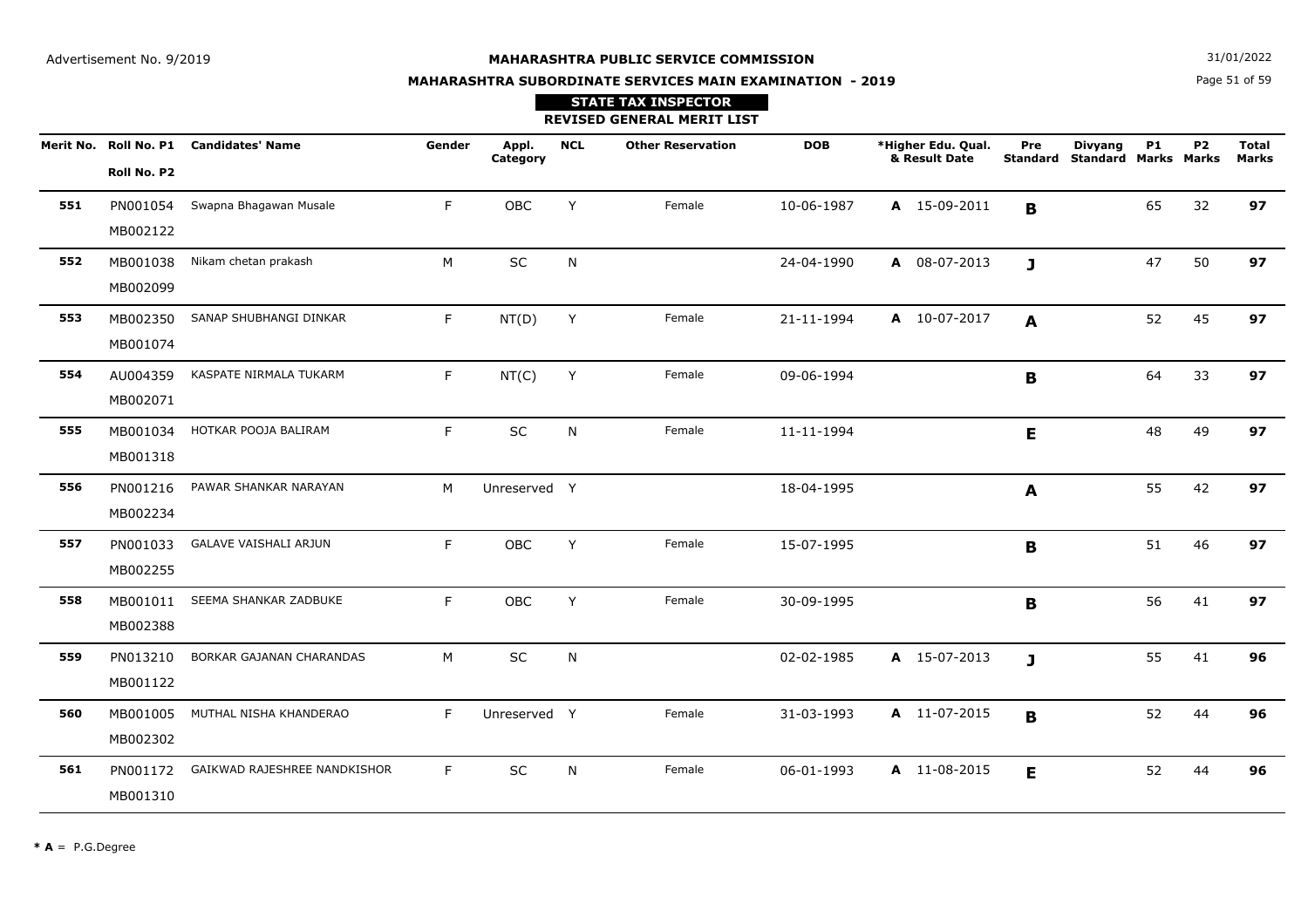**N**  $31/01/2022$ 

# **MAHARASHTRA SUBORDINATE SERVICES MAIN EXAMINATION - 2019STATE TAX INSPECTOR**

Page 52 of 59

|     |                      |                                        |        |                   |              | <b>REVISED GENERAL MERIT LIST</b> |            |                                     |              |                                                        |           |                |                              |
|-----|----------------------|----------------------------------------|--------|-------------------|--------------|-----------------------------------|------------|-------------------------------------|--------------|--------------------------------------------------------|-----------|----------------|------------------------------|
|     | Roll No. P2          | Merit No. Roll No. P1 Candidates' Name | Gender | Appl.<br>Category | <b>NCL</b>   | <b>Other Reservation</b>          | <b>DOB</b> | *Higher Edu. Qual.<br>& Result Date | Pre          | <b>Divyang</b><br><b>Standard Standard Marks Marks</b> | <b>P1</b> | P <sub>2</sub> | <b>Total</b><br><b>Marks</b> |
| 562 | AU004346<br>MB002131 | AMBILPURE KESHAV ROHIDAS               | M      | SC                | N            |                                   | 10-09-1986 |                                     | J            |                                                        | 58        | 38             | 96                           |
| 563 | MB001031             | AU001011 GOURKAR TRUPTI PANDURANG      | F      | $\sf SC$          | N            | Female                            | 30-05-1988 |                                     | K            |                                                        | 52        | 44             | 96                           |
| 564 | PN001137<br>MB001017 | PANDKAR SAGAR MOHAN                    | М      | <b>SBC</b>        | Y            |                                   | 04-08-1990 |                                     | J            |                                                        | 56        | 40             | 96                           |
| 565 | PN001260<br>MB001054 | DHIRAJ YASHWANT KAMBLE                 | M      | SC                | $\mathsf{N}$ |                                   | 04-09-1990 |                                     | J            |                                                        | 52        | 44             | 96                           |
| 566 | PN013228<br>MB001220 | <b>BHOSALE SUCHITA MANOHAR</b>         | F      | Unreserved Y      |              | Female                            | 09-05-1991 |                                     | B            |                                                        | 57        | 39             | 96                           |
| 567 | PN001228<br>MB001027 | PATANGE SUMIT VITTHAL                  | M      | Unreserved Y      |              |                                   | 27-01-1995 |                                     | A            |                                                        | 54        | 42             | 96                           |
| 568 | PN001184<br>MB002003 | PATIL PRIYANKA SAMPATRAO               | F.     | Unreserved Y      |              | Female                            | 25-06-1995 |                                     | B            |                                                        | 50        | 46             | 96                           |
| 569 | PN001355<br>MB002228 | KAMBLE DEEPALI RAVINDRA                | F      | SC                | N            | Female                            | 28-11-1995 |                                     | E            |                                                        | 59        | 37             | 96                           |
| 570 | NG001033<br>MB001079 | BAGUL DARPAN CHARUDATTA                | M      | SC                | N            |                                   | 25-06-1987 | A 15-07-2013                        | $\mathbf{J}$ |                                                        | 52        | 43             | 95                           |
| 571 | PN001370<br>MB002009 | BHUSHAN BALASAHEB SALVE                | М      | SC                | N            |                                   | 15-01-1988 |                                     | J            |                                                        | 53        | 42             | 95                           |
| 572 | NG001032<br>MB002344 | Bhisikar Dinesh Dashrath               | M      | <b>SBC</b>        | Υ            |                                   | 09-11-1989 |                                     | J            |                                                        | 48        | 47             | 95                           |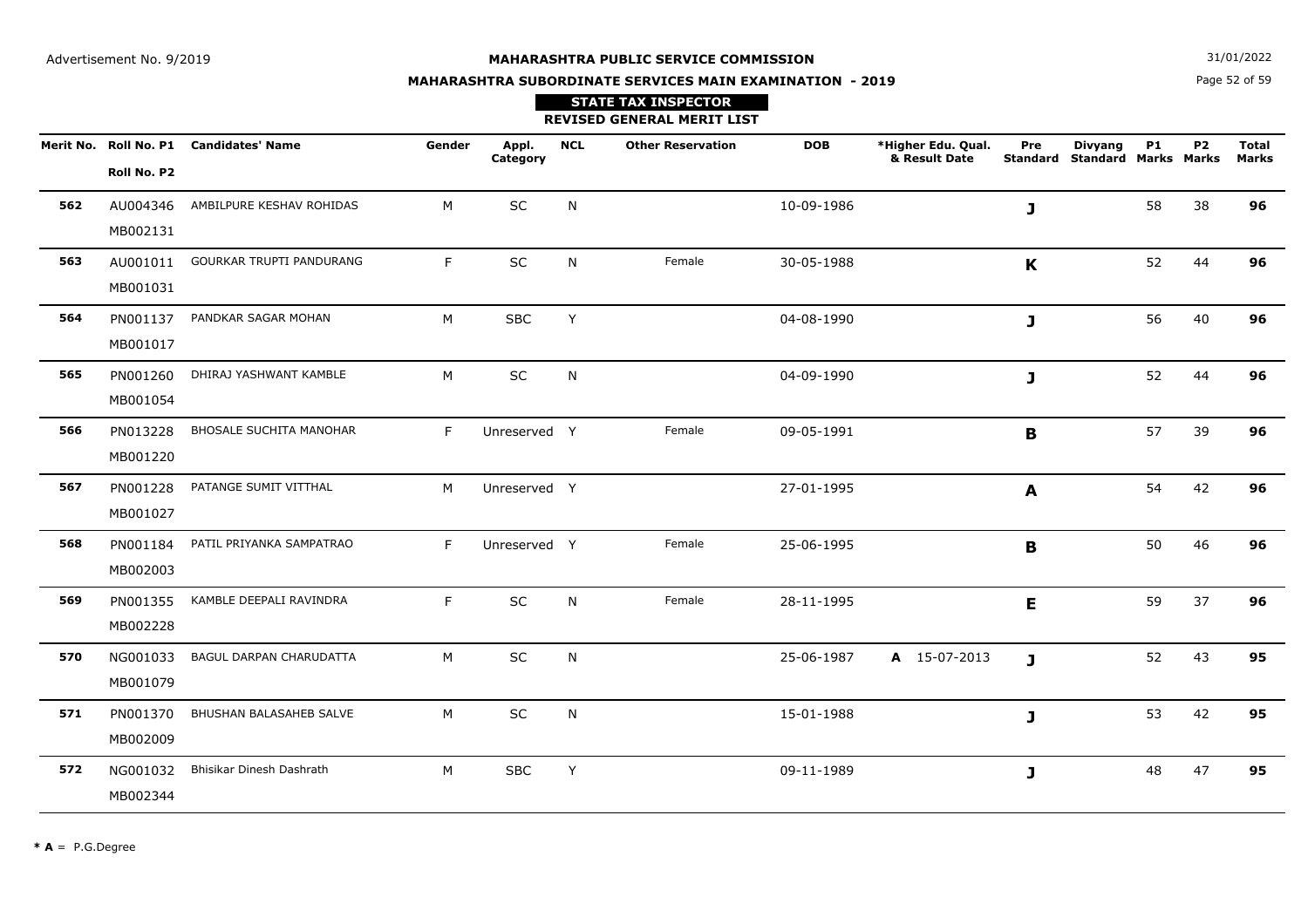Page 53 of 59**N**  $31/01/2022$ 

# **MAHARASHTRA SUBORDINATE SERVICES MAIN EXAMINATION - 2019STATE TAX INSPECTOR**

|     |                      |                                        |        |                   |            | <b>REVISED GENERAL MERIT LIST</b> |            |                                     |                        |                                               |           |           |                              |
|-----|----------------------|----------------------------------------|--------|-------------------|------------|-----------------------------------|------------|-------------------------------------|------------------------|-----------------------------------------------|-----------|-----------|------------------------------|
|     | Roll No. P2          | Merit No. Roll No. P1 Candidates' Name | Gender | Appl.<br>Category | <b>NCL</b> | <b>Other Reservation</b>          | <b>DOB</b> | *Higher Edu. Qual.<br>& Result Date | Pre<br><b>Standard</b> | <b>Divyang</b><br><b>Standard Marks Marks</b> | <b>P1</b> | <b>P2</b> | <b>Total</b><br><b>Marks</b> |
| 573 | MB001002<br>MB002025 | CHILE YOGITA SHRIPATI                  | F.     | NT(B)             | Y          | Female                            | 09-06-1990 |                                     | B                      |                                               | 55        | 40        | 95                           |
| 574 | PN001308<br>MB002196 | JAGTAP VISHAL VISHWAS                  | M      | Unreserved Y      |            |                                   | 18-03-1993 |                                     | A                      |                                               | 58        | 37        | 95                           |
| 575 | MB001223             | MB001012 SASTE RESHMA APPAJI           | F.     | Unreserved Y      |            | Female                            | 06-10-1995 |                                     | B                      |                                               | 55        | 40        | 95                           |
| 576 | PN001195<br>MB002310 | PATIL PRASHANT GULABRAO                | M      | Unreserved Y      |            |                                   | 22-04-1986 | A 31-07-2009                        | $\mathbf{A}$           |                                               | 56        | 38        | 94                           |
| 577 | MB001020<br>MB001005 | <b>GARE PRAMOD DEVRAM</b>              | M      | <b>ST</b>         | N          |                                   | 23-04-1986 | A 15-07-2011                        | A                      |                                               | 48        | 46        | 94                           |
| 578 | PN001068<br>MB002135 | CHOUGULE SUJATA BAPUSO                 | F      | Unreserved Y      |            | Female                            | 14-11-1989 |                                     | B                      |                                               | 55        | 39        | 94                           |
| 579 | PN001091<br>MB002070 | JAGDALE SHUBHANGI BALNATH              | F.     | Unreserved Y      |            | Female                            | 14-05-1991 |                                     | B                      |                                               | 52        | 42        | 94                           |
| 580 | PN001283<br>MB002283 | SHINDE LAXMAN SHIVAJI                  | M      | <b>SC</b>         | N          |                                   | 05-04-1992 |                                     | J                      |                                               | 49        | 45        | 94                           |
| 581 | PN001145<br>MB001221 | PAWARA SACHIN MANSING                  | M      | <b>ST</b>         | N          |                                   | 10-08-1992 |                                     | J                      |                                               | 51        | 43        | 94                           |
| 582 | MB001022<br>MB001295 | <b>BAGATE POOJA PRAKASH</b>            | F.     | SC                | N          | Female                            | 27-06-1994 |                                     | E                      |                                               | 57        | 37        | 94                           |
| 583 | PN013006<br>MB002389 | SHINDE PARAG ARUN                      | M      | Unreserved Y      |            | Divyang Hearing<br>Impairement    | 27-07-1994 |                                     | N                      | QUALIFY                                       | 48        | 46        | 94                           |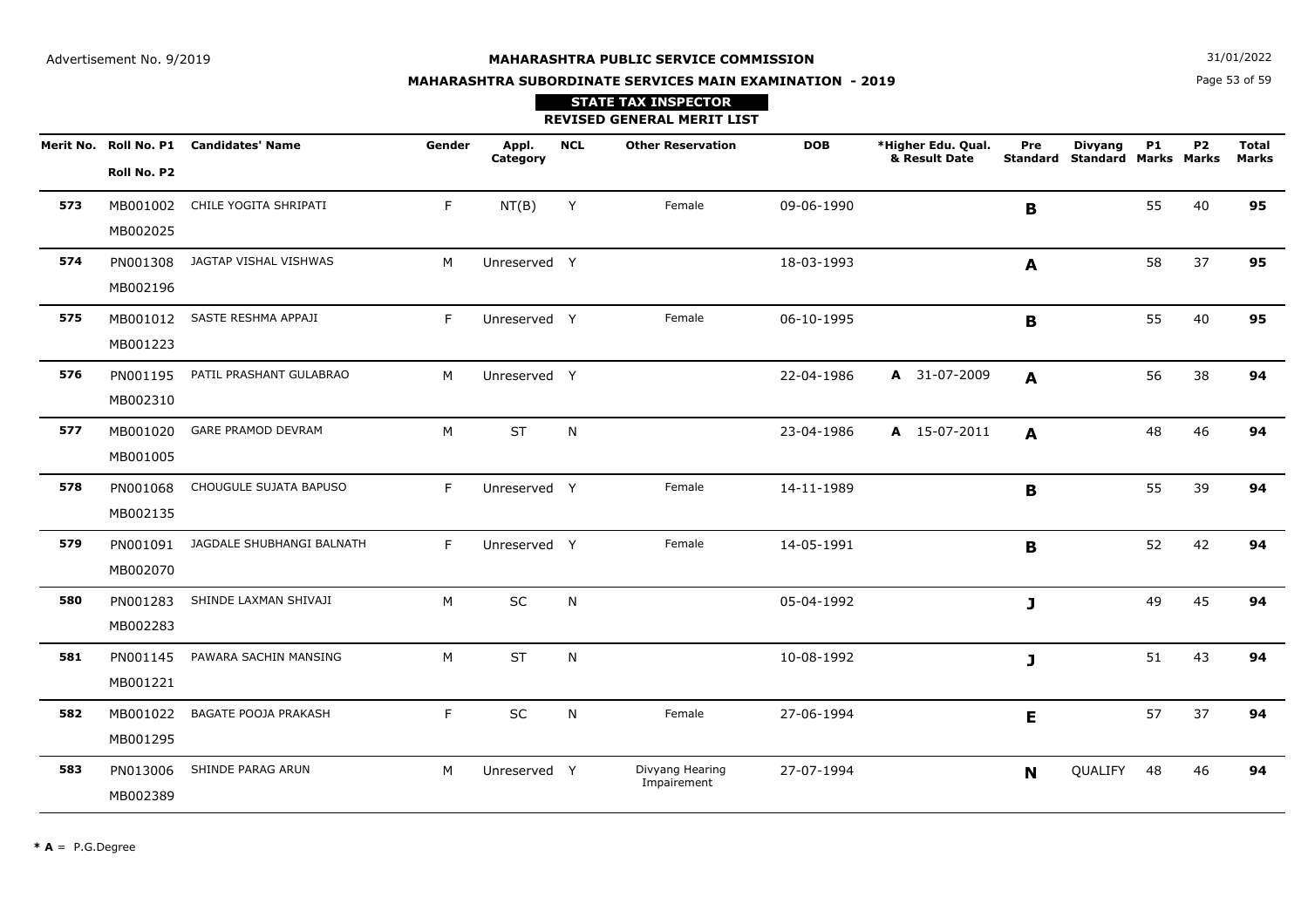**N**  $31/01/2022$ 

# **MAHARASHTRA SUBORDINATE SERVICES MAIN EXAMINATION - 2019**

Page 54 of 59

|     |                      |                                        |        |                   |            | <b>STATE TAX INSPECTOR</b><br><b>REVISED GENERAL MERIT LIST</b> |            |                                     |              |                                                        |           |           |                              |
|-----|----------------------|----------------------------------------|--------|-------------------|------------|-----------------------------------------------------------------|------------|-------------------------------------|--------------|--------------------------------------------------------|-----------|-----------|------------------------------|
|     | Roll No. P2          | Merit No. Roll No. P1 Candidates' Name | Gender | Appl.<br>Category | <b>NCL</b> | <b>Other Reservation</b>                                        | <b>DOB</b> | *Higher Edu. Qual.<br>& Result Date | Pre          | <b>Divyang</b><br><b>Standard Standard Marks Marks</b> | <b>P1</b> | <b>P2</b> | <b>Total</b><br><b>Marks</b> |
| 584 | MB001321             | NG001006 TIDKE VAIBHAW KISHORRAO       | M      | OBC               | Y          |                                                                 | 29-12-1994 |                                     | A            |                                                        | 52        | 42        | 94                           |
| 585 | MB002292             | PN001143 PAWAR SADHANA SUBHASH         | F.     | OBC               | Y          | Female                                                          | 25-12-1996 |                                     | B            |                                                        | 56        | 38        | 94                           |
| 586 | MB001281             | PN001268 SHINDE MANISHA NAMDEV         | F      | Unreserved Y      |            | Female                                                          | 14-07-1993 | A 25-05-2016                        | B            |                                                        | 53        | 40        | 93                           |
| 587 | AU001040<br>MB001180 | PAGALWAD GEETA GANESH                  | F      | <b>ST</b>         | N          | Female                                                          | 10-06-1991 |                                     | K            |                                                        | 61        | 32        | 93                           |
| 588 | MB001095             | MB001045 DHARADE ANITA NARAYAN         | F.     | <b>ST</b>         | N          | Female                                                          | 23-02-1995 |                                     | $\mathbf K$  |                                                        | 54        | 39        | 93                           |
| 589 | MB001071             | PN001040 GAVANDE UMADEVI RAJARAM       | F      | Unreserved Y      |            | Female                                                          | 27-02-1985 | A 15-07-2014                        | B            |                                                        | 50        | 42        | 92                           |
| 590 | MB002033             | PN013207 SATISH DATTATRAYA SHINGADE    | M      | SC                | N          |                                                                 | 10-09-1982 |                                     | J            |                                                        | 52        | 40        | 92                           |
| 591 | MB001050             | MB002331 DAVANDE DHANANJAY RAMCHANDRA  | M      | <b>SBC</b>        | Y          |                                                                 | 30-08-1984 |                                     | J            |                                                        | 49        | 43        | 92                           |
| 592 | PN001191<br>MB002114 | DHULE PRATISTHA VITHAL                 | F      | SC                | N          | Female                                                          | 04-07-1986 |                                     | $\mathbf{K}$ |                                                        | 58        | 34        | 92                           |
| 593 | MB002096             | PN001007 Yogesh Chandrakant Damale     | M      | ST                | N          |                                                                 | 06-06-1991 |                                     | J            |                                                        | 51        | 41        | 92                           |
| 594 | PN001200<br>MB002143 | Dhainje Pramod Arjun                   | M      | $\sf SC$          | N          |                                                                 | 18-02-1993 |                                     | J            |                                                        | 49        | 43        | 92                           |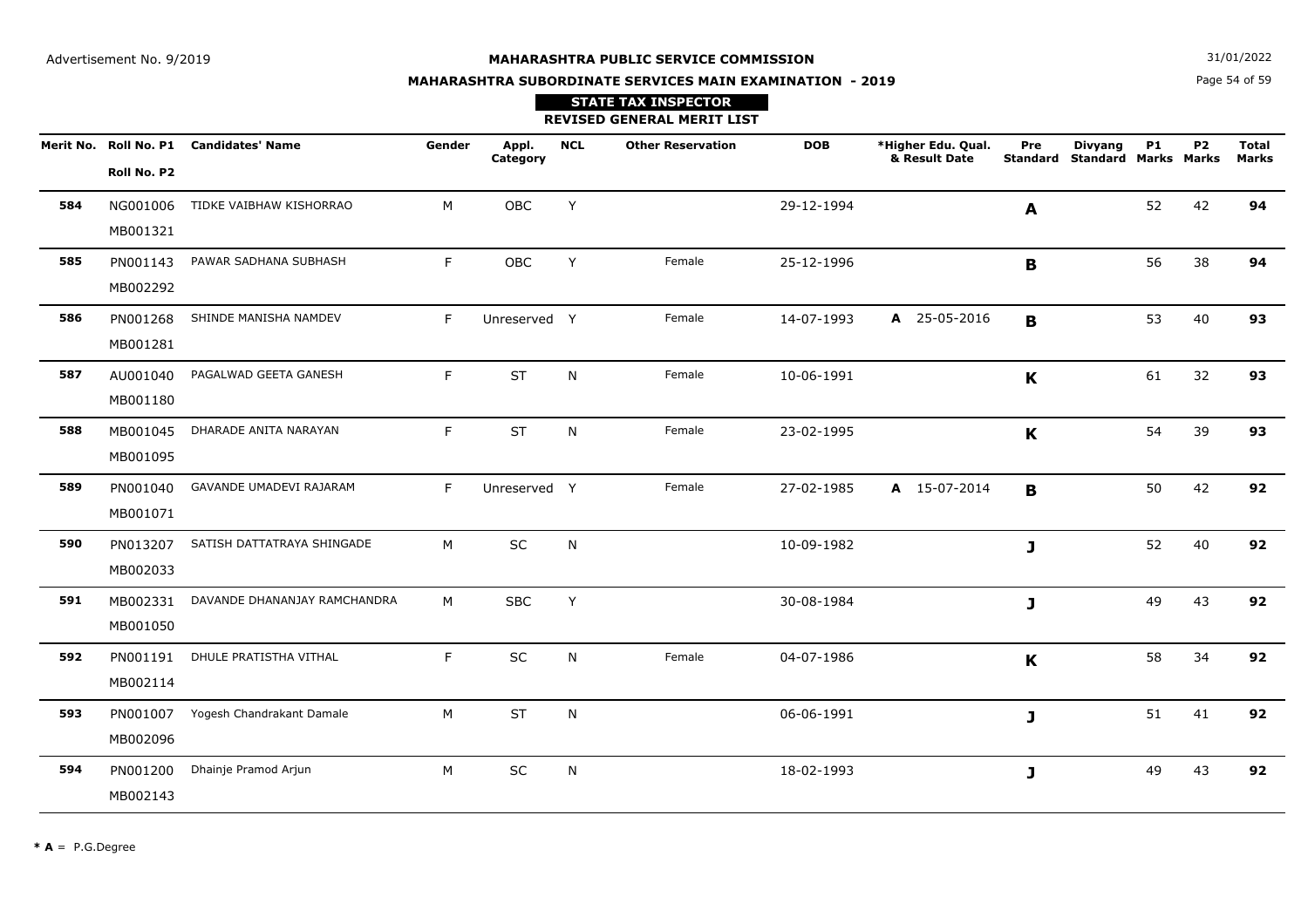**N**  $31/01/2022$ 

# **MAHARASHTRA SUBORDINATE SERVICES MAIN EXAMINATION - 2019STATE TAX INSPECTOR**

Page 55 of 59

|     |                      |                                        |        |                   |            | <b>REVISED GENERAL MERIT LIST</b>                    |            |                                     |                        |                                               |           |           |                              |
|-----|----------------------|----------------------------------------|--------|-------------------|------------|------------------------------------------------------|------------|-------------------------------------|------------------------|-----------------------------------------------|-----------|-----------|------------------------------|
|     | Roll No. P2          | Merit No. Roll No. P1 Candidates' Name | Gender | Appl.<br>Category | <b>NCL</b> | <b>Other Reservation</b>                             | <b>DOB</b> | *Higher Edu. Qual.<br>& Result Date | Pre<br><b>Standard</b> | <b>Divyang</b><br><b>Standard Marks Marks</b> | <b>P1</b> | <b>P2</b> | <b>Total</b><br><b>Marks</b> |
| 595 | AU001066<br>MB001117 | DHAPSE ASHWINI BALASAHEB               | F.     | NT(C)             | Y          | Female                                               | 01-06-1993 |                                     | $\mathbf B$            |                                               | 51        | 41        | 92                           |
| 596 | AU001059<br>MB001258 | JADHAV GAJANAN VITHALRAO               | M      | SC                | N          |                                                      | 22-06-1991 |                                     | J                      |                                               | 51        | 40        | 91                           |
| 597 | AU001007<br>MB001010 | KARLE VASANT SANJEEVRAO                | M      | $\sf SC$          | N          |                                                      | 04-10-1991 |                                     | J                      |                                               | 54        | 37        | 91                           |
| 598 | PN001144<br>MB001300 | Padavale Sadashiv Namdev               | M      | NT(C)             | Y          |                                                      | 01-06-1992 |                                     | $\boldsymbol{A}$       |                                               | 52        | 39        | 91                           |
| 599 | PN001079<br>MB001208 | KARANJE SONALI SHRIRAM                 | F      | NT(B)             | Υ          | Female                                               | 25-09-1993 |                                     | B                      |                                               | 57        | 34        | 91                           |
| 600 | PN001188<br>MB002280 | HUGGE PRAVIN RAM                       | M      | <b>ST</b>         | N          |                                                      | 27-03-1988 | A 21-08-2013                        | $\mathbf{J}$           |                                               | 48        | 42        | 90                           |
| 601 | PN013012<br>MB002391 | CHAVAN PRAKASH LALU                    | M      | DT(A)             | Y          | Divyang Locomotor<br>Disability or Cerebral<br>Palsy | 01-06-1988 |                                     | N                      | QUALIFY                                       | 45        | 45        | 90                           |
| 602 | PN001186<br>MB001085 | hattiambire prerna uttamrao            | F      | SC                | N          | Female                                               | 18-01-1989 |                                     | K                      |                                               | 53        | 37        | 90                           |
| 603 | PN001110<br>MB001190 | WARVADE SHAILESH SURESH                | M      | <b>SBC</b>        | Y          |                                                      | 20-05-1991 |                                     | J                      |                                               | 52        | 38        | 90                           |
| 604 | PN001032<br>MB002052 | KHARTADE VARUN RAJKUMAR                | M      | SC                | N          |                                                      | 12-03-1992 |                                     | J                      |                                               | 46        | 44        | 90                           |
| 605 | AU001046<br>MB001166 | GHOLAP KIRAN KACHARU                   | M      | <b>SC</b>         | N          |                                                      | 08-11-1988 | A 14-02-2012                        | J                      |                                               | 48        | 41        | 89                           |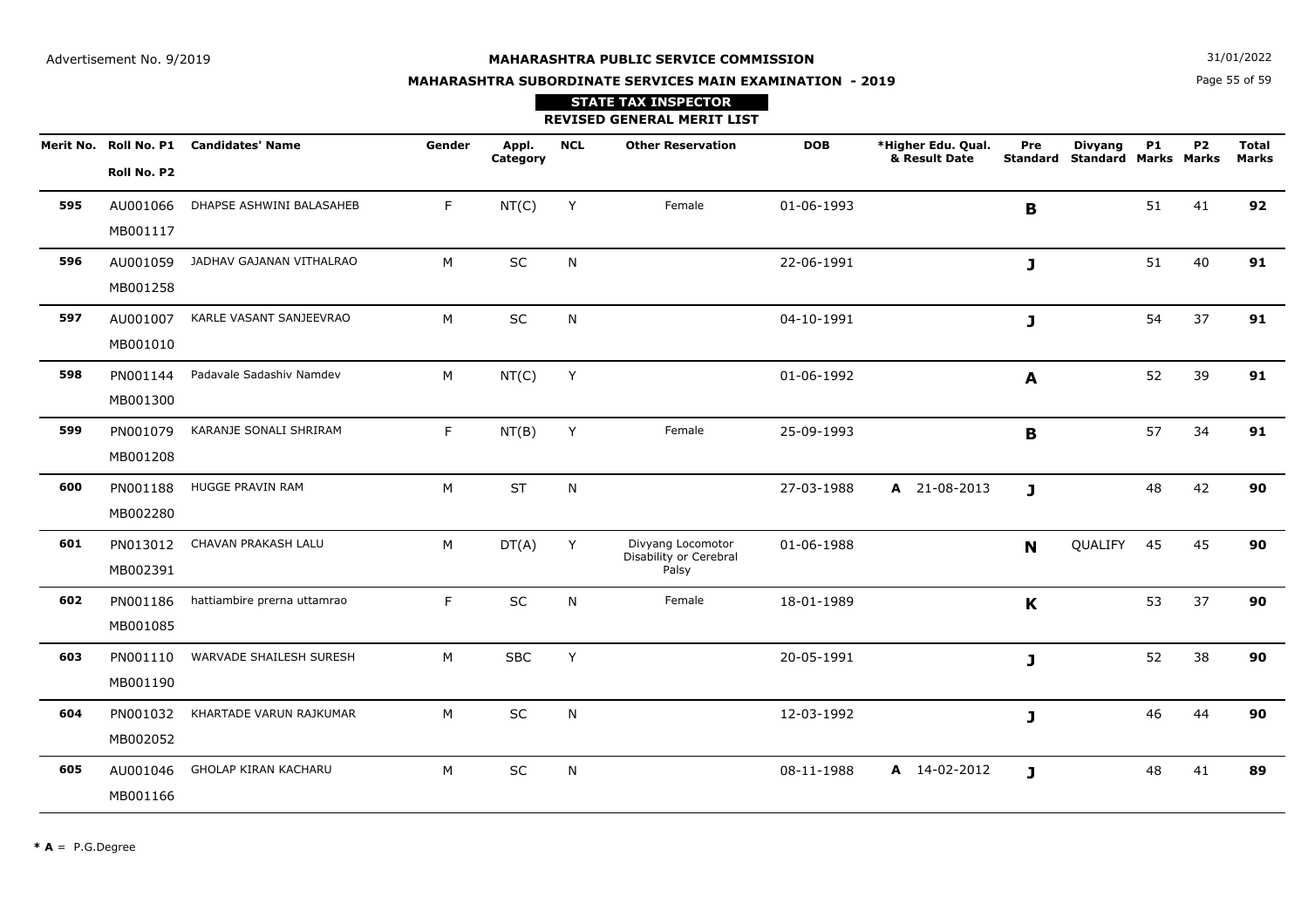Page 56 of 59**N**  $31/01/2022$ 

# **MAHARASHTRA SUBORDINATE SERVICES MAIN EXAMINATION - 2019STATE TAX INSPECTOR**

**REVISED GENERAL MERIT LIST**

|     | Merit No. Roll No. P1<br>Roll No. P2 | <b>Candidates' Name</b>     | Gender | Appl.<br>Category | <b>NCL</b>   | <b>Other Reservation</b>                                    | <b>DOB</b> | *Higher Edu. Qual.<br>& Result Date | Pre         | <b>Divyang</b><br>Standard Standard Marks Marks | <b>P1</b> | P <sub>2</sub> | <b>Total</b><br>Marks |
|-----|--------------------------------------|-----------------------------|--------|-------------------|--------------|-------------------------------------------------------------|------------|-------------------------------------|-------------|-------------------------------------------------|-----------|----------------|-----------------------|
| 606 | PN001171<br>MB001136                 | SABLE RAJIV RAVINDRA        | M      | SC                | N            |                                                             | 27-05-1985 |                                     | J           |                                                 | 49        | 40             | 89                    |
| 607 | AU001028<br>MB001162                 | sonawane rupali prabhakar   | F.     | <b>ST</b>         | N            | Female                                                      | 19-11-1987 |                                     | $\mathbf K$ |                                                 | 37        | 52             | 89                    |
| 608 | PN001169<br>MB002078                 | RAJKUMAR KRUSHNARAO GAIKWAD | M      | Unreserved Y      |              |                                                             | 01-08-1988 |                                     | A           |                                                 | 50        | 39             | 89                    |
| 609 | AU001012<br>MB002299                 | BHAGAT SWARUP PANJABRAO     | М      | SC                | N            |                                                             | 05-04-1991 |                                     | J           |                                                 | 49        | 40             | 89                    |
| 610 | NG001039<br>MB002317                 | KARAWATE AKASH GAJANAN      | M      | <b>ST</b>         | N            |                                                             | 17-07-1997 |                                     | J           |                                                 | 45        | 44             | 89                    |
| 611 | PN013004<br>MB002305                 | sandip bhaskar patil        | M      | Unreserved Y      |              | Divyang Hearing<br>Impairement                              | 04-10-1981 | A 03-01-2007                        | N           | QUALIFY                                         | 48        | 40             | 88                    |
| 612 | AU004004<br>MB002392                 | SHIMPI GAYATRI TARACHAND    | F.     | OBC               | Y            | Divyang Locomotor<br>Disability or Cerebral<br>Palsy Female | 29-10-1987 | A 16-01-2015                        | N           | QUALIFY                                         | 45        | 43             | 88                    |
| 613 | MB002002<br>MB002402                 | kale rahul bapuso           | M      | <b>OBC</b>        | Y            | Divyang Locomotor<br>Disability or Cerebral<br>Palsy        | 28-05-1985 |                                     | N           | QUALIFY                                         | 48        | 40             | 88                    |
| 614 | PN001305<br>MB002136                 | JEDAGE BIRUDEO BAJI         | M      | NT(C)             | Y            |                                                             | 07-03-1986 |                                     | A           |                                                 | 41        | 47             | 88                    |
| 615 | MB001046<br>MB001034                 | <b>GAIKWAD ANIL POPAT</b>   | M      | <b>ST</b>         | $\mathsf{N}$ |                                                             | 29-02-1992 |                                     | J           |                                                 | 49        | 39             | 88                    |
| 616 | PN001344<br>MB002094                 | DHALAPE DIPALI SHIVAJI      | F.     | NT(C)             | Y            | Female                                                      | 13-09-1995 |                                     | B           |                                                 | 50        | 38             | 88                    |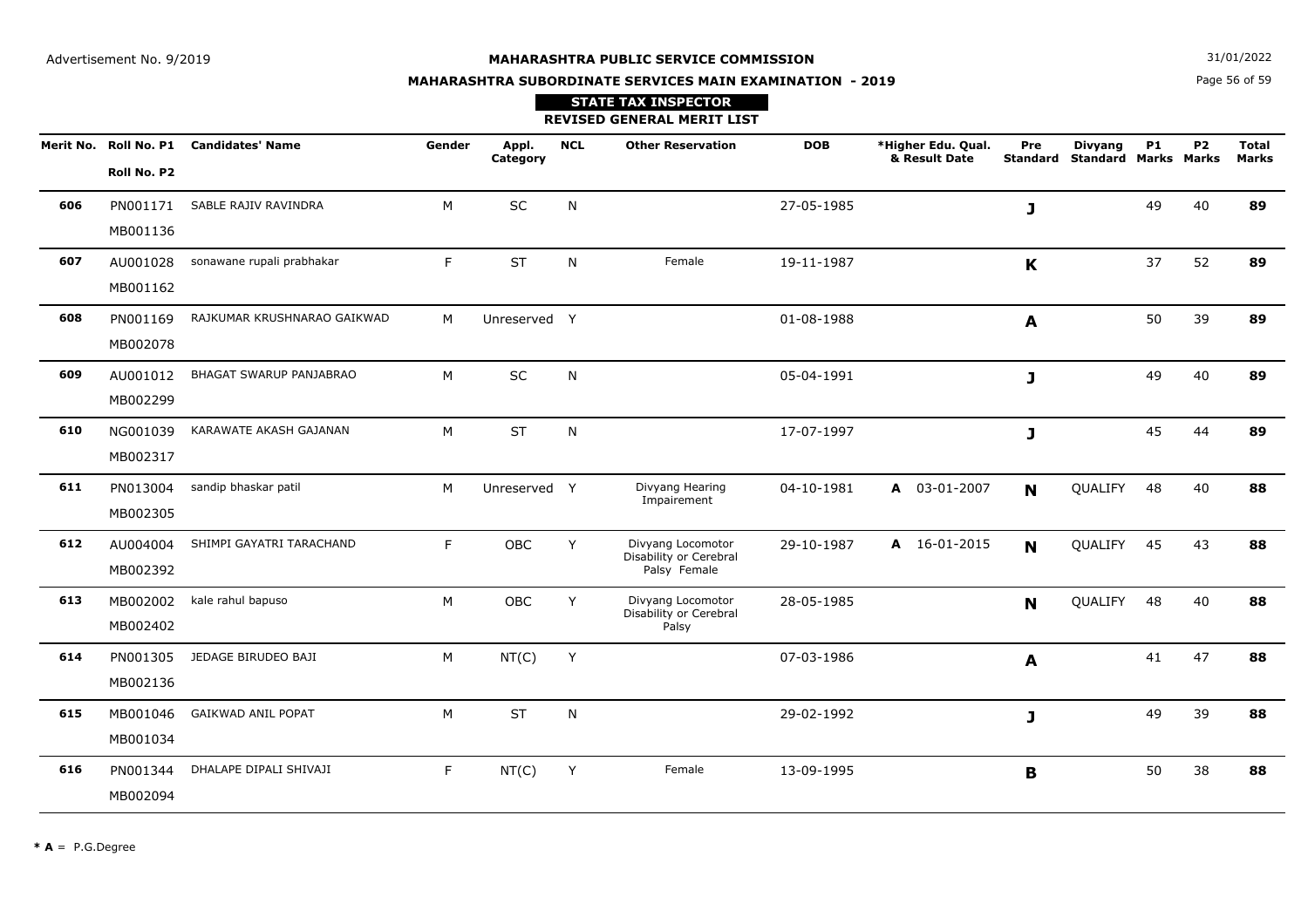**N**  $31/01/2022$ 

# **MAHARASHTRA SUBORDINATE SERVICES MAIN EXAMINATION - 2019**

Page 57 of 59

|     |                      |                                        |        |                   |              | <b>STATE TAX INSPECTOR</b><br><b>REVISED GENERAL MERIT LIST</b> |            |                                     |              |                                                        |           |                |                              |
|-----|----------------------|----------------------------------------|--------|-------------------|--------------|-----------------------------------------------------------------|------------|-------------------------------------|--------------|--------------------------------------------------------|-----------|----------------|------------------------------|
|     | Roll No. P2          | Merit No. Roll No. P1 Candidates' Name | Gender | Appl.<br>Category | <b>NCL</b>   | <b>Other Reservation</b>                                        | <b>DOB</b> | *Higher Edu. Qual.<br>& Result Date | Pre          | <b>Divyang</b><br><b>Standard Standard Marks Marks</b> | <b>P1</b> | P <sub>2</sub> | <b>Total</b><br><b>Marks</b> |
| 617 | NG002266<br>MB002061 | VIKRAM SHREERAM REWADI                 | M      | <b>OBC</b>        | Y            |                                                                 | 26-01-1983 | A 17-07-2007                        | A            |                                                        | 48        | 38             | 86                           |
| 618 | PN001159<br>MB001278 | ATRAM RAVINDRA MAROTRAO                | M      | <b>ST</b>         | N            |                                                                 | 08-08-1983 | A 24-10-2008                        | $\mathbf{J}$ |                                                        | 51        | 35             | 86                           |
| 619 | AU004345<br>MB002092 | AKULWAR MADHURI VYANKATRAO             | F.     | <b>ST</b>         | N            | Female                                                          | 19-08-1986 | A 14-07-2010                        | K            |                                                        | 41        | 45             | 86                           |
| 620 | PN001391<br>MB002108 | KADAM ANANT BALASAHEB                  | M      | SC                | $\mathsf{N}$ |                                                                 | 04-01-1983 |                                     | A            |                                                        | 48        | 38             | 86                           |
| 621 | PN001354<br>MB001160 | DALVI DEEPIKA ANANT                    | F.     | <b>ST</b>         | N            | Female                                                          | 27-09-1988 |                                     | $\mathbf K$  |                                                        | 44        | 42             | 86                           |
| 622 | PN013003<br>MB002359 | KHANDEKAR SHARAD SHIVAJI               | M      | NT(C)             | Y            | Divyang Hearing<br>Impairement                                  | 29-04-1985 | A 13-12-2008                        | N            | QUALIFY 53                                             |           | 32             | 85                           |
| 623 | PN001102<br>MB002004 | MALGHANE SHITAL VITTHAL                | F.     | <b>ST</b>         | N            | Female                                                          | 22-05-1994 |                                     | K            |                                                        | 54        | 31             | 85                           |
| 624 | PN013010<br>MB002177 | HUBALE PHULARE DASHRATH MAHADEV        | M      | NT(C)             | Y            | Divyang Hearing<br>Impairement                                  | 15-05-1986 | A 27-06-2009                        | N            | QUALIFY 46                                             |           | 38             | 84                           |
| 625 | NG001009<br>MB002350 | SUSHIL HARIDAS AGHAM                   | M      | SC                | N            |                                                                 | 11-09-1989 | A 11-10-2012                        | $\mathbf{J}$ |                                                        | 45        | 39             | 84                           |
| 626 | MB001018<br>MB002260 | KAMBLE PRIYANKA SHIVAJI                | F.     | SC                | N            | Female                                                          | 06-12-1988 |                                     | K            |                                                        | 47        | 37             | 84                           |
| 627 | NG001035<br>MB002149 | CHANNE ASHWINI PRADIP                  | F.     | SC                | N            | Female                                                          | 03-10-1993 |                                     | K            |                                                        | 53        | 31             | 84                           |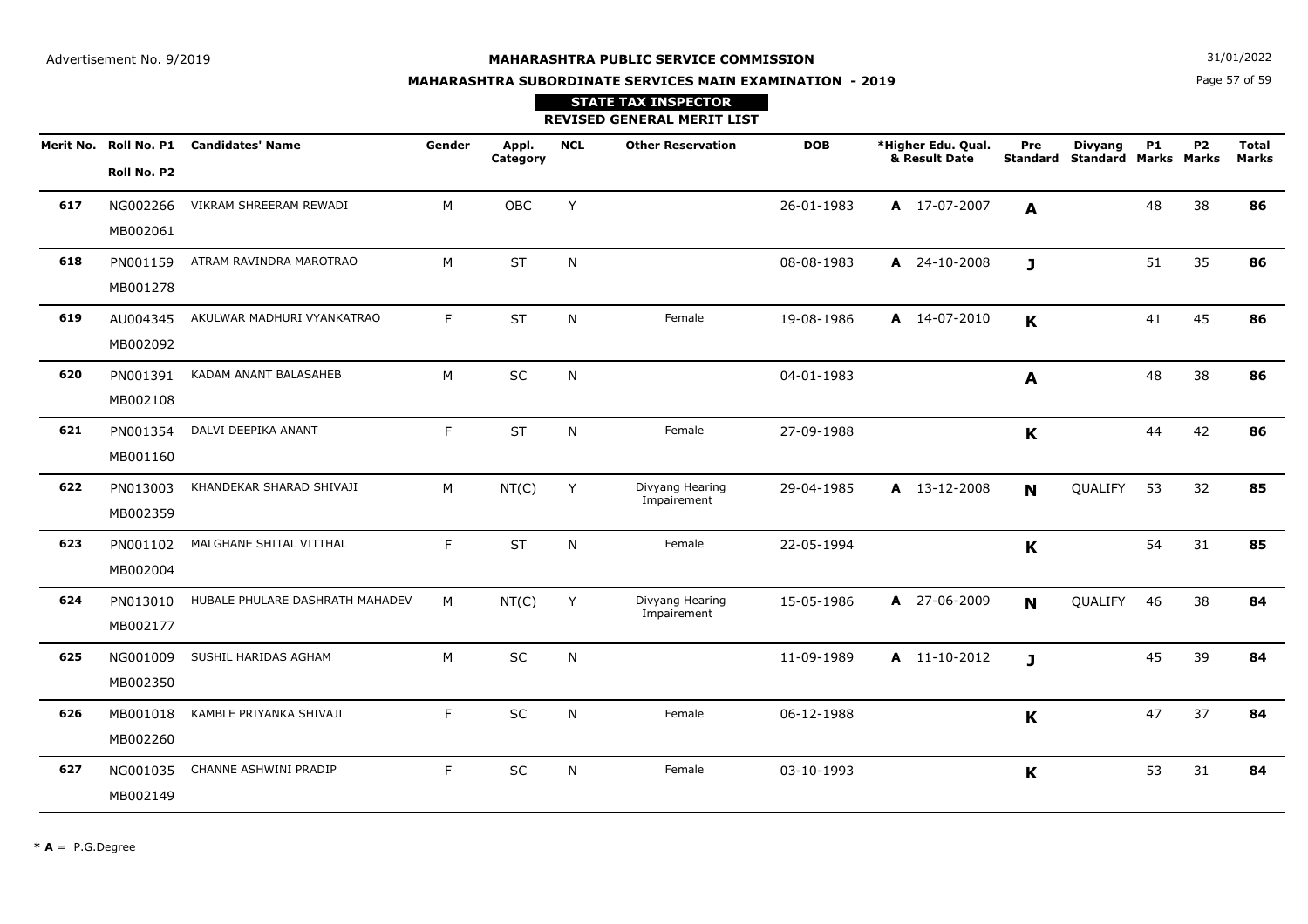**N**  $31/01/2022$ 

# **MAHARASHTRA SUBORDINATE SERVICES MAIN EXAMINATION - 2019STATE TAX INSPECTOR**

Page 58 of 59

|     |                      |                                        |        |                   |            | <b>REVISED GENERAL MERIT LIST</b> |            |                                     |              |                                                        |           |           |                       |
|-----|----------------------|----------------------------------------|--------|-------------------|------------|-----------------------------------|------------|-------------------------------------|--------------|--------------------------------------------------------|-----------|-----------|-----------------------|
|     | Roll No. P2          | Merit No. Roll No. P1 Candidates' Name | Gender | Appl.<br>Category | <b>NCL</b> | <b>Other Reservation</b>          | <b>DOB</b> | *Higher Edu. Qual.<br>& Result Date | Pre          | <b>Divyang</b><br><b>Standard Standard Marks Marks</b> | <b>P1</b> | <b>P2</b> | <b>Total</b><br>Marks |
| 628 | PN001307<br>MB001251 | JANGAM SHUBHAM MAHENDRA                | M      | OBC               | Y          |                                   | 02-06-1995 |                                     | A            |                                                        | 36        | 48        | 84                    |
| 629 | PN013001<br>MB001069 | VINODKUMAR SURYAKANT NAVALE            | M      | OBC               | Y          | Divyang Hearing<br>Impairement    | 15-04-1988 | A 22-02-2014                        | N            | QUALIFY                                                | 49        | 34        | 83                    |
| 630 | PN001117<br>MB002376 | SAWALE MINABAI SURESH                  | F.     | <b>ST</b>         | N          | Female                            | 15-06-1994 |                                     | K            |                                                        | 41        | 42        | 83                    |
| 631 | MB001036<br>MB002212 | Wagwad Godawari Baliram                | F      | <b>ST</b>         | N          | Female                            | 05-05-1989 | A 15-02-2016                        | K            |                                                        | 41        | 41        | 82                    |
| 632 | AU001029<br>MB002030 | INGALE RUPALI KISAN                    | F      | <b>ST</b>         | N          | Female                            | 19-04-1993 | A 29-09-2017                        | $\mathbf K$  |                                                        | 46        | 36        | 82                    |
| 633 | PN001410<br>MB002215 | IRPACHI AJAY ASHOK                     | M      | <b>ST</b>         | N          |                                   | 25-07-1991 | A 06-08-2016                        | $\mathbf{J}$ |                                                        | 44        | 36        | 80                    |
| 634 | PN001303<br>MB002039 | BAINWAD JYOTI GOVIND                   | F      | <b>ST</b>         | N          | Female                            | 02-06-1996 |                                     | K            |                                                        | 45        | 35        | 80                    |
| 635 | AU001034<br>MB002161 | SURYAWANSHI PALLAVI YASHWANT           | F      | OBC               | Y          | Female                            | 22-12-1997 |                                     | B            |                                                        | 46        | 34        | 80                    |
| 636 | NG002271<br>MB001004 | MILMILE MAMTA SHATRUGHNA               | F.     | <b>OBC</b>        | Y          | Female                            | 01-10-1994 |                                     | B            |                                                        | 48        | 31        | 79                    |
| 637 | MB001006<br>MB001229 | KAPDEKAR SUMIT SANJAY                  | M      | SC                | N          |                                   | 13-09-1993 |                                     | J            |                                                        | 38        | 39        | 77                    |
| 638 | PN001003<br>MB001226 | RABADE YOGESH DHANRAJ                  | M      | <b>ST</b>         | N          |                                   | 12-12-1992 |                                     | J            |                                                        | 39        | 36        | 75                    |